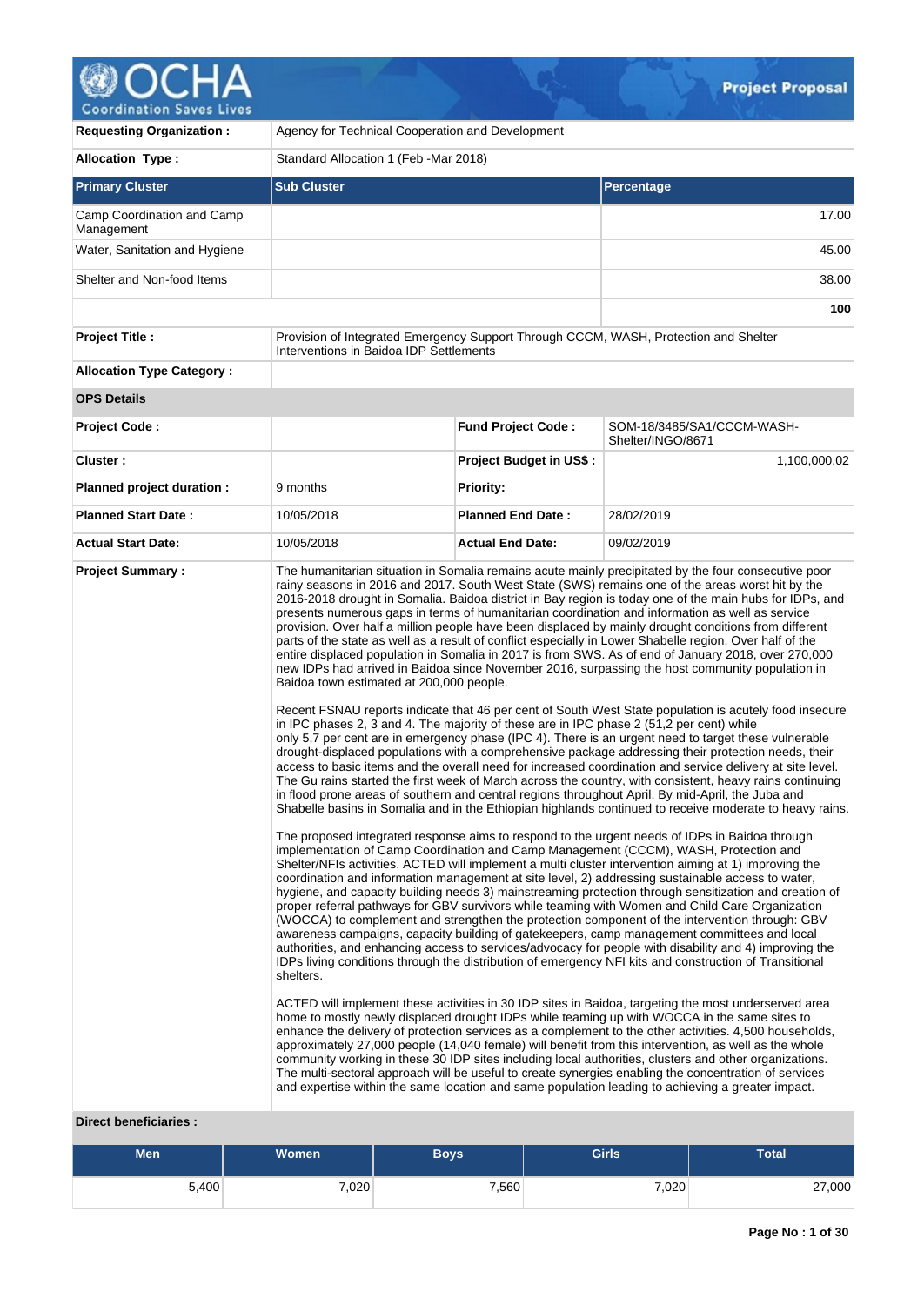#### **Other Beneficiaries :**

| Beneficiary name            | Men   | <b>Women</b> | <b>Bovs</b> | <b>Girls</b> | <b>Total</b> |  |
|-----------------------------|-------|--------------|-------------|--------------|--------------|--|
| Internally Displaced People | 5,400 | .020         | 560         | 7.020        | 27,000       |  |
| Indiraat Danafiaiariaa :    |       |              |             |              |              |  |

#### **Indirect Beneficiaries :**

Some beneficiaries will not receive direct assistance from ACTED but will indirectly benefit from CCCM coordination and mobilization Protection referral mechanism and training and Hygiene promotion activities through ,mass campaigns. The targeted communities will all benefit from the improved coordination at site level, the establishment of referral systems, and the strengthened capacities of all stakeholders.

## **Catchment Population:**

The catchment population is mainly internally displaced persons in Baidoa, affected by conflict and drought due to subsequent failures of rains. The proposed interventions will cover 30 IDP settlements accommodating new IDP arrivals that is 18 new sites that have received the latest influx and 12 sites that have received IDPs for the last 6 months

The project intends to build the capacity of stakeholders intervening in the targeted sites, while improving the living conditions of IDPs as well as reducing the protection risks. Coordination activities will benefit the entire population of the targeted sites and will be aligned with other approaches in other sites.

Projections (from FSNAU/FWESNET) estimate that additional displacement will keep leading IDPs to sites such as the ones in Baidoa at least until May 2018. The number of beneficiaries accessing the services might therefore be larger than initially expected based on the displacement trends.

## **Link with allocation strategy :**

The project will contribute to the 3 core strategic objectives for the Somalia HRP 2018: Providing life-saving assistance, protection and resilience support to the most vulnerable. The intervention will provide life-saving and life-sustaining integrated multi-sectoral assistance to reduce acute humanitarian needs among the most vulnerable people in those communities. The targeted communities will also be supported with Protection Services specifically at the IDPs sites. The project will also promote access to shelter and WASH to ensure that basic needs for internally displaced persons are met.

The project is strongly linked to the allocation strategy/principles as it will focus on famine prevention life-saving humanitarian response. The Standard Allocation Strategy emphasizes on integrated response across the clusters and complementarity with other funding sources. ACTED will integrate CCCM, WASH, Protection and Shelter/NFI interventions targeting the newly displaced populations in Baidoa.

The project will ensure proper protection mainstreaming in all of its interventions with specific complementary protection activities by teaming up with WOCCA in newly established IDP sites or IDP sites with large cases of new arrivals. This will be done in line with the protection cluster's principles and objectives for 2018. ACTED will also strive to attain durable solutions while working with local authorities on the creation of exit/site closure strategies and alternative housing solutions.

## **Sub-Grants to Implementing Partners :**

| <b>Partner Name</b> | <b>Partner Type</b> | <b>Budget in US\$</b> |
|---------------------|---------------------|-----------------------|
|                     |                     |                       |

**Other funding secured for the same project (to date) :**

| <b>Other Funding Source</b> | <b>Other Funding Amount</b> |
|-----------------------------|-----------------------------|
|                             |                             |
| Organization focal point:   |                             |

| <b>Name</b>                      | <b>Title</b>                          | Email                         | <b>Phone</b>  |  |  |  |
|----------------------------------|---------------------------------------|-------------------------------|---------------|--|--|--|
| Jean-Baptiste HERAL              | Deputy Country Director               | jean-baptiste.heral@acted.org | +254 70738000 |  |  |  |
| Farhiya Farah                    | <b>Project Development</b><br>Manager | farhiya.farah@acted.org       | +254 70738000 |  |  |  |
| <b>BACKGROUND</b>                |                                       |                               |               |  |  |  |
| 1. Humanitarian context analysis |                                       |                               |               |  |  |  |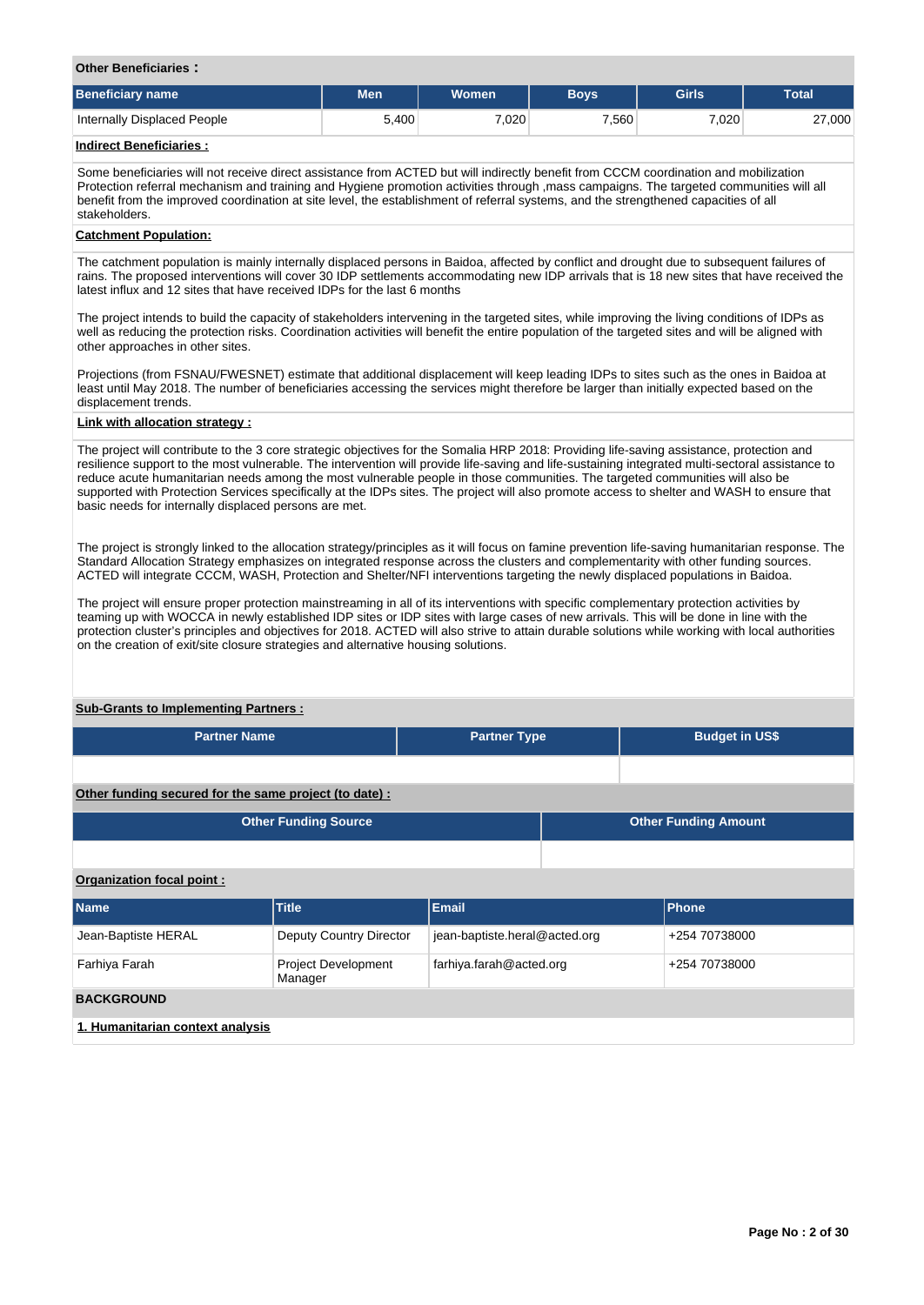Even though the risk of famine has reduced, humanitarian needs are worryingly high and the gains achieved in 2017 could easily be reversed.

Nearly half a million people in Somalia are in Emergency (IPC Phase 4) and a further 2.2 million are in Crisis (IPC Phase 3) and are in urgent need of life-saving assistance as their situation will deteriorate by June 2018. Pastoralists are amongst the hardest hit by drought, but crop-dependent areas will feel the impact much earlier than livestock zones.

Malnutrition rates among children remain at 'serious levels' and are amongst the worst in the world. Despite a slight improvement in overall nutrition rates countrywide, according to the post-Deyr analysis by FSNAU and FEWSNET, treatment and support are still urgently needed for an estimated 301,000 acutely malnourished children below the age of five, including 48,000 severely malnourished children. More than half of the 5.4 M people in need of assistance are children. Over 1.2 M children are projected to be malnourished in 2018, a majority of whom are amongst displaced communities.

The current forecast is for an average to below-average rainfall during the Gu (April – June) rainy season, when most of Somalia's staple food is grown. The humanitarian conditions remain dire even in a scenario of continued assistance at current levels, as HHs have experienced prolonged acute food insecurity and many have depleted assets to cope with past food insecurity and eroding coping capacity. Unlike in 2017 when the rains were poor, the above average Gu rains in April this year are already worsening conditions in overcrowded IDP settlements and displacing more people along riverine areas due to flooding.

Following an increase in the number of new arrivals in Baidoa in January 2018, a joint verification exercise was conducted during the first week of February by CCCM partners who took part in the verification of the 18 new IDP sites. The partners identified a total of 323 IDP sites and, mapped and assessed 41,325 households. According to the Movement Trend Tracking (MTT)-IOM, in the week of 16-22 February 2018 there were 526 new arrivals through Baidoa checkpoints with zero exits. The key driving factors for displacements in to Baidoa were eviction in the Somali capital, Mogadishu (30%), insecurity (28%), lack of food (21%), lack of water (16%) and lack of access to health (5%). According to Displacement Tracking Matrix (DTM) report issued in May 2017, 47% of IDP settlements in Baidoa are spontaneous sites, 21% live with host communities and 32% stay in planned camps. 82% of IDPs originate from Bay. The majority of IDPs settle in informal settlements where the conditions are very poor and forced eviction is a common threat, and where newly displaced people join those whose displacement has become protracted.

Most of these settlements cannot cope with the new drought-displaced and represent a significant gap in the current humanitarian drought response. Lack of access to basic services and infrastructures exacerbate the already high levels of vulnerability of displaced households. IDPs also experience specific forms of deprivation, such as loss of shelter, and often face heightened or particular protection risks. Gaps in the humanitarian response and high pressure on existing resources, contribute to high level of food insecurity, poor FCS, likelihood of water borne diseases due to lack of water and poor hygiene habits, as well as very high concerns over protection in sites. These risks may include: armed attack and abuse while fleeing in search of safety; family separation, including an increase in the number of separated and unaccompanied children; heightened risk of sexual and gender-based violence, particularly affecting women and children; arbitrary deprivation of land, homes and other property; and displacement into inhospitable environments, where they suffer stigmas, marginalization, discrimination o

## **2. Needs assessment**

South West State remains one of the areas worst hit by the 2016-2018 drought in Somalia. Rainfall in the month of the October to December 2017 Deyr season was well below average and poorly distributed. Many parts of the state remain dry, resulting in very poor cropping conditions and well below average rangeland resources.

Drought conditions combined with a proliferated conflict with Al Shabab has exacerbated displacement. As a result, there has been a drastic increase of self-settled spontaneous IDP sites scattered around urban centers and district capitals. Baidoa used to harbour 38,943 IDP households spread across 305 camps. Since January 2018, 2,382 new IDP households have arrived in Baidoa mainly fleeing droughts, conflicts and partly evictions from Mogadishu. As reported by the CCCM cluster, new arrivals have inhabited across 18 newly formed IDP camps making a total number of camps 323, while the overall figure surged to 41,325 households. Such settlements lack site planning translating to poor access to resources, sites performing well below sphere standards and massive risks of fire, GBV and sanitation concerns. The increasing urban IDP population is over-stretching the available basic services.

According to Somalia's Humanitarian Response Plan for 2018, malnutrition rates are above emergency levels and major outbreaks of Acute Watery Diarrhea/cholera and measles have taken a heavy toll on the most vulnerable. IDP communities remain in precarious conditions as access to water is limited, access to sanitation facilities is inadequate and poor hygienic practices are rampant. Open defecation rates in Somalia stands at 60 per cent in rural areas and at 39 per cent national level. Handwashing practices with soap are very low, with only ten per cent of the population having access to a handwashing facilities with soap.

Protection concerns related to GBV, forced recruitment of children into armed groups and the problem of gate-keepers need to be addressed. Acute protection needs in Somalia stems from acts of violence, exploitation, abuse, coercion, and deprivation, especially in situations of conflict and displacement, violating International Human Rights Law and International Humanitarian Law, including grave violations against children.

According to the preliminary results of a Joint Multi-Cluster Needs Assessment (JMCNA) conducted by REACH between July-October 2017, shelter was mentioned among the top three priority needs in 17 out of 30 districts, although the population frame was not composed of IDPs only. More than 50 per cent of the respondents' shelter structures were makeshift structures covered with plastic sheeting, with approximately 25 per cent reporting damage to their shelters. Poor quality, temporary shelters – predominantly buuls – were commonly reported. Shelter was highlighted as a priority need by 48% of households, rising to 60% of IDP households.

According to recent humanitarian news from the Somali region by Radio Ergo, water scarcity in Baidoa city has become critical with residents of urban areas and the surrounding camps for internally displaced families all relying on a single well. Three of the four main wells serving Baidoa have failed due to significantly reduced water levels. Every day, donkey carts and people with jerry cans crowd round the water point, spending many hours waiting their turn at the single pipe that is left working. Water prices have surged and poor families in the camps have been particularly hard hit. The price of a 20-litre water storage container has risen from 2,000 to 5,000 Somali shillings. Emergency interventions like water trucking, distribution of hygiene kits, latrine construction and rehabilitation of existing water facilities is paramount to ensure that IDPs are supported with basics needs to absorb shocks.

ACTED through this project respond to the urgent needs of IDPs in Baidoa through implementation of CCCM, WASH, Protection and Shelter/NFIs activities.

## **3. Description Of Beneficiaries**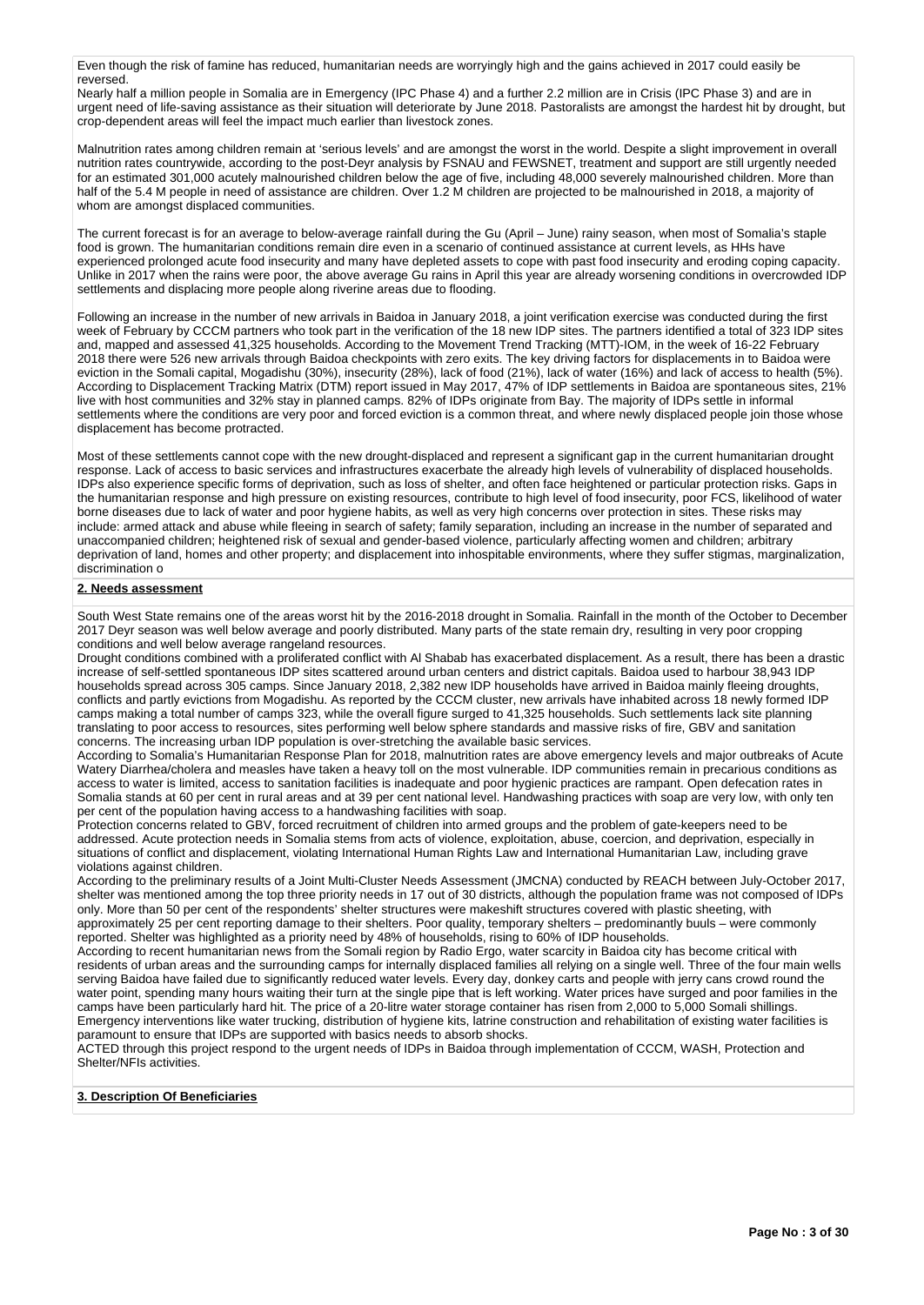The proposed action will target the most vulnerable people effected by severe drought, particularly newly arrived IDPs living in Baidoa settlements. ACTED, a CCCM partner in Baidoa will select the target settlements based on extensive discussions and consultations with other humanitarian actors and clusters working in the area, in order to target the most underserved areas and fill existing gaps in terms of humanitarian intervention. ACTED will select 30 sites, chosen based on the needs and gaps reported by the cluster, and in coordination with other CCCM partners already present. These IDPs will be mostly drought displaced IDPs that have arrived in the settlements since the beginning of the year and therefore lack all basic items and services to ensure life with dignity.

IDP assessments conducted in Baidoa reveal very high level of vulnerability at household level. According to the household survey, 40% of the households in Baidoa reported to have pregnant or lactating women. In addition, 11% of the assessed households reported members with disabilities and/or chronic illness and 95% indicated the presence of children in their households. Moreover, the majority of households (72%) have children under the age of five (REACH Baidoa IDP assessments April 2017).

These IDPs are characterized by very high levels of vulnerabilities.

- Poor food consumption: Levels of acute malnutrition have spiked across Somalia in the past few months, as a result of the drought as well as conflict and displacement. Critical prevalence of acute malnutrition (Global Acute Malnutrition) of 15 per cent and above were recorded in IDP settlements including Baidoa (OCHA snapshot). Moreover, latest data (FSNAU FEWSNET) show poor food consumption scores in Baidoa IDPs: 39% of them present a poor FCS and 25% a borderline one. The prevalence of acute malnutrition is expected to be 'Critical' (15-30%) throughout May 2018 due to lower than normal food availability and access. Increased morbidity, which is expected during the rainy seasons, and chronic factors such as low access to health and nutrition services and poor access to safe drinking water, will all contribute to high levels of acute malnutrition.

- Poor hygiene habits and recurrence of water borne diseases: According to UNICEF, nearly 15,000 cases of AWD/cholera were reported in Bay in 2017, with nearly 80 percent reported in Baidoa. IDPs in particular lack basic access to essential WASH infrastructures such as aces to clean water, latrines, and items such as soap, jerricans, and aquatabs.

- Victims of GBV: in IDP sites, improper site planning and poor coordination has created environments more prone to SGBV and protection concerns. These sites limitations are compounded by poor formalized reporting methods for GBV survivors, in a context where displacement trends continue to increase.

## **4. Grant Request Justification**

The action is in line with the allocation strategy and will focus on famine prevention life-saving response, while ensuring the centrality of protection in all interventions. The proposed project will contribute to addressing the gaps by improving access to CCCM, WASH, Protection, Transitional shelters/NFIs services in an integrated approach which will be useful to create synergies enabling the concentration of services and expertise within the same location and same population leading to achieving a greater impact.

ACTED has a long term presence in Bay region and in particular Baidoa district, having implemented more than 10 projects in the past years. Currently, ACTED is implementing several projects in Baidoa targeting both the IDP population with NFI kits, emergency WASH response and cash transfers, and the rural population with cash (unconditional and conditional) as well as more sustainable WASH response. Moreover, ACTED currently has CCCM activities ongoing in Baidoa providing camp coordination and camp management support to 30 sites ACTED is one of the few organization having access to remote areas (up to 30 kilometers from Baidoa) and implementing all activities directly in the area, thus ensuring a good value for money for the grant. ACTED's specific partnership with IMPACT, its sister organization, and with REACH (ACTED-IMPACT common initiatives) allows ACTED to benefit from firsthand experience and data to support its information management activities especially in a displacement context.

ACTED implements its activities through a community based gender sensitive approach, involving all stakeholders in the decision making process. By ensuring gender and clan balance within its teams but also with entities such as Camp Management Committees (CMC) or Site management Committee, ACTED strives to involve all members and categories of the community in the project, including the most marginalized.

Moreover, ACTED acts as CCCM co-leads at sub-national cluster level at Garowe while also providing cluster support in Baidoa and Kismayo. This gives ACTED a large capacity for project implementation and a strong understanding of the cluster strategy. ACTED will implement this project directly, utilizing the skills and capacity of a dedicated CCCM technical coordinator, in charge of ensuring proper implementation of all CCCM activities in Somalia. In Baidoa, ACTED will rely on an existing team that has been trained in CCCM module and humanitarian principles and has been successfully delivering ACTED's interventions in the area in the past few years.

ACTED seeks to provide integrated support to the IDP settlements in partnership with WOCCA whose core projects are protection-related aimed at ensuring the protection of mainly women and children. With over 8 years of experience in Somalia, WOCCA has been implementing GBV prevention and response projects in Somalia. WOCCA will provide protection services to the target communities and will ensure protection is mainstreamed throughout ACTED's Shelter/NFI, WASH, and WASH activities through trainings and coordination.

## **5. Complementarity**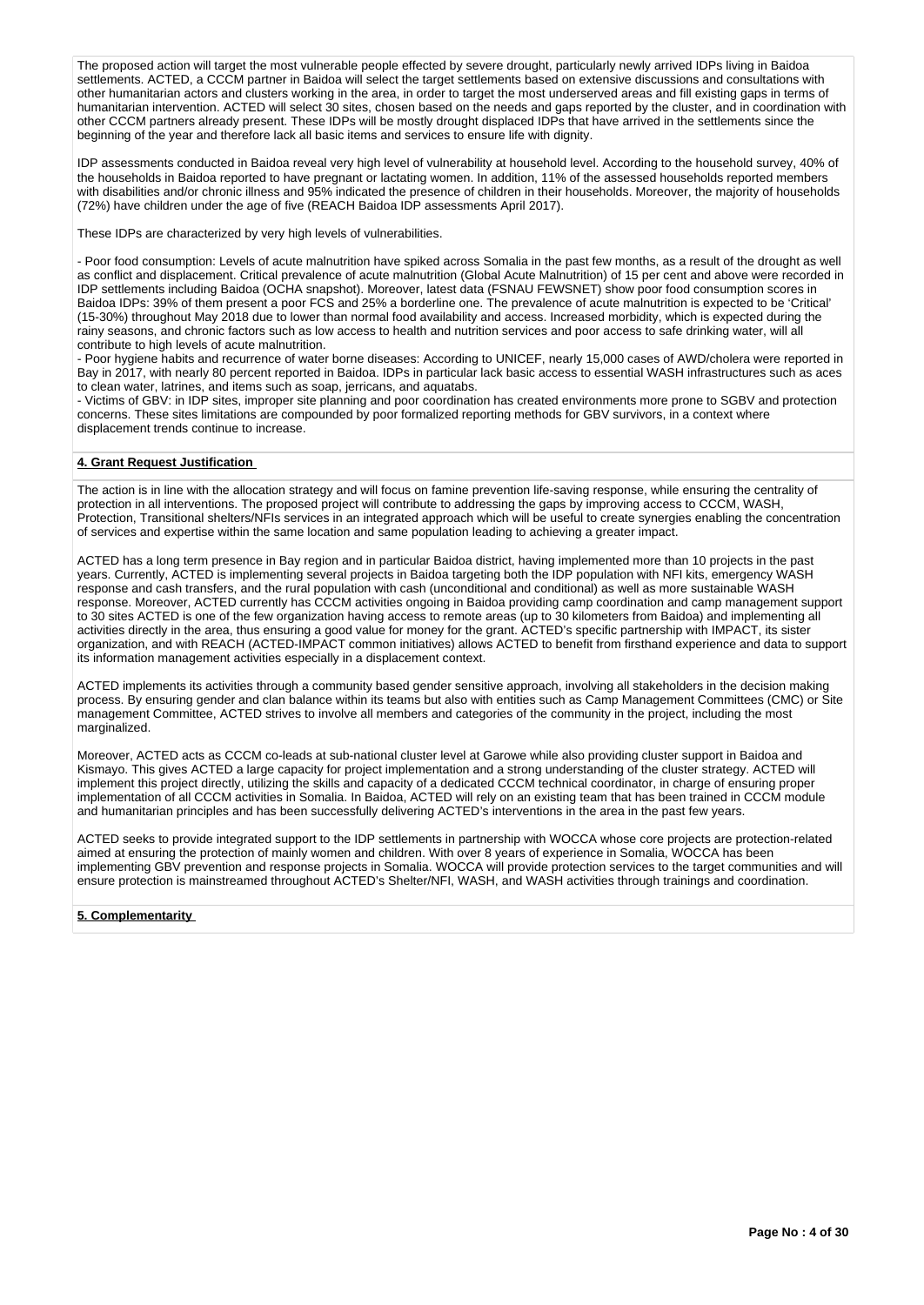ACTED has been implementing since September 2017 an OFDA-funded project targeting Baidoa IDPs with cash transfers (conditional and unconditional) as well as with a comprehensive WASH intervention (distribution of hygiene kits, rehabilitation of water infrastructures, providing access to water through vouchers, hygiene promotion) and NFI kits. Currently ACTED is undertaking WASH activities in both rural and urban Baidoa supporting more than 11,076 households through funding secured from OFDA. Moreover, ACTED currently has CCCM activities ongoing in Baidoa providing camp coordination and camp management support to 30 sites. ACTED is an active member of the CCCM cluster in Garowe settlements and is supporting the coordination lead in Baidoa and Kismayo. This intervention is also building on the past SHF funded projects in Baidoa (food security and WASH) that ended in 2017. Although these interventions successfully achieved the intended goals, many gaps remain unfilled in the area and require a scale up of humanitarian programs.

With a presence in key return areas such as Baidoa, ACTED is an active member of ReDSS network and seeks to contribute to the Area-Based Durable Solutions Framework Indicators in these areas. ACTED closely coordinates with other development actors in Somalia on programming. ACTED is currently implementing a multi-year funding via the STREAM Consortium in Kismayo. Under this project, ACTED participates in the Steering Committee at Federal Government level, coordinating closely with other Resilience Consortia such as SomRep and BRCiS to harmonize approaches on longer-term resilience programming. For example, ACTED is currently discussing with SomRep the opportunity of having beneficiaries targeted with cash programming enrolled in Village Savings and Loan Association (VSLA) schemes under resilience initiatives in Bay region (Buurhakaba) . ACTED will also work with partners such as FAO referring incidence of livestock disease outbreak or high levels of livestock mortality to FAO for information/intervention to protect livelihood assets.

ACTED is strengthening its cross-sector collaboration to ensure beneficiaries receive the integrated support they need. Over the past few years, ACTED has established very strong partnerships with local authorities in Baidoa districts which provides a good framework for a smooth project implementation process. Moreover, ACTED is an active member of the CCCM cluster in Somalia, and is currently contributing to coordinate the CCCM interventions in Garowe and Kismayo while supporting activities in Baidoa as well. ACTED has current CCCM programming in Garowe, Baidoa and Kismayo .ACTED is also a member of the WASH, Shelter and NFI clusters and participates in the protection cluster meetings. Finally, ACTED mainstreams protection and gender in all of its interventions in Somalia and worldwide through a dedicated protection strategy and tailored trainings for staffs. Through this action ACTED's proposed activities will be complemented by WOCCA's protection specific activities. WOCCA and ACTED will work hand in hand in the 30 IDP site (18 new IDP sites and 12 sites that have mushroomed in the past 6 months). ACTED seeks to provide integrated support to the IDP settlements in partnership with WOCCA whose core projects are protection-related aimed at ensuring the protection of mainly women and children.

## **LOGICAL FRAMEWORK**

#### **Overall project objective**

To improve coordination at site level, service delivery, access to basic services and items, protection for newly drought displaced IDPs living in Baidoa settlements.

This will be done through 1) improved coordination and information management at site level, 2) addressing sustainable access to water, hygiene, and capacity building needs 3) Protection mainstreaming through awareness raising and trainings, and creation of proper referral pathways for GBV survivors and 3) improve the IDPs living conditions through the distribution of emergency NFI kits.

| <b>Camp Coordination and Camp Management</b>                                                                                                    |                                                                                                                                                                                                     |                                 |  |  |  |  |  |
|-------------------------------------------------------------------------------------------------------------------------------------------------|-----------------------------------------------------------------------------------------------------------------------------------------------------------------------------------------------------|---------------------------------|--|--|--|--|--|
| <b>Cluster objectives</b>                                                                                                                       | Strategic Response Plan (SRP) objectives                                                                                                                                                            | <b>Percentage of activities</b> |  |  |  |  |  |
| Strengthen the predictability and<br>effectiveness of multi sectorial interventions<br>at site level and/or areas of concentration of<br>sites. | 2018-SO1: Provide life-saving and life-<br>sustaining integrated multi-sectoral<br>assistance to reduce acute humanitarian<br>needs and reduce excess mortality among<br>the most vulnerable people | 50                              |  |  |  |  |  |
| Improve community participation, living<br>conditions and safe access to services and<br>assistance in selected sites                           | 2018-SO1: Provide life-saving and life-<br>sustaining integrated multi-sectoral<br>assistance to reduce acute humanitarian<br>needs and reduce excess mortality among<br>the most vulnerable people | 50                              |  |  |  |  |  |

**Contribution to Cluster/Sector Objectives :** In line with the CCCM cluster's objectives, ACTED will 1) support the improvement of site coordination and support the improvement of site infrastructures, 2) Improve accountability to affected populations and ensure proper collection and insemination of information at site level and 3) Build the capacity of local stakeholders in order to facilitate the coordination at site level.

While teaming with ACTED, WOCCA will work towards reducing the risk of GBV by implementing GBV prevention and mitigation strategies within the CCCM sector from pre-emergency through to recovery stages. The main outcome is strengthened referral with actors including services providers (health, education), community workers (CHWs), CCCM, WASH, Shelter staff Including informal authorities

#### **Outcome 1**

The predictability and effectiveness of multi sectoral interventions at site-level and/or areas of concentration of sites are strengthened

#### **Output 1.1**

#### **Description**

Establishment and reinforcement of management and coordination mechanisms at appropriate levels

## **Assumptions & Risks**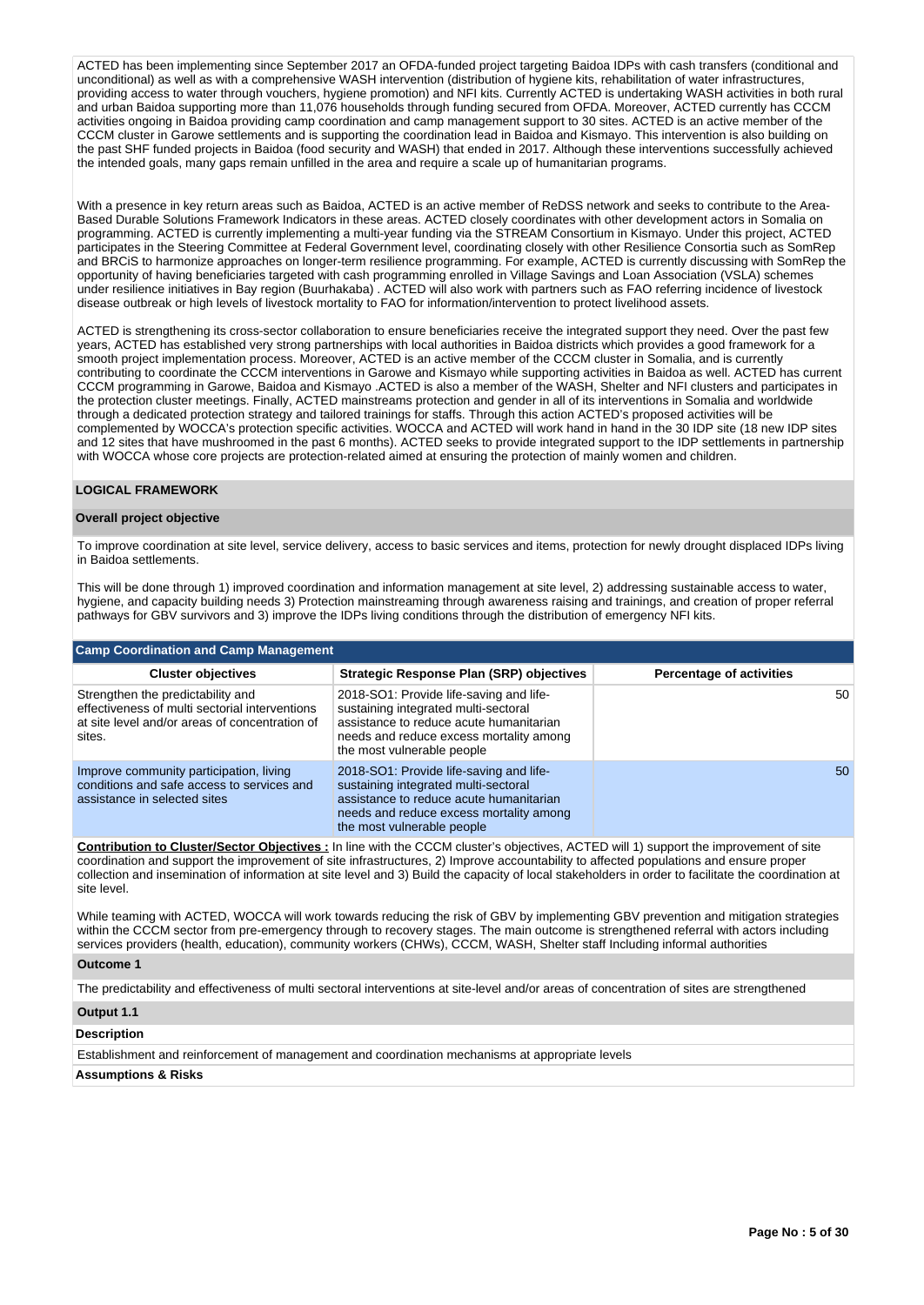#### Assumptions:

- Communities and local authorities accept the intervention
- Participation of communities and local authorities is secured
- Participation of women and children will be accepted by the community
- Clan conflicts and Armed Opposition Group activities do not degenerate and disrupt the roll-out and implementation process

- Access to proposed areas remains possible

## Risks

- Risk of high needs vs limited resources: To mitigate this, ACTED uses community-based participatory targeting and selection to ensure the most vulnerable are selected and that these are community-acknowledged poor, which helps with acceptance.

- Access and staff safety : if security deteriorate and staff are unable to access communities for targeting, registration, verification, distribution and monitoring, ACTED will immediately inform SHF to determine the best course of action.

- Acceptance: Communities and local authorities do not accept the program, and local disputes cause reputation damage for ACTED. ACTED is already mitigating this risk by having a good relationship with local authorities and communities and ensuring community involvement in beneficiary selection. ACTED also employs extensive community consultation and feedback mechanisms to mitigate this risk. - Conflict over resources: resource disputes across beneficiaries, suppliers and other stakeholders; ACTED will aim to mediate any such dispute through Camp Committees and with local authorities at field level or applying ACTED's strict procurement procedures in the case of suppliers.

- Fraud and diversion of resources: Funds to 'excluded parties' (militias, NGO Staff, Local Authorities or other power holders). To mitigate against fraud and diversion of resources, ACTED creates sufficient awareness with all stakeholders and local authorities that resources and cash grants cannot be subjected to any taxation.

- Gender based risks: Women excluded from undertaking activities due to cultural or other reasons. ACTED sets targets for female inclusion in all activities and project staff ensure these are met; communities including VRCs are sensitized to this requirement prior to implementation.

- Communications mechanisms (phone and internet) are cut off: To mitigation this, each ACTED base is equipped with a satellite phone. - Flood or other emergency: The areas have been prone to flooding, AWD epidemic, influx of IDPs or forced IDP evictions, or other disaster. ACTED works closely with partners for coordinated and multi-sector responses to developing emergencies through the Cluster system at Nairobi and field level.

- Major incidences of taxation by 'gatekeepers': ACTED has a clear zero tolerance principal on taxation. In case taxation is enforced, ACTED will consider withdrawal or relocation in consultation with SHF. ACTED will continue to monitor rainfall patterns in the target areas to ensure the interventions remain relevant.

# **Indicators**

|                                                                               |                                                                   |                                                                                                                                                                                                                                                       | <b>End cycle beneficiaries</b> |              |                   | <b>End</b><br>cycle |               |  |
|-------------------------------------------------------------------------------|-------------------------------------------------------------------|-------------------------------------------------------------------------------------------------------------------------------------------------------------------------------------------------------------------------------------------------------|--------------------------------|--------------|-------------------|---------------------|---------------|--|
| Code                                                                          | <b>Cluster</b>                                                    | <b>Indicator</b>                                                                                                                                                                                                                                      | <b>Men</b>                     | <b>Women</b> | <b>Boys</b> Girls |                     | <b>Target</b> |  |
| Indicator 1.1.1                                                               | Camp Coordination and<br>Camp Management                          | # of sites adhering to cluster endorsed Code of<br><b>Conduct and Standard Operating Procedures</b>                                                                                                                                                   |                                |              |                   |                     | 30            |  |
|                                                                               | <b>Means of Verification:</b> Attendance sheet, training material |                                                                                                                                                                                                                                                       |                                |              |                   |                     |               |  |
| Indicator 1.1.2                                                               | Camp Coordination and<br>Camp Management                          | Number of published IM product providing<br>information on population movement and numbers<br>(new arrivals, exits or returns, population by site,<br>identification of gaps, monitoring of services,<br>mapping of or establishment of focal points) |                                |              |                   |                     | 90            |  |
| <b>Means of Verification:</b><br>Documents                                    |                                                                   |                                                                                                                                                                                                                                                       |                                |              |                   |                     |               |  |
| Indicator 1.1.3                                                               | Camp Coordination and<br>Camp Management                          | # of information boards installed and updated with<br>site 3W, contact lists, distribution schedules and<br><b>IEC</b>                                                                                                                                |                                |              |                   |                     | 30            |  |
| Documents<br><b>Pictures</b>                                                  | <b>Means of Verification: Emails</b>                              |                                                                                                                                                                                                                                                       |                                |              |                   |                     |               |  |
| Indicator 1.1.4                                                               | Camp Coordination and<br>Camp Management                          | # of site level coordination meetings occurring<br>during the project period (36)                                                                                                                                                                     |                                |              |                   |                     | 36            |  |
| Attendance lists                                                              | <b>Means of Verification: Minutes</b>                             |                                                                                                                                                                                                                                                       |                                |              |                   |                     |               |  |
| Indicator 1.1.5                                                               | Camp Coordination and<br>Camp Management                          | # of creation and operational minimum standard of<br>complains and feedback mechanism (operating at<br>site level for all IDP sites.                                                                                                                  |                                |              |                   |                     | $\mathbf{1}$  |  |
| <b>Means of Verification:</b> complains and feedback mechanism (CRFM) reports |                                                                   |                                                                                                                                                                                                                                                       |                                |              |                   |                     |               |  |
| <b>Activities</b>                                                             |                                                                   |                                                                                                                                                                                                                                                       |                                |              |                   |                     |               |  |
| Activity 1.1.1                                                                |                                                                   |                                                                                                                                                                                                                                                       |                                |              |                   |                     |               |  |
|                                                                               |                                                                   | Standard Activity: Creation of Coordination Structures and SOPs for emergency displacements                                                                                                                                                           |                                |              |                   |                     |               |  |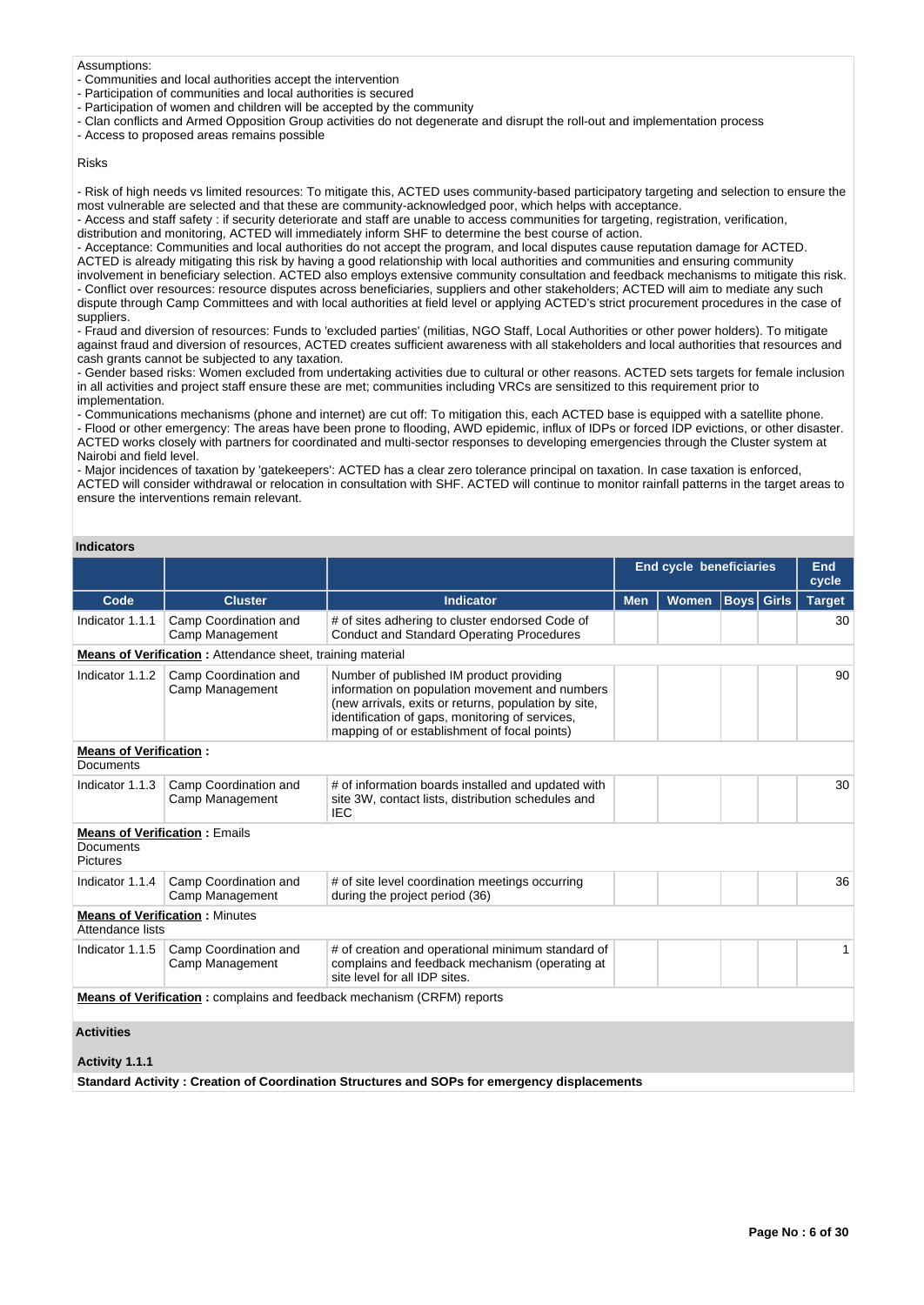ACTED will create code of conducts for gate keepers, partners and other stakeholders working at site level in order to implement high standards at maintaining rights for IDPs at site level and improve the coordination at site level. This will be done in the framework of the CCCM intervention but will also influence ACTED's protection component since it will aim to mainstream protection at site level through improved coordination. The content of those code of conducts will be elaborated in consultation with the CCCM and Protection cluster along with line ministry in Baidoa, with all active stakeholders within the site and they will be requested to sign it off as a sign of involvement into this intervention. In addition, ACTED will look to create a set of site-level SOPs that will again be verified with the CCCM cluster and government agencies. Ultimately ACTED will aim to disseminate these CoCs to other NGOs partners and local authorities working in other settlements in Baidoa in order to align all approaches and increase coordination between stakeholders. Coordination will be improved through the organization of regular meetings, and dissemination of data collected (activity 1.1.2) and the establishment of Camp Management Committees (1.2.2).

In addition, ACTED will look to create a set of site-level SOPs that will again be verified with the CCCM cluster and government agencies with inputs from partners and site managers. These SOPs will be tailored to different scenarios. For example, some of these plans will highlight procedures for emergency distribution or detail procedures to improve access for new arrivals. Ultimately, this activity will aim to set a procedure for camp closure and decommission of sites infrastructures, in support to the cluster's durable solutions

ACTED will target 30 IDP sites based on the following criteria:

1. Recommendation from Baidoa sub-national CCCM cluster for sites that have been reported with numerous gaps, vulnerability and needs; 2. Sites whose IDPs have not received any or have received very little humanitarian support; 3. Sites that are in vast need of infrastructure repairs and upgrades i.e. solar lights, latrine rehabilitation, drainage basins, debris management and road improvements; 4. Sites that have been formed within the past two years; 5. Sites with poor food consumption; 6. Sites with poor standards (underperforming SPHERE) according to DSA information; and 7. Sites with land tenure issues, past eviction notices and document protection issues

#### **Activity 1.1.2**

**Standard Activity : Creation of IM product providing information on population movement and numbers (new arrivals, exits or returns, population by site, identification of gaps, monitoring of services, mapping of or establishment of focal points) after Inventories existing tools and identify gaps in information**

ACTED, through its community mobiliser and greater CCCM team, partners and local authorities, will map existing community infrastructures within target sites. ACTED will also map and gather information on the social or observation of community dynamics, gatekeepers, community interaction, host-IDP relationship etc. and encouraging participation to strengthen existing systems. Information management products will be produced per site such as partner mapping (or 3W), contact list, site monitoring. This will be updated on a monthly basis and disseminated to all partners in targeted sites.

Whenever relevant, ACTED will actively coordinate with active stakeholders in the area, and especially with its partner IMPACT through the REACH initiative, in order to produce detailed information on the population of each site, its perimeter and services available. ACTED will use this data and contribute to its dissemination in order to inform humanitarian response at each level.

#### **Activity 1.1.3**

#### **Standard Activity : Establish/reinforce community mechanisms for communication channels (centres of information/centres of communication/centres of coordination)**

ACTED will support the harmonized approach of creating Complaint Feedback Mechanism (CFM) via information desks, mobile teams, and joint partner response. ACTED will disseminate information on services available, and collect feedback from beneficiaries, through a variety of approaches, including radio messaging. Moreover, ACTED will leverage its experience of the existing Complaint and Response Mechanism using mobile phones to facilitate information dissemination allowing for direct communication with community members. Through the establishment of Camp Management Committees, ACTED will support existing community mechanisms for communication channels. Camp Management Committees' main role will be to serve as intermediaries and facilitate data collection and feedback mechanism between coordination structures (including ACTED teams) and the beneficiaries. ACTED will support their establishment, and will ensure a proper clan balance as well as a gender balance. They will benefit from a short training/sensitization on the project's objectives, the CCCM, protection and SNFI cluster's interventions at site level, and on the referral pathways (established in the framework of the protection outcome of this project). These CMCs will be encouraged to collect and share ideas for site improvement, complaints on camp management, and will work in coordination with ACTED's teams to identify the improvements that could be encouraged to improve the delivery of information and services at site level. ACTED will also rely on the Complaints and response feedback mechanism that will be used to interact with beneficiaries and collect their feedback.

ACTED will install 1 information board per site, advertising SHF support, contact persons, GBV referral pathways, emergency contact list, distribution schedules and any IEC material needed

## **Output 1.2**

# **Description**

Increased site safety and coordination of maintenance work in order to mitigate GBV/protection risks

## **Assumptions & Risks**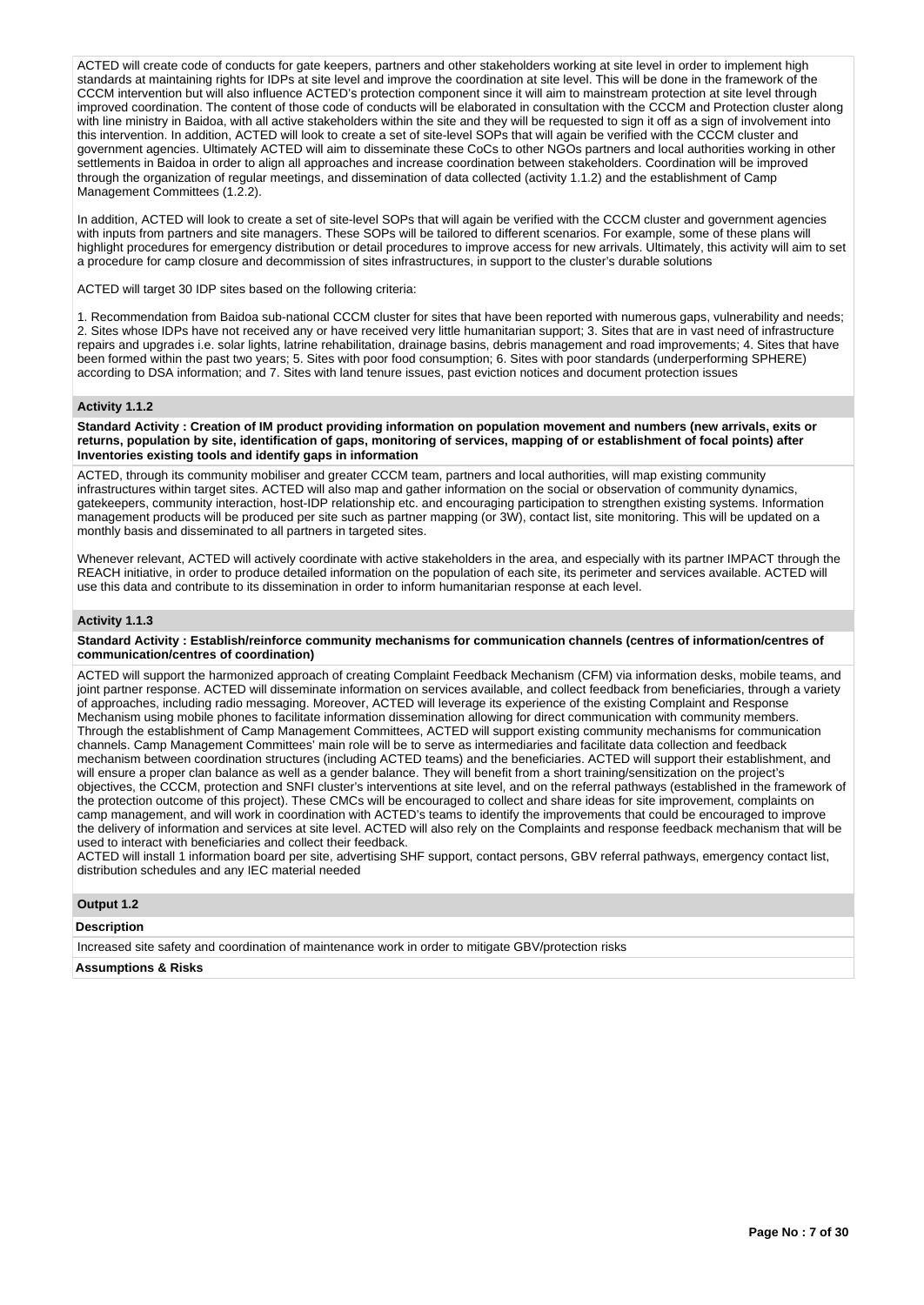#### Assumptions:

- Communities and local authorities accept the intervention
- Participation of communities and local authorities is secured
- Participation of women and children will be accepted by the community
- Clan conflicts and Armed Opposition Group activities do not degenerate and disrupt the roll-out and implementation process

- Access to proposed areas remains possible

## Risks

- Risk of high needs vs limited resources: To mitigate this, ACTED uses community-based participatory targeting and selection to ensure the most vulnerable are selected and that these are community-acknowledged poor, which helps with acceptance.

- Access and staff safety : if security deteriorate and staff are unable to access communities for targeting, registration, verification, distribution and monitoring, ACTED will immediately inform SHF to determine the best course of action.

- Acceptance: Communities and local authorities do not accept the program, and local disputes cause reputation damage for ACTED..

- Conflict over resources: resource disputes across beneficiaries, suppliers and other stakeholders; ACTED will aim to mediate any such dispute through Camp Committees and with local authorities at field level or applying ACTED's strict procurement procedures in the case of suppliers.

- Fraud and diversion of resources: Funds to 'excluded parties' (militias, NGO Staff, Local Authorities or other power holders). To mitigate against fraud and diversion of resources, ACTED creates sufficient awareness with all stakeholders and local authorities that resources and cash grants cannot be subjected to any taxation.

- Gender based risks: Women excluded from undertaking activities due to cultural or other reasons. ACTED sets targets for female inclusion in all activities and project staff ensure these are met; communities including VRCs are sensitized to this requirement prior to implementation.

- Communications mechanisms (phone and internet) are cut off: To mitigation this, each ACTED base is equipped with a satellite phone.

- Flood or other emergency: The areas have been prone to flooding, AWD epidemic, influx of IDPs or forced IDP evictions, or other disaster. ACTED works closely with partners for coordinated and multi-sector responses to developing emergencies through the Cluster system at Nairobi and field level.

- Major incidences of taxation by 'gatekeepers': ACTED has a clear zero tolerance principal on taxation. In case taxation is enforced, ACTED will consider withdrawal or relocation in consultation with SHF. ACTED will continue to monitor rainfall patterns in the target areas to ensure the interventions remain relevant.

#### **Indicators**

|                   |                                                                          |                                                                                                                                                                                                        | <b>End cycle beneficiaries</b> |              |                   | End<br>cycle |               |
|-------------------|--------------------------------------------------------------------------|--------------------------------------------------------------------------------------------------------------------------------------------------------------------------------------------------------|--------------------------------|--------------|-------------------|--------------|---------------|
| Code              | <b>Cluster</b>                                                           | <b>Indicator</b>                                                                                                                                                                                       | <b>Men</b>                     | <b>Women</b> | <b>Boys Girls</b> |              | <b>Target</b> |
| Indicator 1.2.1   | Camp Coordination and<br>Camp Management                                 | # of solar lights installed in communal areas                                                                                                                                                          |                                |              |                   |              | 90            |
|                   | <b>Means of Verification:</b> Field monitoring visits                    |                                                                                                                                                                                                        |                                |              |                   |              |               |
| Indicator 1.2.2   | Camp Coordination and<br>Camp Management                                 | Number of site maintenance committee revived or<br>established. (1 per clusters of sites, 10 members<br>per site, 80 members in total)                                                                 |                                |              |                   |              | 8             |
|                   | <b>Means of Verification:</b> Site Maintenance Committee minutes/reports |                                                                                                                                                                                                        |                                |              |                   |              |               |
| Indicator 1.2.3   | Camp Coordination and<br>Camp Management                                 | Number of workdays aimed at improving site<br>infrastructure, mitigating GBV/Protection concerns<br>and improving access for vulnerable site residents<br>(2 per committee, per month for nine months) |                                |              |                   |              | 144           |
|                   | <b>Means of Verification:</b> Complaints Log sheets                      |                                                                                                                                                                                                        |                                |              |                   |              |               |
| Indicator 1.2.4   | Camp Coordination and<br>Camp Management                                 | Number of tool kits handed over to site<br>maintenance committees for independent site<br>maintenance (1 per site, 8 kits handed over)                                                                 |                                |              |                   |              | 8             |
|                   | <b>Means of Verification: Distribution list</b>                          |                                                                                                                                                                                                        |                                |              |                   |              |               |
| Indicator 1.2.5   | Camp Coordination and<br>Camp Management                                 | Number of people trained (government's actors<br>and relevant stakeholders) on needs evaluation<br>and capacity building                                                                               |                                |              |                   |              | 30            |
|                   | <b>Means of Verification:</b> Attendance lists, Training reports         |                                                                                                                                                                                                        |                                |              |                   |              |               |
| Indicator 1.2.6   | Camp Coordination and<br>Camp Management                                 | Number of fire wardens trained on fire prevention<br>and extinguishing.2 fire wardens per site, 30 sites<br>in total. Fire wardens will be picked from the<br><b>CMCs</b>                              |                                |              |                   |              | 60            |
|                   | <b>Means of Verification:</b> Attendance lists, Training reports         |                                                                                                                                                                                                        |                                |              |                   |              |               |
| <b>Activities</b> |                                                                          |                                                                                                                                                                                                        |                                |              |                   |              |               |

## **Activity 1.2.1**

**Standard Activity : Implement emergency sites improvement projects to minimize protection risks and ensure safety and hygiene in sites; mitigate flood and fire risks**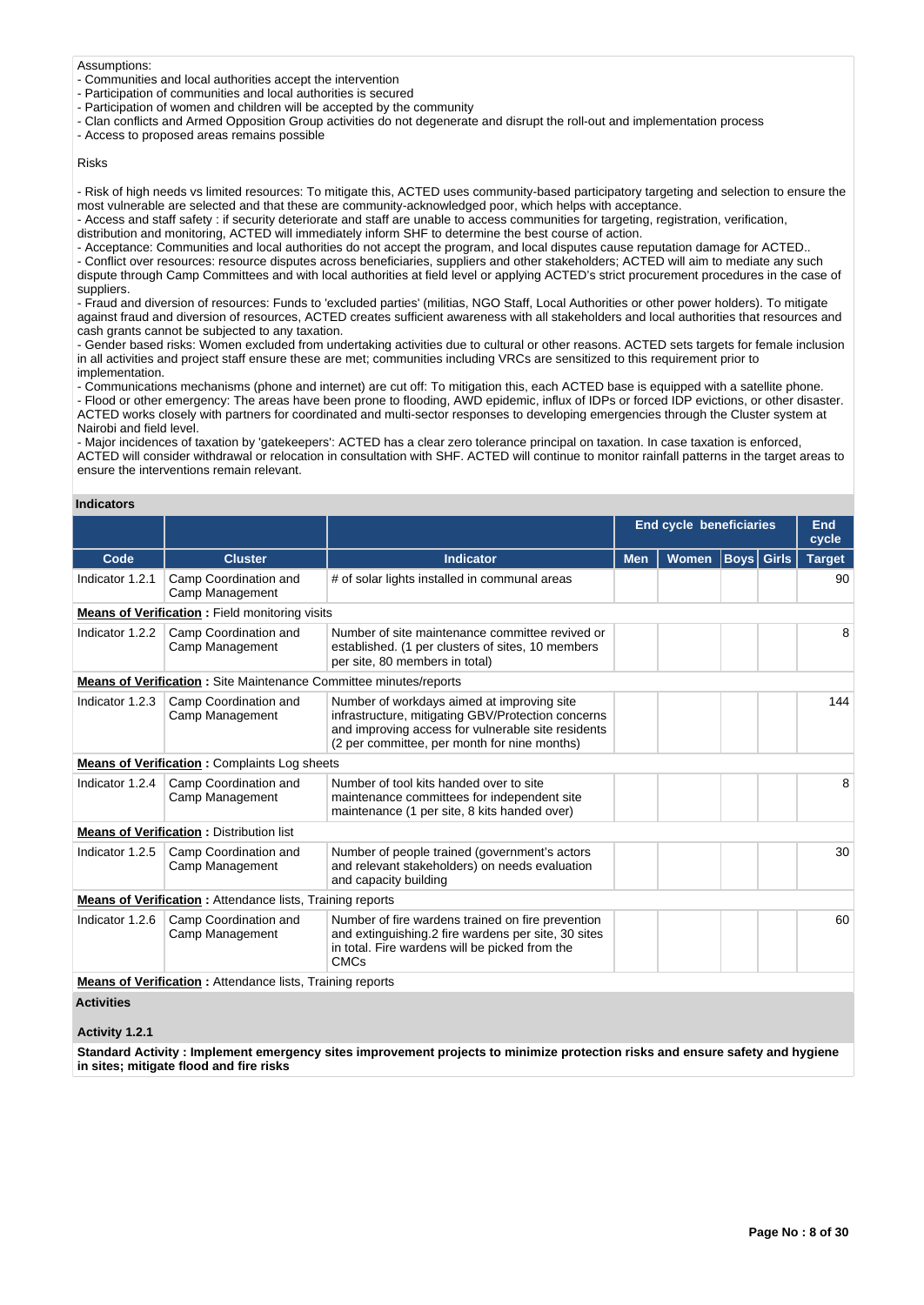Through the use of eight site maintenance committees, ACTED will facilitate the rehabilitation and upgrade of basic infrastructures in both locations by supporting the coordination of actors and building functioning networks. This will be done by involving community members in small tasks through a daily labor scheme. This will allow to strengthen their purchasing power and resilience while improving site infrastructures.

ACTED intends to install 90 solar lights in communal areas, which will aim to increase protection and prevent SGBV at community level. This will also enhance the usage of latrines at night while enhancing the protection of women. ACTED will choose locations for solar lights based on focus group discussions with community members and meetings with camp management committees and newly formed site maintenance committees. Furthermore, female-only FGDs will be carried out so that women can identify areas that pose risks or areas where lighting will increase access and mitigate GBV threats. In addition, ACTED/WOCCA will seek guidance from other protection/GBV partners that may have knowledge about locations that are known to be problematic. Preference will be given to areas along footpaths, communal areas and latrines. The site maintenance committee will be responsible for the care and maintenance of all upgrading/maintenance operations and will be trained in ensuring that lights are bolted down and that batteries/panels will not be stolen or vandalized.

Site maintenance committees will be established as a device for residents to identify site maintenance needs and receive technical and financial support in carrying out such upgrading work. The goal of site maintenance committees will be to train individuals at identifying site risks and training members to conduct maintenance with tool kits that ACTED will hand over. These site maintenance committees will be revived/established and supported by ACTED. They will receive a short sensitization session on the project's objective and the role played by ACTED, the clusters, the CMCs and themselves in improving the sites infrastructures and delivery of services. A specific attention will be given to protection concerns within the camps and how to account for vulnerabilities when identifying/ improving site infrastructures. ACTED will be vigilant in ensuring clan representation and gender balance, and will collaborate closely with other actors in the camps as well as with local authorities. Committee members will also learn to advocate for greater improvements in collaboration with gatekeepers. . Examples of site maintenance activities designed to increase safety and accessibility include adding locks to latrines, screens to female latrines, making latrines handicap accessible, and making infrastructure within the site accessible to the elderly, youth and physically disabled.

ACTED's global intervention intends to make the sites a safer place for all IDPs. This is done through different approaches: a coordination intervention to improve the delivery of services and the dissemination of information, through a protection approach which aims to prevent protection risks and improve the partner's response to SGBV.

## **Activity 1.2.2**

**Standard Activity : Needs evaluation of and capacity building trainings for government's actors and relevant stakeholders**

IIn order to reduce protection risks and improve site safety, ACTED will also support the coordination of all stakeholders in delivering quality intervention at site level. As such, in coordination with the CCCM cluster and through a ToT approach, ACTED will conduct CCCM capacity building activities for 30 site gatekeepers, NGO staff, local authorities and community leaders . ACTED estimates that approximately 30 people at minimal will benefit from these trainings. ACTED in collaboration with WOCCA will also train partners/CMCs/local authorities in using SGBV pathways and circulate guidelines at block level. ACTED and all relevant partners will hold district-level coordination meetings and establish/revive camp committees, ensuring a proper gender balance. Dedicated working groups will be established at a later stage and will allow ACTED to collect information and feedback. Participation of all in consultation and decision making processes will be ensured in order to support a balanced representation of all population and ensure access to all infrastructures. By building the capacity of all stakeholders at site level, ACTED intends to raise awareness on protection concerns and on the needs to improve site safety. This will also allow ACTED to hold multi stakeholders consultations and collect feedback from all parts to feed into its strategy.

#### **Activity 1.2.3**

#### **Standard Activity : Not Selected**

Provision of fire extinguisher to fire wardens at site level, 60 fire extinguishers (2 per site will be handed over)

In order to mitigate the risks of fire and promote prevention methods used at the site-level, ACTED will designate two fire wardens from each camp management committee within each site of operation. Fire wardens will have direct training on fire prevention, procedures for what to do if there is a fire breakout and hands on fire extinguisher training. Furthermore, fire wardens will sign an agreed upon terms of reference that makes them responsible for a fire extinguisher which will be handed over to all 60 fire wardens. Within fire prevention trainings, ACTED looks to involve local civil defense in Bay District to ensure that proper fire training is occurring and that fire wardens and civil defense services are able to exchange information. Lastly, fire evacuation routes and procedures will be created for each respective site.

# **Additional Targets :**

| <b>Water, Sanitation and Hygiene</b>                                             |                                                                                                                                                                                                     |                                 |  |  |  |  |
|----------------------------------------------------------------------------------|-----------------------------------------------------------------------------------------------------------------------------------------------------------------------------------------------------|---------------------------------|--|--|--|--|
| <b>Cluster objectives</b>                                                        | <b>Strategic Response Plan (SRP) objectives</b>                                                                                                                                                     | <b>Percentage of activities</b> |  |  |  |  |
| Provide access to safe water, sanitation and<br>hygiene for people in emergency. | 2018-SO1: Provide life-saving and life-<br>sustaining integrated multi-sectoral<br>assistance to reduce acute humanitarian<br>needs and reduce excess mortality among<br>the most vulnerable people | 100                             |  |  |  |  |
| affordable water, clean sanitation facilities and good hygiene practices         | <b>Contribution to Cluster/Sector Objectives</b> : Displacement affected population disaggregated by sex have improved access to safe and                                                           |                                 |  |  |  |  |
| Outcome 1                                                                        |                                                                                                                                                                                                     |                                 |  |  |  |  |
| and affordable water, clean sanitation facilities and good hygiene practices     | 4500 HHs approximately 27,000 displacement affected persons(55% women and girls) disaggregated by sex have improved access to safe                                                                  |                                 |  |  |  |  |
| Output 1.1                                                                       |                                                                                                                                                                                                     |                                 |  |  |  |  |
| <b>Description</b>                                                               |                                                                                                                                                                                                     |                                 |  |  |  |  |
| 3 shallow wells rehabilitated                                                    |                                                                                                                                                                                                     |                                 |  |  |  |  |
| <b>Assumptions &amp; Risks</b>                                                   |                                                                                                                                                                                                     |                                 |  |  |  |  |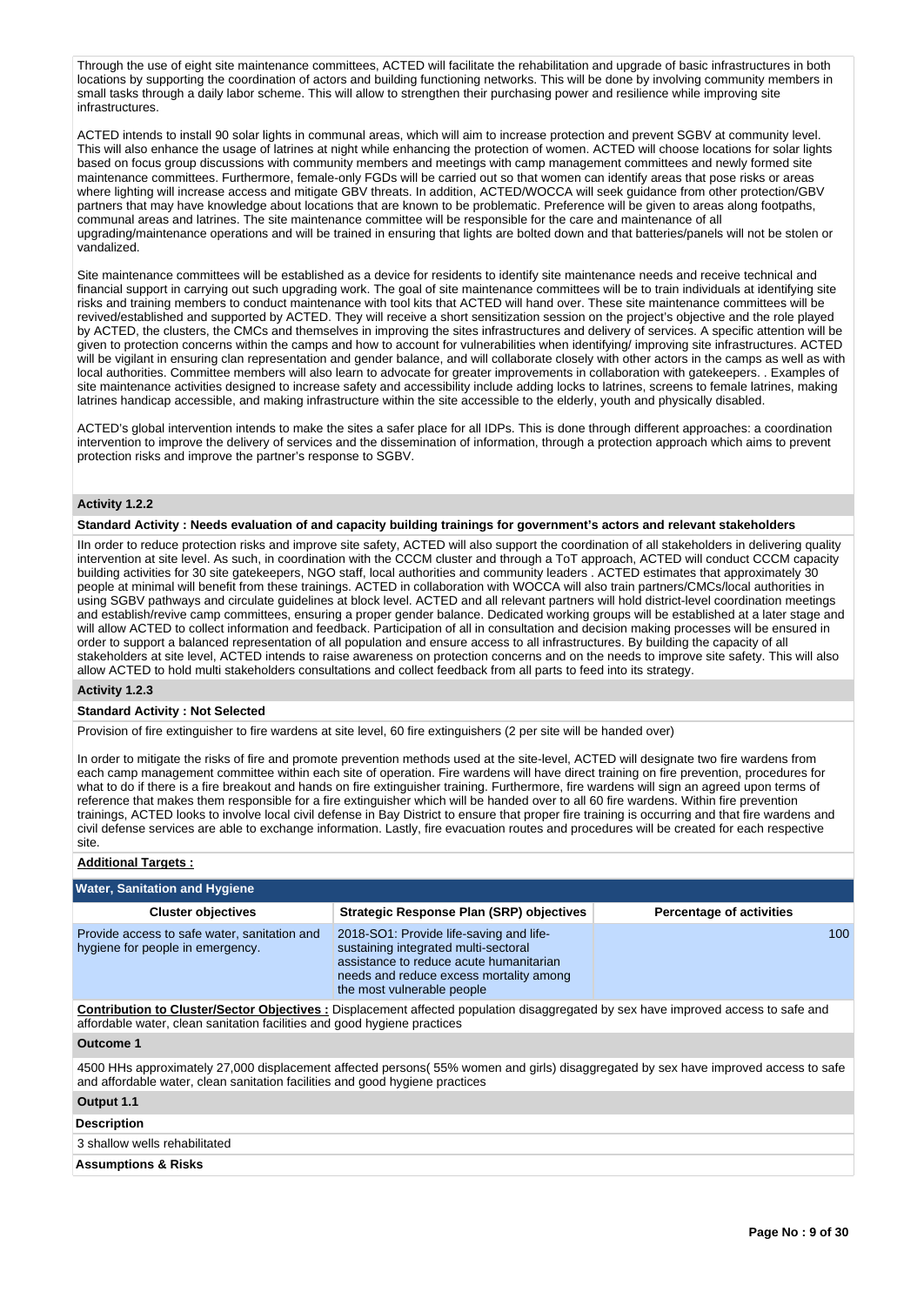The targeted IDP sites remain accessible Close coordination with other actors/stakeholders

## **Indicators**

|                                                                           |                                                                                      |                                                         | End cycle beneficiaries |              |                   | <b>End</b><br>cycle |               |
|---------------------------------------------------------------------------|--------------------------------------------------------------------------------------|---------------------------------------------------------|-------------------------|--------------|-------------------|---------------------|---------------|
| Code                                                                      | <b>Cluster</b>                                                                       | <b>Indicator</b>                                        | <b>Men</b>              | <b>Women</b> | <b>Boys</b> Girls |                     | <b>Target</b> |
| Indicator 1.1.1                                                           | Water, Sanitation and<br>Hygiene                                                     | Number of people with sustained access to safe<br>water |                         |              |                   |                     | 1,500         |
|                                                                           | <b>Means of Verification: Endline survey</b><br>Observation/field monitoring reports |                                                         |                         |              |                   |                     |               |
| Indicator 1.1.2                                                           | Water, Sanitation and<br>Hygiene                                                     | Number of WASH assets rehabilitated or<br>constructed   |                         |              |                   |                     | 3             |
| <b>Means of Verification: On site training reports</b><br><b>Pictures</b> |                                                                                      |                                                         |                         |              |                   |                     |               |

**Activities**

#### **Activity 1.1.1**

#### **Standard Activity : Water point construction or rehabilitation**

ACTED will select 3 strategic shallow wells. Rehabilitation works will entail: repair of apron, pressing of hand pump and water pipes and desilting. To enhance protection, single-sex focus group discussions will be done with the aim of consulting women and adolescent girls to give their preferences in relation to proximity of the water infrastructure systems to be rehabilitated. Both men and women will be selected to be committee members in the maintenance of water supply infrastructure. At least 50% of WASH user committees members will be women. After rehabilitation of the water facilities, they will be chlorinated before commissioning and handing over to the WASH management committees. Secondly, water for drinking fetched from this strategic water sources will be treated at households using distributed aqua tab to ensure it is safe and within the required standards.

Each shallow well will benefit approximately 500 people which translates to a total of 1,500 persons.

## **Output 1.2**

## **Description**

150 WASH Management Committee (WMC) members trained

## **Assumptions & Risks**

IDP sites remain accessible for project implementation

#### **Indicators**

|                 |                                  |                                                                                           | <b>End cycle beneficiaries</b> |                      |  | End<br>cycle |               |
|-----------------|----------------------------------|-------------------------------------------------------------------------------------------|--------------------------------|----------------------|--|--------------|---------------|
| Code            | <b>Cluster</b>                   | <b>Indicator</b>                                                                          | <b>Men</b>                     | Women   Boys   Girls |  |              | <b>Target</b> |
| Indicator 1.2.1 | Water, Sanitation and<br>Hygiene | Number of wash committee members who have<br>participated in capacity building activities |                                |                      |  |              | 150           |
| $-$             |                                  |                                                                                           |                                |                      |  |              |               |

**Means of Verification :** Attendance lists; Training Reports

## **Activities**

## **Activity 1.2.1**

## **Standard Activity : Capacity building (water committees and WASH training)**

150 members will be established or revived 30 WASH management committees comprising 5 members. During selection of WMCs members, ACTED will ensure gender and clan representation. They will be trained on operation and maintenance to ensure sustainability of WASH infrastructure assets after the life of the project. They will also be trained on water treatment, safe water handling and storage practices. Each WMCs will be provided with tools for maintenance of shallow wells which include; pliers, hacksaw, spanners, pipe wrenches, etc. The WMCs will have a signed agreement with ACTED. The agreement will have clear role and responsibility of the WMCs in terms of Operation and Maintenance. They will participate in water chlorination and maintenance of hand washing facilities and latrines in Baidoa IDPs sites through replenishing soap and water. They will use IEC materials to create awareness and sensitize communities on safe water handling and follow up on water voucher systems.

#### **Output 1.3**

#### **Description**

Construction of 243 latrines with provision of solar lighting inside the facility

## **Assumptions & Risks**

#### Site remains accessible

#### **Indicators**

|                                                                                   |                                  |                                                                    | <b>End cycle beneficiaries</b> |                      |  | End<br>cycle |               |
|-----------------------------------------------------------------------------------|----------------------------------|--------------------------------------------------------------------|--------------------------------|----------------------|--|--------------|---------------|
| Code                                                                              | <b>Cluster</b>                   | Indicator                                                          | <b>Men</b>                     | Women   Boys   Girls |  |              | <b>Target</b> |
| Indicator 1.3.1                                                                   | Water, Sanitation and<br>Hygiene | Number of people with access to emergency<br>sanitation facilities |                                |                      |  |              | 11.664        |
| <b>Means of Verification:</b> Post construction monitoring report; Endline Report |                                  |                                                                    |                                |                      |  |              |               |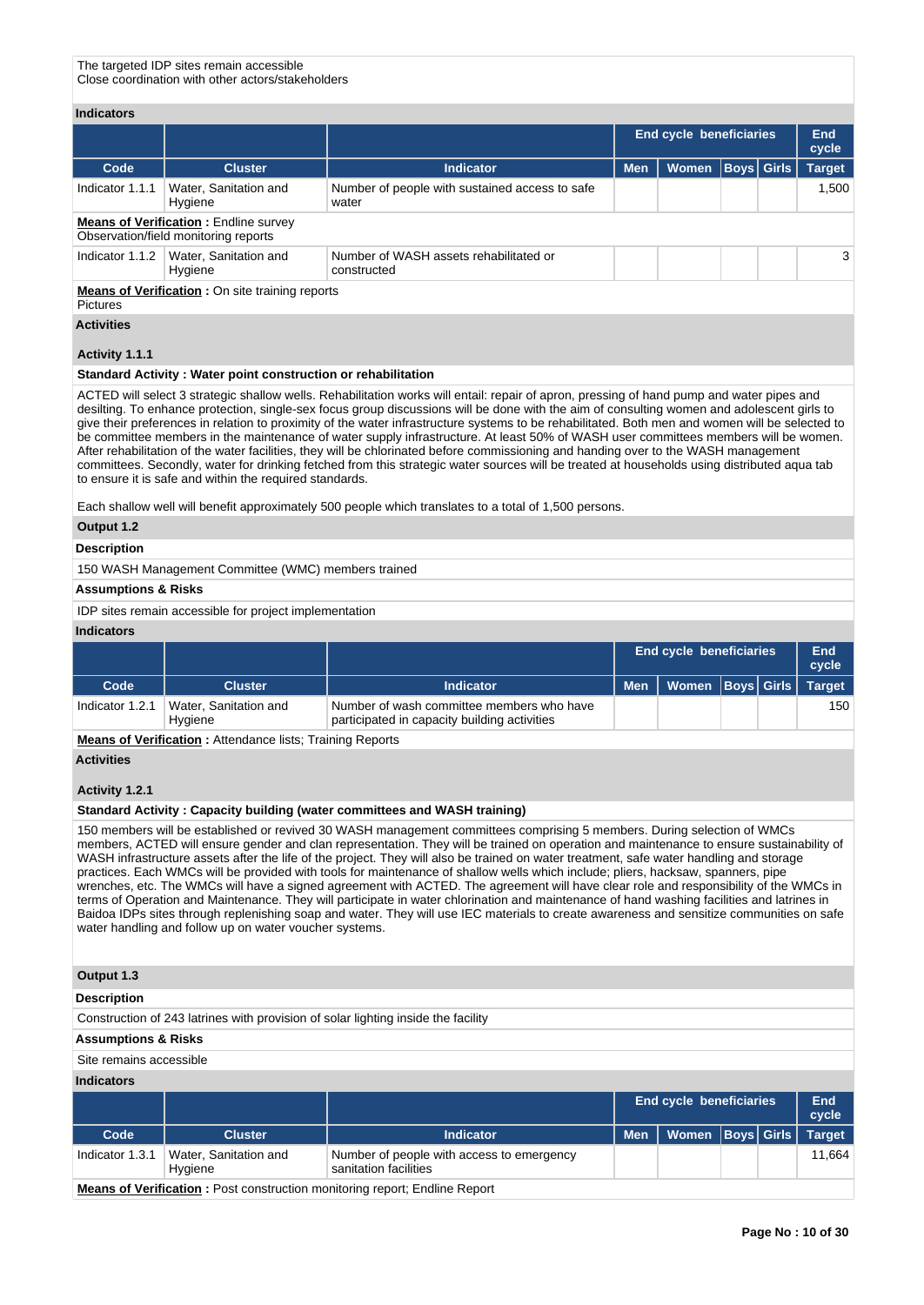| Indicator 1.3.2 | Water.<br>. Sanitation and | f latrine units constructed<br>Number |  |  | $\ddot{\phantom{0}}$<br><u>т.</u> |
|-----------------|----------------------------|---------------------------------------|--|--|-----------------------------------|
|                 | Hvaiene                    |                                       |  |  |                                   |

## **Means of Verification :** Onsite Monitoring Reports, Pictures,

# **Activities**

## **Activity 1.3.1**

#### **Standard Activity : Latrine construction or rehabilitation**

Following the Detailed Site assessment released in January 2018, 4 sites where ACTED has planned to intervene has been assessed. These are Goorisane 1, Qamarey, Oomane and Yaabal. Out of the 4 sites, only 26 latrines have been recorded for 1565 HHs recorded. In order to meet the standard of 8 household per latrines, ACTED will be building 243 latrines to benefit approximately 11,664 people. Latrines will be built in blocks of 3 latrines. Through participatory design, community especially women will be asked whether they prefer separate men and women toilets. If separate, men's and women's toilets will be constructed in different locations. A latrine block of maximum three blocks will be constructed to minimize distance from households to the latrines. We will construct long term locations type of latrines with a pit 3 metres deep, 1 metres wide and 1 metres length for each toilet. A provision for desludging suction pipe will be provided and vent pipes for reducing houseflies by trapping them. The pit will be constructed into two compartments, provide time for desludging when one side fills up as community can continue using at least latrines. Thus, there will be provision of access hatch for sludge disposal. The latrine pit will not be lined at the bottom. Baidoa is rocky and thus pit will be lined.

At each latrine block, a handwashing station will be installed. Based on gender, a privacy screen will be provided if women prefer) and a shelf for soap. WASH management committees will be trained and equipped with enough hand washing soap for 3 months. The WASH committee will be trained on hygiene promotion. During, participatory design session with communities to agree on best designs, it will be agreed whose role it is to clean, refill hand washing water containers and undertaking hygiene awareness in communities. The WASH management committee monitors will agree on best way forward if households refuse to clean the latrines. The latrines will be located 30 metres to a water source to prevent contamination of groundwater. To ensure that the latrines are protected and are gender sensitive, each block of latrines will be equipped with a solar panel powered lamp on a 3m high mast to provide light to the all block. In each latrine, bulbs will be also be fitted and connected to the battery. 10% latrines will be suitable for use by people with a disability or elderly.

ACTED will undertake the construction of the latrines by contracting a contractor to do the actual works. The contractor will be selected through a competitive tendering process. ACTED WASH technical team will supervise the construction works. ACTED CCCM team will use participatory approach to map and identify the most vulnerable displaced persons. The CCCM and WASH technical teams will also identify the sites for latrine construction within the IDP settlements.

Hand washing facilities will be fixed outside the latrines to ensure people wash hands with soap after using the facilities.

Solar lights will be provided, in and outside of the facilities to ensure 24 hour usage and enhance protection/security of the displaced persons especially women and children at night.

In order to mitigate the risk of construction of WASH facilities that might not be used by beneficiaries due evictions. ACTED will work closely with the CCCM, Shelter and Protection cluster in site selection and seek guidance during project implementation to ensure that the constructed WASH facilities are used and not destroyed. ACTED will ensure that the mapped and identified camps for support have the necessary legal requirements before erecting, constructing or rehabilitating any WASH infrastructure. These include at least five years agreement for land tenure so that the camp is not destroyed.

## **Activity 1.3.2**

#### **Standard Activity : Desludging of latrines**

To ensure that filled up latrines are easily desludged, both sides of the pit must have an access hatch for sludge disposal. The pit will be covered with a slab which can be removed to desludge. Ideally the main slab has a smaller access hole which is easier to open (at least 300 mm diameter). The cover for the hatch for disludging will have a good seal to prevent mosquitoes entering the pit and breeding there. Due to dense population in the IDPs camp, pit latrine will be expected to fill up and thus, communities will be supported to desludge at least once, as part of project cost. This will show the community how it disludging is done and also ensure the design for desludging point is good.

Existing private waste exhausters will be identified, trained and engaged in desludging the latrines. This will lead to effective fecal sludge management and sustained use of the latrines. ACTED will advocate for recognition and incorporation of fecal sludge management in the sanitation policies/by- laws/practices by the Ministry of Health, South West State.

ACTED will explore simplified/low cost fecal desludging technologies and share the information with the fecal sludge exhausters which will enhance sustainability.

## **Output 1.4**

#### **Description**

Improved awareness on public health risks and positive hygiene practices embraced among the IDPs.

# **Assumptions & Risks**

#### Targeted sites remain accessible

Stakeholders involved and proper coordination observed throughout the project implementation

## **Indicators**

|                                                                                        |                                                                  |                                                                           |                     | <b>End cycle beneficiaries</b> |  |  | End<br>cycle |  |  |  |
|----------------------------------------------------------------------------------------|------------------------------------------------------------------|---------------------------------------------------------------------------|---------------------|--------------------------------|--|--|--------------|--|--|--|
| Code                                                                                   | <b>Cluster</b>                                                   | <b>Indicator</b>                                                          | Women<br><b>Men</b> |                                |  |  |              |  |  |  |
| Indicator 1.4.1                                                                        | Water, Sanitation and<br>Hygiene                                 | # of community hygiene promoters trained                                  |                     |                                |  |  | 58           |  |  |  |
|                                                                                        | <b>Means of Verification:</b> Attendance lists, training reports |                                                                           |                     |                                |  |  |              |  |  |  |
| Indicator 1.4.2                                                                        | Water, Sanitation and<br>Hygiene                                 | Number of people who have participated in<br>hygiene promotion activities |                     |                                |  |  | 27,000       |  |  |  |
| Moone of Verification + Cignad booklets by the bouncheld on the dear to dear compoison |                                                                  |                                                                           |                     |                                |  |  |              |  |  |  |

**Means of Verification :** Signed booklets by the household on the door to door campaigns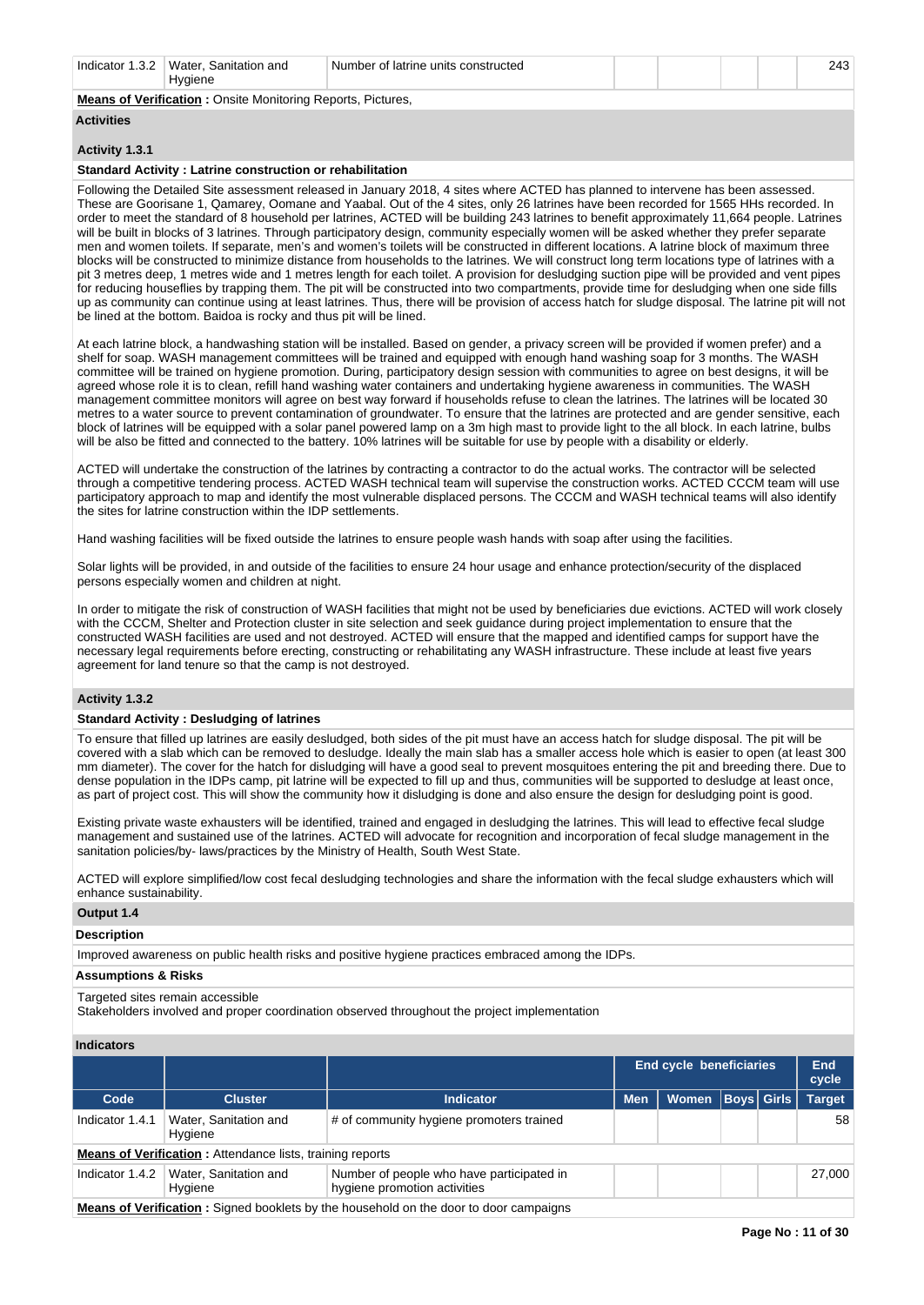|--|

# **Means of Verification :** Signed distribution lists, Onsite distribution Reports, PDM reports

# **Activities**

#### **Activity 1.4.1**

#### **Standard Activity : Community Hygiene promotion**

58 hygiene promoters will receive hygiene promotion training. ACTED Technical team will train Hygiene Promoters and community mobilizers who will be Trainers of Trainers (TOT). The TOT will then train community hygiene promoters who will cascade in their respective communities so as to promote behavioral change and good hygiene practices within the IDP camps. Their task will dissemination of IEC materials, water treatment at household level (aqua tabs)/safe water storage through cleaning of water containers, solid waste management (safe disposal of waste), conducting door to door hygiene campaigns and having key informant interviews with the beneficiaries and promoting hand washing with soap at critical moment (before eating, before cooking, after visiting the toilet, after changing babies nappies and before breastfeeding). Each hygiene promoters will have a target of approximately 29-30 households / month for 3 month. Hygiene promoters will target the beneficiaries benefiting from access to water and hygiene kits in order to offer a comprehensive WASH action. A total of 3500 households will be targeted

The Community Hygiene Promoters will be given a reporting tools to ensure visited households are well captured and existing WASH facilities. Hygiene Promoters/Community mobilizers will be following up to monitor the CHPs.

Before commencement of the hygiene promotion, rapid assessment will be undertaken by ACTED team to identify gaps and needs of the IDPs. In addition, after the hygiene promotion activities, ACTED will incorporate tools for hygiene promotion to document the outcome using the CHP with the aim of improving hygiene practices.

## **Activity 1.4.2**

#### **Standard Activity : Operation and Maintenance of WASH Infrastructure**

The 150 trained WASH management committees will also be engaged in ensuring good usage of latrines and timely exhausting when they are filled up. The will also create awareness to ensure hand washing stations are utilized at critical moments

## **Additional Targets :**

| <b>Shelter and Non-food Items</b>                                                                                         |                                                                                                                                                                                                                  |                                 |
|---------------------------------------------------------------------------------------------------------------------------|------------------------------------------------------------------------------------------------------------------------------------------------------------------------------------------------------------------|---------------------------------|
| <b>Cluster objectives</b>                                                                                                 | <b>Strategic Response Plan (SRP) objectives</b>                                                                                                                                                                  | <b>Percentage of activities</b> |
| Contribute to the protection of newly<br>displaced people, IDP / refugee returns and<br>those affected by natural hazards | 2018-SO1: Provide life-saving and life-<br>sustaining integrated multi-sectoral<br>assistance to reduce acute humanitarian<br>needs and reduce excess mortality among<br>the most vulnerable people              |                                 |
| Improve the living conditions of internally<br>displaced persons (IDPs living under<br>protracted situations.             | 2018-SO3: Support provision of protection<br>services to affected communities, including in<br>hard-to-reach areas and in IDP sites.<br>targeting the most vulnerable, especially<br>those at risk of exclusion. |                                 |

**Contribution to Cluster/Sector Objectives :** The project will contribute to the protection of newly displaced people, refugee returns and those affected by natural hazards and improve the living conditions of protracted IDPs. The action intends to provide lifesaving humanitarian assistance to people in need, prioritizing the most vulnerable through provision of Emergency shelter kits (ESKs), Transitional shelters and solar lamps.

## **Outcome 1**

Improved living condition and dignity of the newly displaced persons through the provision of emergency shelter kits and transitional shelters for those in protracted situation

#### **Output 1.1**

#### **Description**

Provision of emergency shelter kits to new IDP arrivals in Baidoa settlements.

## **Assumptions & Risks**

- No hindrance in accessing drought affected communities

- Security access will not deteriorate drastically

- Availability of land.

-Support from the government on land tenure.

- Security risk in the target areas

# **Indicators**

|                 |                                                                         |                                                                                                                               |            | <b>End cycle beneficiaries</b> |                   | End<br>cycle  |
|-----------------|-------------------------------------------------------------------------|-------------------------------------------------------------------------------------------------------------------------------|------------|--------------------------------|-------------------|---------------|
| Code            | <b>Cluster</b>                                                          | <b>Indicator</b>                                                                                                              | <b>Men</b> | Women                          | <b>Boys Girls</b> | <b>Target</b> |
| Indicator 1.1.1 | Shelter and Non-food Items                                              | Number of newly displaced people in need<br>receiving ESKs                                                                    |            |                                |                   | 4.000         |
|                 |                                                                         | <b>Means of Verification:</b> Post distribution monitoring report, Onsite Distribution Monitoring Reports, Distribution lists |            |                                |                   |               |
| Indicator 1.1.2 | Shelter and Non-food Items                                              | Percentage of distributions having undergone<br><b>PDM</b>                                                                    |            |                                |                   | 100           |
|                 | <b>Means of Verification: Post Distribution Monitoring (PDM) report</b> |                                                                                                                               |            |                                |                   |               |

50

50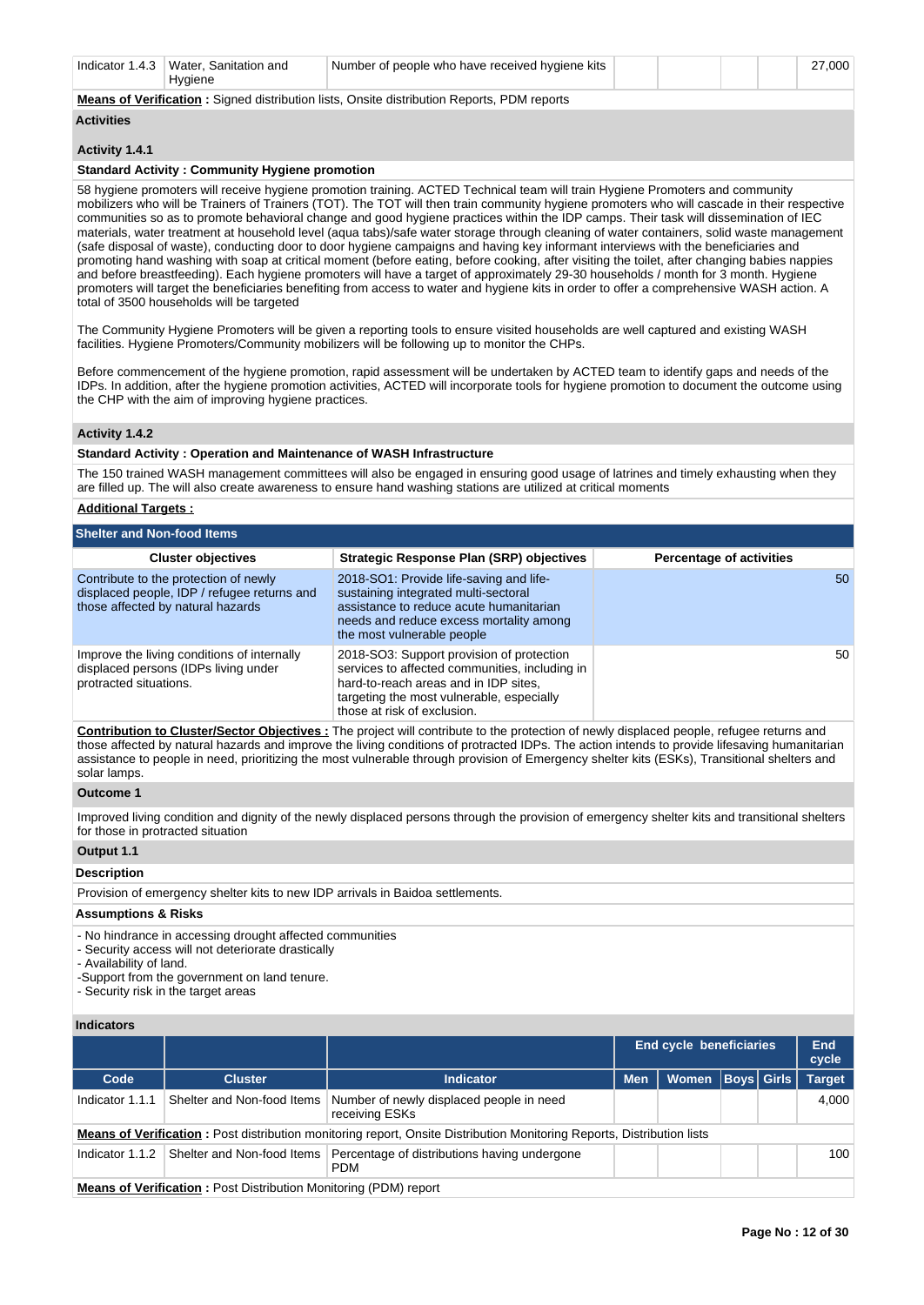#### **Activities**

## **Activity 1.1.1**

## **Standard Activity : Provision of Emergency Shelter Kits (ESKs)**

ACTED will procure and distribute in kind 4,000 ESKs targeting IDPs living in unprotected makeshift shelters or depending on other. Selection of the beneficiaries will follow a standard selection criteria that will target: chronically ill people, child headed households, female headed households, lactating women, orphans, elderly people etc. Before starting beneficiaries' selection, settlement leaders, elders and representative from local authorities will be briefed on most vulnerable individuals' definition and the way forward on selection and registration of beneficiaries. Women will be engaged in the selection and registration of beneficiaries to ensure equal representation from both genders and to ensure transparency in the whole process.

#### Post Distribution Monitoring (PDM):

ACTED will undertake Post Distribution Monitoring (PDM) exercise after 2 weeks of ESKs distribution to analyze the impact of the project, the beneficiaries' level of satisfaction and establish the lessons learnt for future programming.

## **Output 1.2**

#### **Description**

Improved land tenure and provision of transitional shelter

## **Assumptions & Risks**

- No hindrance in accessing drought affected communities

- Security access will not deteriorate drastically
- Availability of land.

-Support from the government on land tenure.

- Security risk in the target areas

#### **Indicators**

|                   |                                                                   |                                                                                |            | <b>End cycle beneficiaries</b> |  |             |               |  |  |
|-------------------|-------------------------------------------------------------------|--------------------------------------------------------------------------------|------------|--------------------------------|--|-------------|---------------|--|--|
| Code              | <b>Cluster</b>                                                    | <b>Indicator</b>                                                               | <b>Men</b> | <b>Women</b>                   |  | Boys  Girls | <b>Target</b> |  |  |
| Indicator 1.2.1   | Shelter and Non-food Items                                        | Number of people in need with improved land<br>tenure and transitional shelter |            |                                |  |             | 1,008         |  |  |
| Beneficiary lists | <b>Means of Verification:</b> Tenure Security Agreements;         |                                                                                |            |                                |  |             |               |  |  |
| Indicator 1.2.2   | Shelter and Non-food Items                                        | Number of People assisted with transitional<br>shelters                        |            |                                |  |             | 1.008         |  |  |
|                   | <b>Means of Verification: Hand over certificates</b>              |                                                                                |            |                                |  |             |               |  |  |
| Indicator 1.2.3   | Shelter and Non-food Items                                        | % of shelters occupied and in use 3 months after<br>handover                   |            |                                |  |             | 90            |  |  |
|                   | <b>Means of Verification: Post Construction Monitoring Report</b> |                                                                                |            |                                |  |             |               |  |  |

**Activities**

## **Activity 1.2.1**

## **Standard Activity : Land tenure consultations**

Ensure formalised / written agreement of tenure security between the community and land owner in sites where transitional shelters and semi-permanent infrastructure is to be created

CCCM/SNFI teams will collaborate to identify sites that either have formal tenure agreements with government and landowners, or will facilitate meetings between the aforementioned stakeholders with the goal of finalizing land tenure rights for residents in respective settlements. Once tenure has been confirmed by government and with the approval of transitional infrastructure creation in these sites, the SNFI team will train skilled and unskilled labour from the community in creating transitional shelters. This activity, which strives to achieve a durable solution for such sites, will allow for the provision of transitional shelters to some 168 households ( approximately 1008 beneficiaries). Moreover, ACTED's CCCM team will facilitate such meetings when sites have been identified for potential land tenure agreements with landowner and government.

## **Activity 1.2.2**

## **Standard Activity : Provision of transitional shelter**

Once tenure has been confirmed by government and with the approval of transitional infrastructure creation in these sites, the SNFI team will train skilled and unskilled labour from the community in creating 168 transitional shelters for 168 Households (approximately 1008 beneficiaries). Through verifying population size and registration of settlement residents with assistance from CCCM, ACTED will register site residents to receive future transitional shelter. Using the first site as a pilot, the SNFI engineer will assist in teaching workers how Tshelters are to be created ensuring that proper and safe practices are used. The team will then mobilize to construct transitional shelters for site residents

#### **Activity 1.2.3**

## **Standard Activity : Provision of transitional shelter**

Post construction Monitoring (PCM):

ACTED will engage in a PCM exercise 3 months after handover of transitional shelters to the community to ascertain their occupancy/percentage of houses being used for accommodation.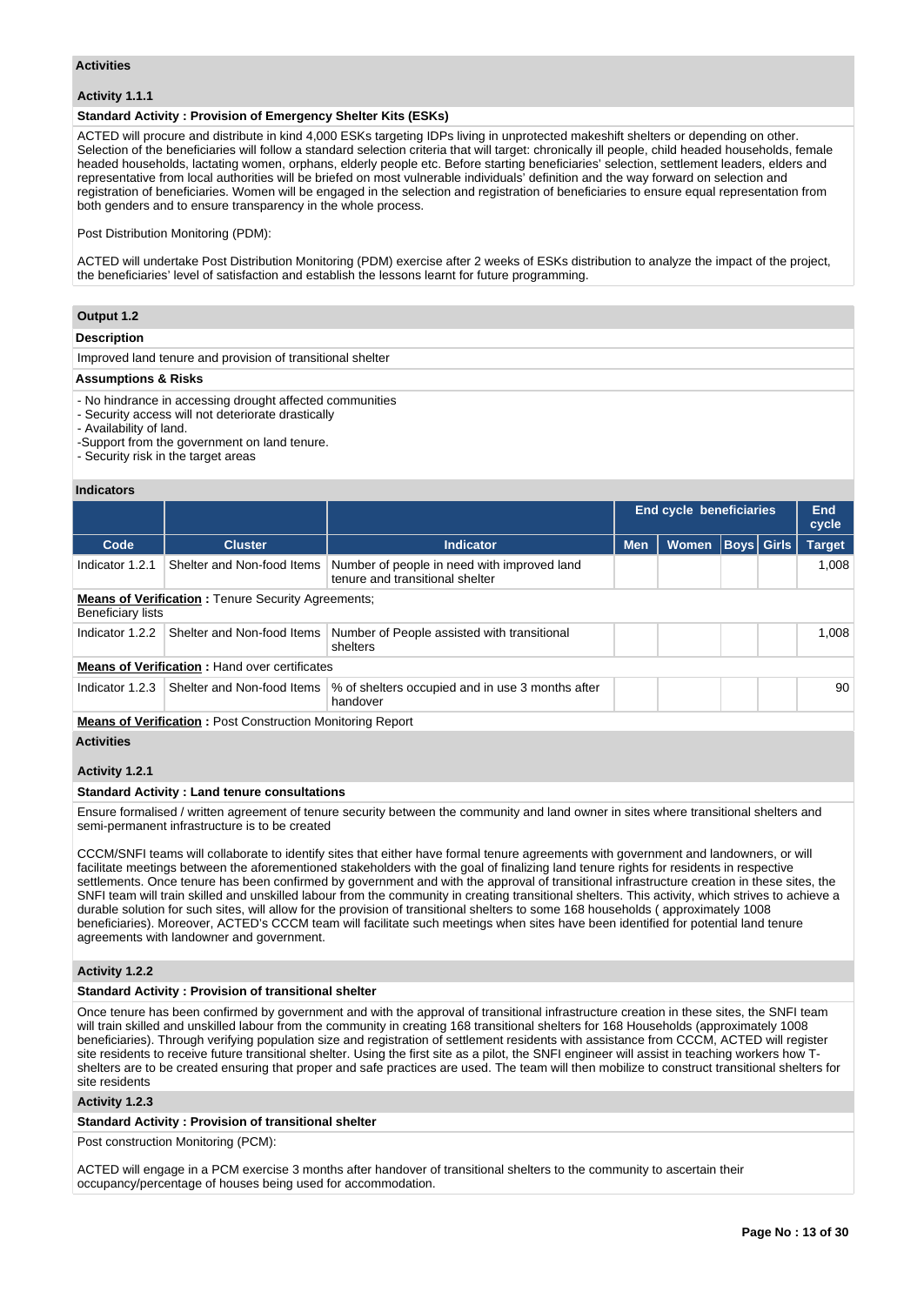# **M & R**

## **Monitoring & Reporting plan**

Monitoring and Evaluation lies under the responsibility of both the Programme Manager and ACTED's Appraisal, Monitoring and Evaluation (AME) Unit based in Nairobi and ACTED AME Officers based in South Central Somalia. The AME team will ensure the relevance, effectiveness and efficiency of the activities over the course of the project.

ACTED will carry out project monitoring at several levels:

- The Project Development Department monitors the implementation progress against the Logical Framework ensuring coherence with contractual obligations as well as contributing to key progress and final reports;

- The Programme Manager monitors the implementation of project work plan using the Project Management Framework;

- The AME Unit is in charge of the quality control of project activities and of measuring and assessing impact against project indicators. The AMEU operates independent of the programme teams and reports directly to the country coordination.

- The AME Unit will undertake a post distribution monitoring (PDM) and an end-line survey of the project to document progress,

achievements and lessons learnt from the project implementation.

- The AME Unit will also use secondary data including beneficiary registration reports, beneficiary lists, payment lists and accountability reports to monitor progress of project against the Logframe.

- ACTED will collect the mobile numbers of beneficiaries through the registration process to undertake spot check accountability calls by Accountability Officer to support accountability and complaints resolution within the project period. Beneficiary Accountability Officer will be in charge of calling beneficiaries as part of the monitoring system. Beneficiaries will also be able to ring or text this number to register complaints. ACTED sensitizes beneficiaries on the purpose and use of the beneficiary feedback mechanism and call center. - ACTED FLAT (Finance, Logistics and Administration and Transparency) departments is in charge of ensuring the full compliance of project activities with SHF and ACTED global financial, logistical and administrative rules and requirements. These departments will provide an important level of control and transparency to ACTED in Somalia, in particular in checking and validating cash transfer processes.

WOCCA is collaborating with ACTED on the integrated CCCM, Protection, shelter and WASH package. WOCCA will ensure protection issues are addressed through prevention and Response activities as well as capacity building. To ensure efficiency and coordination WOCCA and ACTED will be have a monthly meeting update to update to ensure activities are being carried out as well as to ensure protection are central to all the activities that are being conducted. Participatory methods will be used to collect feedback from beneficiary communities during project period in order to make the project implementation and knowledge management process effective.

For all these activities, the AME unit will use a variety of devices including GPS-linked mobile data collection, use of pictures to ascertain the delivery of inputs,that allow to further triangulate and to increase the reliability and accuracy of data. All data collected by the AMEU and programme through the above-mentioned exercises will be as much as possible gender-disaggregated, as well as include information on people with special needs.

**Workplan**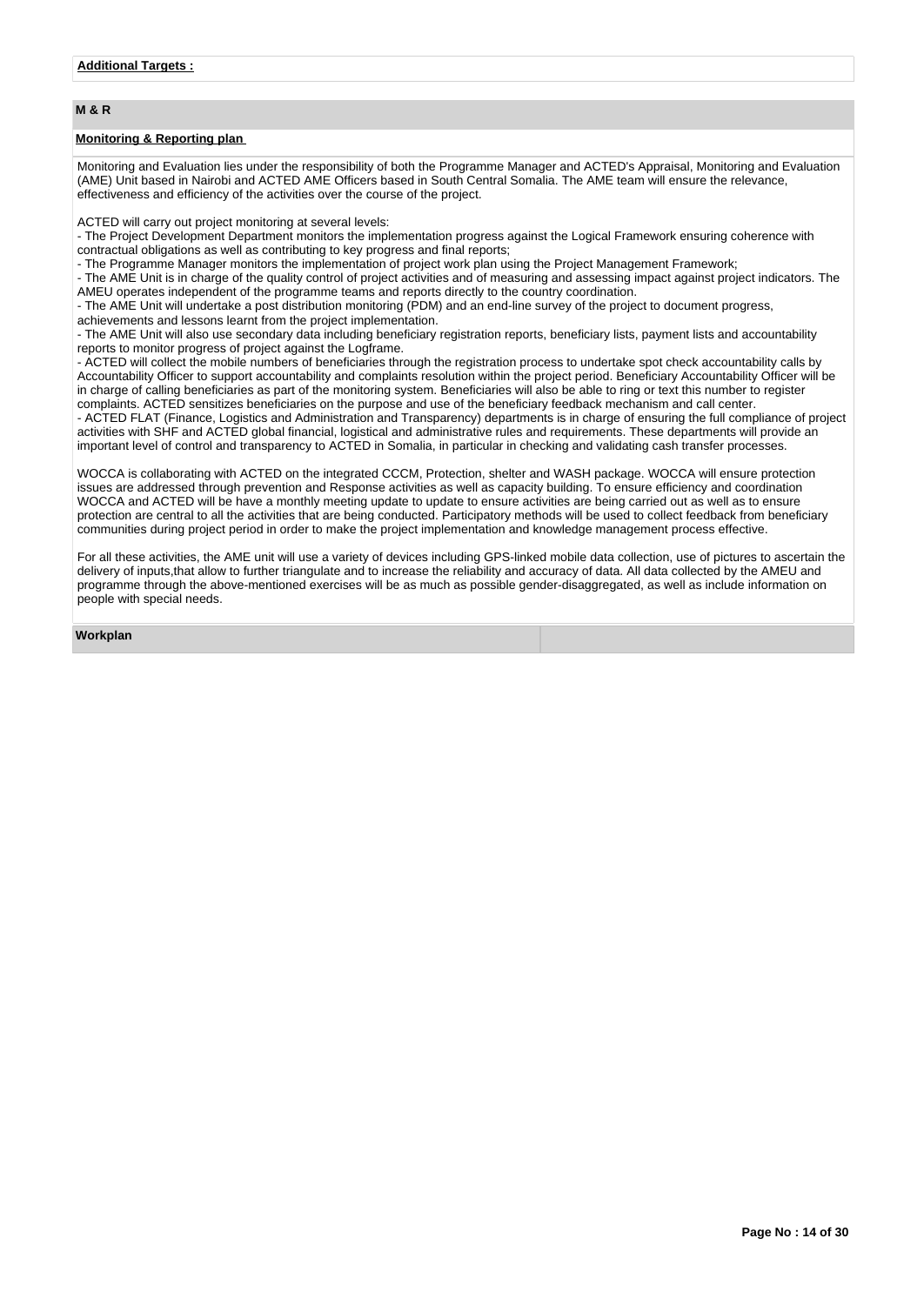| <b>Activitydescription</b>                                                                                                                                                                                                                                                                                                                                                                                                                                                                                                                                                                                                                                                                                                                                                                                                                                                                                                                                                                                                                                                                                                                                                                                                                                                                                                                                                                                                                                                                                                                                                                                                                                                                                                                                                                                                                                                                           | Year | 2 | 3 | 5        | 6 |   | 8  | 9        | 10 |   | $12$ |
|------------------------------------------------------------------------------------------------------------------------------------------------------------------------------------------------------------------------------------------------------------------------------------------------------------------------------------------------------------------------------------------------------------------------------------------------------------------------------------------------------------------------------------------------------------------------------------------------------------------------------------------------------------------------------------------------------------------------------------------------------------------------------------------------------------------------------------------------------------------------------------------------------------------------------------------------------------------------------------------------------------------------------------------------------------------------------------------------------------------------------------------------------------------------------------------------------------------------------------------------------------------------------------------------------------------------------------------------------------------------------------------------------------------------------------------------------------------------------------------------------------------------------------------------------------------------------------------------------------------------------------------------------------------------------------------------------------------------------------------------------------------------------------------------------------------------------------------------------------------------------------------------------|------|---|---|----------|---|---|----|----------|----|---|------|
| Camp Coordination and Camp Management: Activity 1.1.1: ACTED will create<br>code of conducts for gate keepers, partners and other stakeholders working at site                                                                                                                                                                                                                                                                                                                                                                                                                                                                                                                                                                                                                                                                                                                                                                                                                                                                                                                                                                                                                                                                                                                                                                                                                                                                                                                                                                                                                                                                                                                                                                                                                                                                                                                                       | 2018 |   |   | $\times$ |   |   |    |          |    |   |      |
| level in order to implement high standards at maintaining rights for IDPs at site<br>level and improve the coordination at site level. This will be done in the framework<br>of the CCCM intervention but will also influence ACTED's protection component<br>since it will aim to mainstream protection at site level through improved<br>coordination. The content of those code of conducts will be elaborated in<br>consultation with the CCCM and Protection cluster along with line ministry in<br>Baidoa, with all active stakeholders within the site and they will be requested to<br>sign it off as a sign of involvement into this intervention. In addition, ACTED will<br>look to create a set of site-level SOPs that will again be verified with the CCCM<br>cluster and government agencies. Ultimately ACTED will aim to disseminate these<br>CoCs to other NGOs partners and local authorities working in other settlements in<br>Baidoa in order to align all approaches and increase coordination between<br>stakeholders. Coordination will be improved through the organization of regular<br>meetings, and dissemination of data collected (activity 1.1.2) and the establishment<br>of Camp Management Committees (1.2.2).<br>In addition, ACTED will look to create a set of site-level SOPs that will again be<br>verified with the CCCM cluster and government agencies with inputs from partners<br>and site managers. These SOPs will be tailored to different scenarios. For<br>example, some of these plans will highlight procedures for emergency distribution<br>or detail procedures to improve access for new arrivals. Ultimately, this activity will<br>aim to set a procedure for camp closure and decommission of sites infrastructures,<br>in support to the cluster's durable solutions<br>ACTED will target 30 IDP sites based on the following criteria: | 2019 |   |   |          |   |   |    |          |    |   |      |
| 1. Recommendation from Baidoa sub-national CCCM cluster for sites that have<br>been reported with numerous gaps, vulnerability and needs; 2. Sites whose IDPs<br>have not received any or have received very little humanitarian support; 3. Sites<br>that are in vast need of infrastructure repairs and upgrades i.e. solar lights, latrine<br>rehabilitation, drainage basins, debris management and road improvements; 4.<br>Sites that have been formed within the past two years; 5. Sites with poor food<br>consumption; 6. Sites with poor standards (underperforming SPHERE) according<br>to DSA information; and 7. Sites with land tenure issues, past eviction notices and<br>document protection issues                                                                                                                                                                                                                                                                                                                                                                                                                                                                                                                                                                                                                                                                                                                                                                                                                                                                                                                                                                                                                                                                                                                                                                                 |      |   |   |          |   |   |    |          |    |   |      |
| Camp Coordination and Camp Management: Activity 1.1.2: ACTED, through its<br>community mobiliser and greater CCCM team, partners and local authorities, will                                                                                                                                                                                                                                                                                                                                                                                                                                                                                                                                                                                                                                                                                                                                                                                                                                                                                                                                                                                                                                                                                                                                                                                                                                                                                                                                                                                                                                                                                                                                                                                                                                                                                                                                         | 2018 |   |   | X        | X | X | X. | <b>X</b> | X. | X | IX.  |
| map existing community infrastructures within target sites. ACTED will also map<br>and gather information on the social or observation of community dynamics,<br>gatekeepers, community interaction, host-IDP relationship etc. and encouraging<br>participation to strengthen existing systems. Information management products will<br>be produced per site such as partner mapping (or 3W), contact list, site monitoring.<br>This will be updated on a monthly basis and disseminated to all partners in<br>targeted sites.<br>Whenever relevant, ACTED will actively coordinate with active stakeholders in the<br>area, and especially with its partner IMPACT through the REACH initiative, in order<br>to produce detailed information on the population of each site, its perimeter and<br>services available. ACTED will use this data and contribute to its dissemination in<br>order to inform humanitarian response at each level.                                                                                                                                                                                                                                                                                                                                                                                                                                                                                                                                                                                                                                                                                                                                                                                                                                                                                                                                                      | 2019 |   |   |          |   |   |    |          |    |   |      |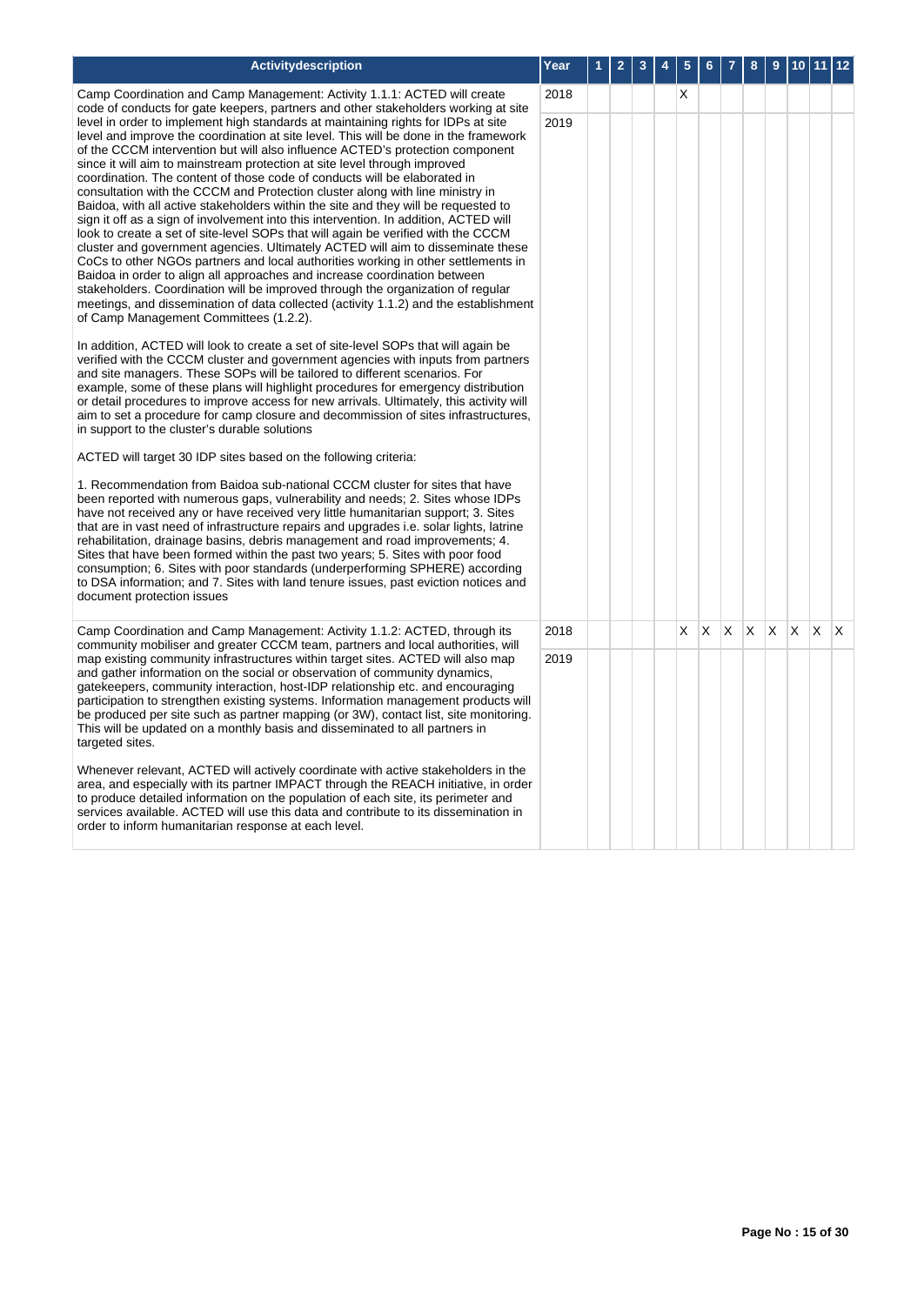| Camp Coordination and Camp Management: Activity 1.1.3: ACTED will support the<br>harmonized approach of creating Complaint Feedback Mechanism (CFM) via                                                                                                                                                                                                                                                                                                                                                                                                                                                                                                                                                                                                                                                                                                                                                                                                                                                                                                                                                                                                                                                                                                                                                                                                                                                                                                                                                                                                                                                                                                                                                                                                                                                                                                                                                                                                                                                                                                                                                                                                                                                                                                                                                                                                                                                                                                                                                                                                                                                                                                                                                                                                                                                                                                                                                                                                                                                                                                                                                                                                                                                                                                                                                                                                                     | 2018 |   |  |   |    | X. | X.  | $X$ $X$ $X$ $X$ |              |              |     |
|-----------------------------------------------------------------------------------------------------------------------------------------------------------------------------------------------------------------------------------------------------------------------------------------------------------------------------------------------------------------------------------------------------------------------------------------------------------------------------------------------------------------------------------------------------------------------------------------------------------------------------------------------------------------------------------------------------------------------------------------------------------------------------------------------------------------------------------------------------------------------------------------------------------------------------------------------------------------------------------------------------------------------------------------------------------------------------------------------------------------------------------------------------------------------------------------------------------------------------------------------------------------------------------------------------------------------------------------------------------------------------------------------------------------------------------------------------------------------------------------------------------------------------------------------------------------------------------------------------------------------------------------------------------------------------------------------------------------------------------------------------------------------------------------------------------------------------------------------------------------------------------------------------------------------------------------------------------------------------------------------------------------------------------------------------------------------------------------------------------------------------------------------------------------------------------------------------------------------------------------------------------------------------------------------------------------------------------------------------------------------------------------------------------------------------------------------------------------------------------------------------------------------------------------------------------------------------------------------------------------------------------------------------------------------------------------------------------------------------------------------------------------------------------------------------------------------------------------------------------------------------------------------------------------------------------------------------------------------------------------------------------------------------------------------------------------------------------------------------------------------------------------------------------------------------------------------------------------------------------------------------------------------------------------------------------------------------------------------------------------------------|------|---|--|---|----|----|-----|-----------------|--------------|--------------|-----|
| information desks, mobile teams, and joint partner response. ACTED will<br>disseminate information on services available, and collect feedback from<br>beneficiaries, through a variety of approaches, including radio messaging.<br>Moreover, ACTED will leverage its experience of the existing Complaint and<br>Response Mechanism using mobile phones to facilitate information dissemination<br>allowing for direct communication with community members. Through the<br>establishment of Camp Management Committees, ACTED will support existing<br>community mechanisms for communication channels. Camp Management<br>Committees' main role will be to serve as intermediaries and facilitate data<br>collection and feedback mechanism between coordination structures (including<br>ACTED teams) and the beneficiaries. ACTED will support their establishment, and<br>will ensure a proper clan balance as well as a gender balance. They will benefit<br>from a short training/sensitization on the project's objectives, the CCCM, protection<br>and SNFI cluster's interventions at site level, and on the referral pathways<br>(established in the framework of the protection outcome of this project). These<br>CMCs will be encouraged to collect and share ideas for site improvement,<br>complaints on camp management, and will work in coordination with ACTED's<br>teams to identify the improvements that could be encouraged to improve the<br>delivery of information and services at site level. ACTED will also rely on the<br>Complaints and response feedback mechanism that will be used to interact with<br>beneficiaries and collect their feedback.<br>ACTED will install 1 information board per site, advertising SHF support, contact<br>persons, GBV referral pathways, emergency contact list, distribution schedules and<br>any IEC material needed                                                                                                                                                                                                                                                                                                                                                                                                                                                                                                                                                                                                                                                                                                                                                                                                                                                                                                                                                                                                                                                                                                                                                                                                                                                                                                                                                                                                                                                                                 | 2019 | X |  |   |    |    |     |                 |              |              |     |
| Camp Coordination and Camp Management: Activity 1.2.1: Through the use of<br>eight site maintenance committees, ACTED will facilitate the rehabilitation and                                                                                                                                                                                                                                                                                                                                                                                                                                                                                                                                                                                                                                                                                                                                                                                                                                                                                                                                                                                                                                                                                                                                                                                                                                                                                                                                                                                                                                                                                                                                                                                                                                                                                                                                                                                                                                                                                                                                                                                                                                                                                                                                                                                                                                                                                                                                                                                                                                                                                                                                                                                                                                                                                                                                                                                                                                                                                                                                                                                                                                                                                                                                                                                                                | 2018 |   |  | X | X. | X. | ΙX. | $\mathsf{X}$    | $\mathsf{X}$ | $\mathsf{X}$ | IX. |
| upgrade of basic infrastructures in both locations by supporting the coordination of<br>actors and building functioning networks. This will be done by involving community<br>members in small tasks through a daily labor scheme. This will allow to strengthen<br>their purchasing power and resilience while improving site infrastructures.<br>ACTED intends to install 90 solar lights in communal areas, which will aim to<br>increase protection and prevent SGBV at community level. This will also enhance<br>the usage of latrines at night while enhancing the protection of women. ACTED will<br>choose locations for solar lights based on focus group discussions with community<br>members and meetings with camp management committees and newly formed site<br>maintenance committees. Furthermore, female-only FGDs will be carried out so<br>that women can identify areas that pose risks or areas where lighting will increase<br>access and mitigate GBV threats. In addition, ACTED/WOCCA will seek guidance<br>from other protection/GBV partners that may have knowledge about locations that<br>are known to be problematic. Preference will be given to areas along footpaths,<br>communal areas and latrines. The site maintenance committee will be responsible<br>for the care and maintenance of all upgrading/maintenance operations and will be<br>trained in ensuring that lights are bolted down and that batteries/panels will not be<br>stolen or vandalized.<br>Site maintenance committees will be established as a device for residents to<br>identify site maintenance needs and receive technical and financial support in<br>carrying out such upgrading work. The goal of site maintenance committees will be<br>to train individuals at identifying site risks and training members to conduct<br>maintenance with tool kits that ACTED will hand over. These site maintenance<br>committees will be revived/established and supported by ACTED. They will receive<br>a short sensitization session on the project's objective and the role played by<br>ACTED, the clusters, the CMCs and themselves in improving the sites<br>infrastructures and delivery of services. A specific attention will be given to<br>protection concerns within the camps and how to account for vulnerabilities when<br>identifying/ improving site infrastructures. ACTED will be vigilant in ensuring clan<br>representation and gender balance, and will collaborate closely with other actors in<br>the camps as well as with local authorities. Committee members will also learn to<br>advocate for greater improvements in collaboration with gatekeepers. . Examples<br>of site maintenance activities designed to increase safety and accessibility include<br>adding locks to latrines, screens to female latrines, making latrines handicap<br>accessible, and making infrastructure within the site accessible to the elderly,<br>youth and physically disabled.<br>ACTED's global intervention intends to make the sites a safer place for all IDPs.<br>This is done through different approaches: a coordination intervention to improve<br>the delivery of services and the dissemination of information, through a protection<br>approach which aims to prevent protection risks and improve the partner's<br>response to SGBV. | 2019 |   |  |   |    |    |     |                 |              |              |     |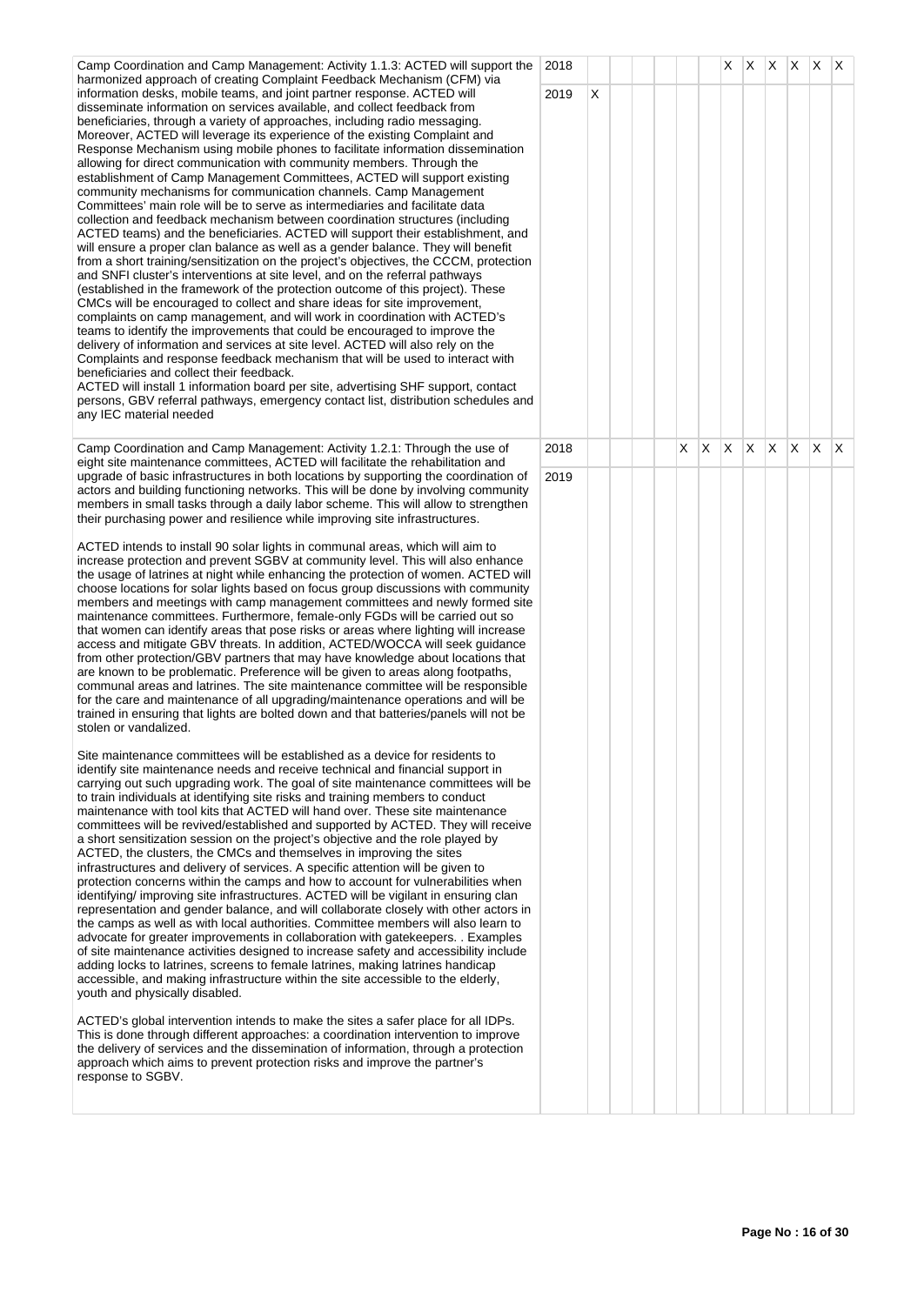Camp Coordination and Camp Management: Activity 1.2.2: IIn order to reduce protection risks and improve site safety, ACTED will also support the coordination of all stakeholders in delivering quality intervention at site level. As such, in coordination with the CCCM cluster and through a ToT approach, ACTED will conduct CCCM capacity building activities for 30 site gatekeepers, NGO staff, local authorities and community leaders . ACTED estimates that approximately 30 people at minimal will benefit from these trainings. ACTED in collaboration with WOCCA will also train partners/CMCs/local authorities in using SGBV pathways and circulate guidelines at block level. ACTED and all relevant partners will hold district-level coordination meetings and establish/revive camp committees ensuring a proper gender balance. Dedicated working groups will be established at a later stage and will allow ACTED to collect information and feedback. Participation of all in consultation and decision making processes will be ensured in order to support a balanced representation of all population and ensure access to all infrastructures. By building the capacity of all stakeholders at site level, ACTED intends to raise awareness on protection concerns and on the needs to improve site safety. This will also allow ACTED to hold multi stakeholders consultations and collect feedback from all parts to feed into its strategy.

Camp Coordination and Camp Management: Activity 1.2.3: Provision of fire extinguisher to fire wardens at site level, 60 fire extinguishers (2 per site will be handed over)

In order to mitigate the risks of fire and promote prevention methods used at the site-level, ACTED will designate two fire wardens from each camp management committee within each site of operation. Fire wardens will have direct training on fire prevention, procedures for what to do if there is a fire breakout and hands on fire extinguisher training. Furthermore, fire wardens will sign an agreed upon terms of reference that makes them responsible for a fire extinguisher which will be handed over to all 60 fire wardens. Within fire prevention trainings, ACTED looks to involve local civil defense in Bay District to ensure that proper fire training is occurring and that fire wardens and civil defense services are able to exchange information. Lastly, fire evacuation routes and procedures will be created for each respective site.

Shelter and Non-food Items: Activity 1.1.1: ACTED will procure and distribute in kind 4,000 ESKs targeting IDPs living in unprotected makeshift shelters or depending on other. Selection of the beneficiaries will follow a standard selection criteria that will target: chronically ill people, child headed households, female headed households, lactating women, orphans, elderly people etc. Before starting beneficiaries' selection, settlement leaders, elders and representative from local authorities will be briefed on most vulnerable individuals' definition and the way forward on selection and registration of beneficiaries. Women will be engaged in the selection and registration of beneficiaries to ensure equal representation from both genders and to ensure transparency in the whole process.

Post Distribution Monitoring (PDM):

ACTED will undertake Post Distribution Monitoring (PDM) exercise after 2 weeks of ESKs distribution to analyze the impact of the project, the beneficiaries' level of satisfaction and establish the lessons learnt for future programming.

Shelter and Non-food Items: Activity 1.2.1: Ensure formalised / written agreement of tenure security between the community and land owner in sites where transitional shelters and semi-permanent infrastructure is to be created

CCCM/SNFI teams will collaborate to identify sites that either have formal tenure agreements with government and landowners, or will facilitate meetings between the aforementioned stakeholders with the goal of finalizing land tenure rights for residents in respective settlements. Once tenure has been confirmed by government and with the approval of transitional infrastructure creation in these sites, the SNFI team will train skilled and unskilled labour from the community in creating transitional shelters. This activity, which strives to achieve a durable solution for such sites, will allow for the provision of transitional shelters to some 168 households ( approximately 1008 beneficiaries). Moreover, ACTED's CCCM team will facilitate such meetings when sites have been identified for potential land tenure agreements with landowner and government.

Shelter and Non-food Items: Activity 1.2.2: Once tenure has been confirmed by government and with the approval of transitional infrastructure creation in these sites, the SNFI team will train skilled and unskilled labour from the community in creating 168 transitional shelters for 168 Households (approximately 1008 beneficiaries). Through verifying population size and registration of settlement residents with assistance from CCCM, ACTED will register site residents to receive future transitional shelter. Using the first site as a pilot, the SNFI engineer will assist in teaching workers how T-shelters are to be created ensuring that proper and safe practices are used. The team will then mobilize to construct transitional shelters for site residents

Shelter and Non-food Items: Activity 1.2.3: Post construction Monitoring (PCM):

ACTED will engage in a PCM exercise 3 months after handover of transitional shelters to the community to ascertain their occupancy/percentage of houses being used for accommodation.

|              | 2018 |   |  |                         | X.                      | X                       | X              |                         |                         |             |   |
|--------------|------|---|--|-------------------------|-------------------------|-------------------------|----------------|-------------------------|-------------------------|-------------|---|
|              | 2019 |   |  |                         |                         |                         |                |                         |                         |             |   |
| ľ            |      |   |  |                         |                         |                         |                |                         |                         |             |   |
|              |      |   |  |                         |                         |                         |                |                         |                         |             |   |
|              |      |   |  |                         |                         |                         |                |                         |                         |             |   |
| $\mathsf{t}$ |      |   |  |                         |                         |                         |                |                         |                         |             |   |
|              |      |   |  |                         |                         |                         |                |                         |                         |             |   |
|              |      |   |  |                         |                         |                         |                |                         |                         |             |   |
|              |      |   |  |                         |                         |                         |                |                         |                         |             |   |
|              |      |   |  |                         |                         |                         |                |                         |                         |             |   |
|              | 2018 |   |  |                         |                         | $\overline{\mathsf{x}}$ | $\overline{X}$ | $\overline{\mathsf{x}}$ | $\overline{\mathsf{x}}$ |             |   |
|              | 2019 |   |  |                         |                         |                         |                |                         |                         |             |   |
|              |      |   |  |                         |                         |                         |                |                         |                         |             |   |
|              |      |   |  |                         |                         |                         |                |                         |                         |             |   |
|              |      |   |  |                         |                         |                         |                |                         |                         |             |   |
|              |      |   |  |                         |                         |                         |                |                         |                         |             |   |
| $\mathbf{r}$ |      |   |  |                         |                         |                         |                |                         |                         |             |   |
|              |      |   |  |                         |                         |                         |                |                         |                         |             |   |
|              |      |   |  |                         |                         |                         |                |                         |                         |             |   |
|              | 2019 |   |  |                         |                         |                         |                |                         |                         |             |   |
|              | 2018 |   |  | $\overline{\mathsf{x}}$ | $\overline{\mathsf{x}}$ | $\overline{\mathsf{x}}$ | X              |                         |                         |             |   |
|              |      |   |  |                         |                         |                         |                |                         |                         |             |   |
|              |      |   |  |                         |                         |                         |                |                         |                         |             |   |
|              |      |   |  |                         |                         |                         |                |                         |                         |             |   |
|              |      |   |  |                         |                         |                         |                |                         |                         |             |   |
|              |      |   |  |                         |                         |                         |                |                         |                         |             |   |
| f            |      |   |  |                         |                         |                         |                |                         |                         |             |   |
|              |      |   |  |                         |                         |                         |                |                         |                         |             |   |
|              | 2018 |   |  | X                       | X                       |                         |                |                         |                         |             |   |
|              | 2019 |   |  |                         |                         |                         |                |                         |                         |             |   |
|              |      |   |  |                         |                         |                         |                |                         |                         |             |   |
|              |      |   |  |                         |                         |                         |                |                         |                         |             |   |
|              |      |   |  |                         |                         |                         |                |                         |                         |             |   |
|              |      |   |  |                         |                         |                         |                |                         |                         |             |   |
|              |      |   |  |                         |                         |                         |                |                         |                         |             |   |
|              |      |   |  |                         |                         |                         |                |                         |                         |             |   |
|              |      |   |  |                         |                         |                         |                |                         |                         |             |   |
|              | 2018 |   |  |                         | $\overline{\mathsf{x}}$ | $\pmb{\mathsf{X}}$      | X              |                         |                         |             |   |
|              | 2019 |   |  |                         |                         |                         |                |                         |                         |             |   |
|              |      |   |  |                         |                         |                         |                |                         |                         |             |   |
| è            |      |   |  |                         |                         |                         |                |                         |                         |             |   |
|              |      |   |  |                         |                         |                         |                |                         |                         |             |   |
|              |      |   |  |                         |                         |                         |                |                         |                         |             |   |
|              | 2018 |   |  |                         |                         |                         |                |                         |                         | $\mathsf X$ | X |
|              | 2019 | X |  |                         |                         |                         |                |                         |                         |             |   |
| J            |      |   |  |                         |                         |                         |                |                         |                         |             |   |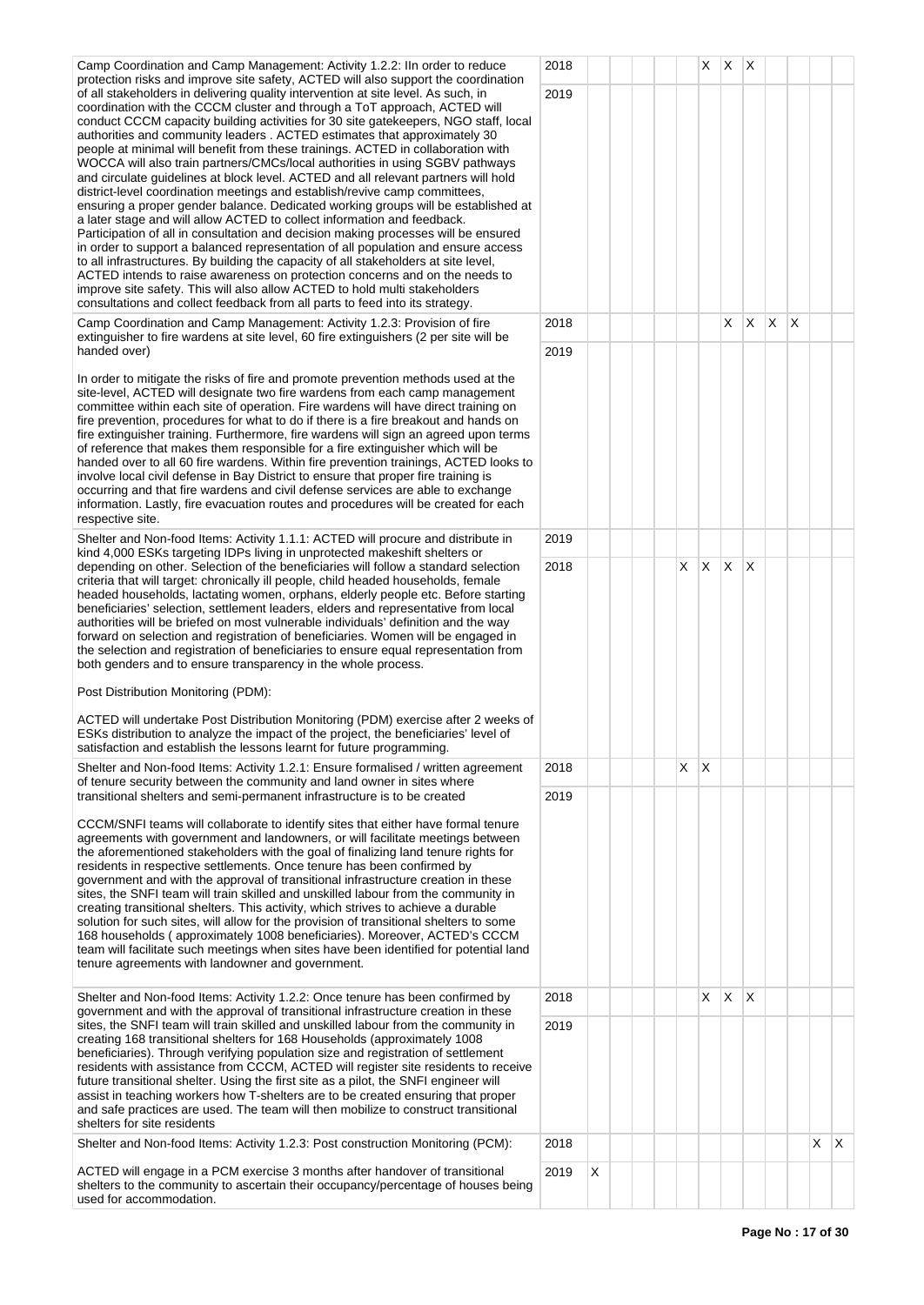Water, Sanitation and Hygiene: Activity 1.1.1: ACTED will select 3 strategic shallow wells. Rehabilitation works will entail: repair of apron, pressing of hand pump and water pipes and desilting. To enhance protection, single-sex focus group discussions will be done with the aim of consulting women and adolescent girls to give their preferences in relation to proximity of the water infrastructure systems to be rehabilitated. Both men and women will be selected to be committee members in the maintenance of water supply infrastructure. At least 50% of WASH user committees members will be women. After rehabilitation of the water facilities, they will be chlorinated before commissioning and handing over to the WASH management committees. Secondly, water for drinking fetched from this strategic water sources will be treated at households using distributed aqua tab to ensure it is safe and within the required standards.

Each shallow well will benefit approximately 500 people which translates to a total of 1,500 persons.

Water, Sanitation and Hygiene: Activity 1.2.1: 150 members will be established or revived 30 WASH management committees comprising 5 members. During selection of WMCs members, ACTED will ensure gender and clan representation. They will be trained on operation and maintenance to ensure sustainability of WASH infrastructure assets after the life of the project. They will also be trained on water treatment, safe water handling and storage practices. Each WMCs will be provided with tools for maintenance of shallow wells which include; pliers, hacksaw, spanners, pipe wrenches, etc. The WMCs will have a signed agreement with ACTED. The agreement will have clear role and responsibility of the WMCs in terms of Operation and Maintenance. They will participate in water chlorination and maintenance of hand washing facilities and latrines in Baidoa IDPs sites through replenishing soap and water. They will use IEC materials to create awareness and sensitize communities on safe water handling and follow up on water voucher systems.

| ŗ. | 2018 |  |  | $\overline{\mathsf{x}}$ |             | $x \mid x \mid x$ |  |  |  |
|----|------|--|--|-------------------------|-------------|-------------------|--|--|--|
|    | 2019 |  |  |                         |             |                   |  |  |  |
|    | 2018 |  |  | X                       | $\mathsf X$ |                   |  |  |  |
|    | 2019 |  |  |                         |             |                   |  |  |  |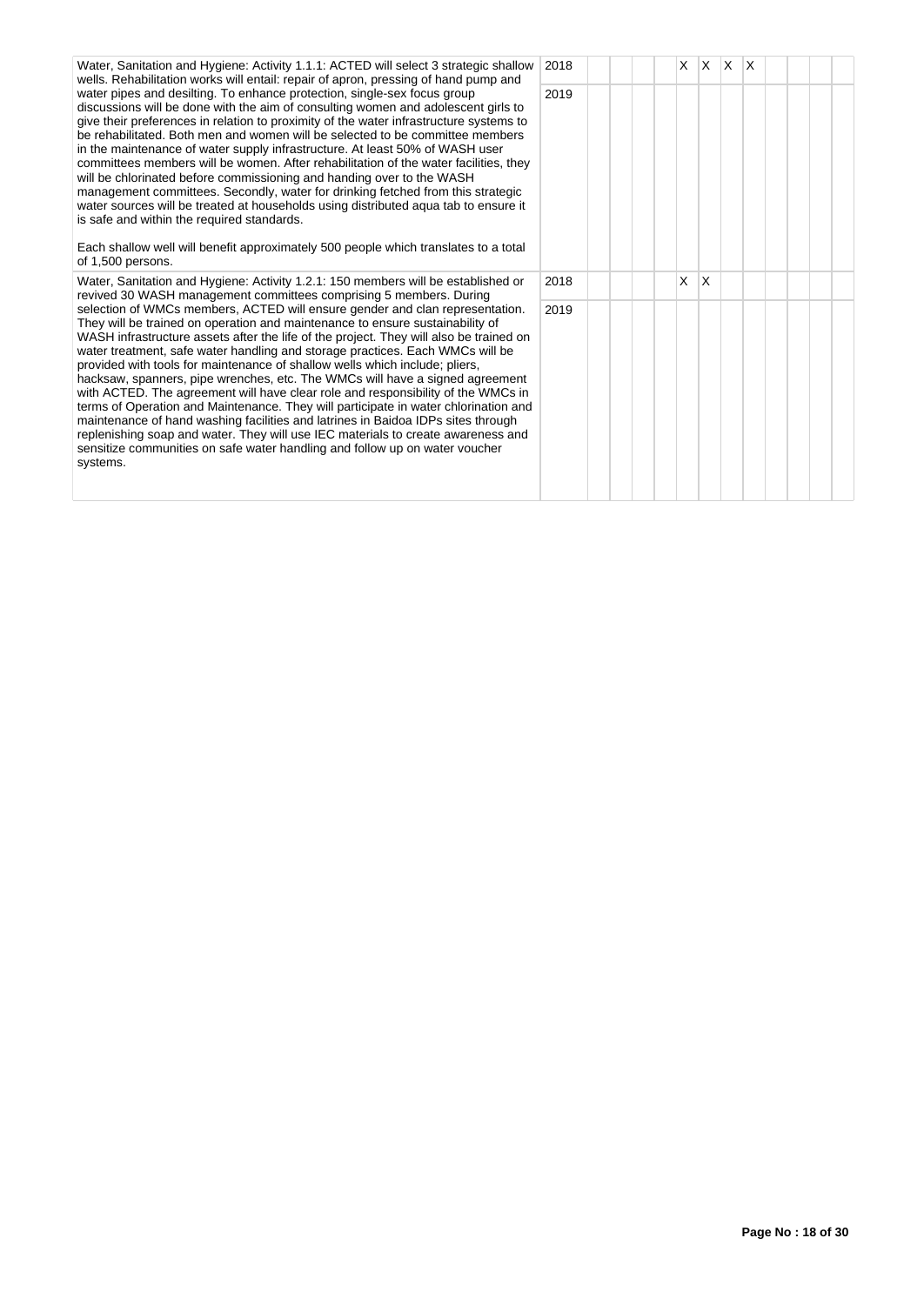| Water, Sanitation and Hygiene: Activity 1.3.1: Following the Detailed Site<br>assessment released in January 2018, 4 sites where ACTED has planned to                                                                                                                                                                                                                                                                                                                                                                                                                                                                                                                                                                                                                                                                                                                                                                                                                                                                                                                                                                                                                                                                                                                                                          | 2018 |  |  | $X$ $X$ $X$ |    |   |  |  |
|----------------------------------------------------------------------------------------------------------------------------------------------------------------------------------------------------------------------------------------------------------------------------------------------------------------------------------------------------------------------------------------------------------------------------------------------------------------------------------------------------------------------------------------------------------------------------------------------------------------------------------------------------------------------------------------------------------------------------------------------------------------------------------------------------------------------------------------------------------------------------------------------------------------------------------------------------------------------------------------------------------------------------------------------------------------------------------------------------------------------------------------------------------------------------------------------------------------------------------------------------------------------------------------------------------------|------|--|--|-------------|----|---|--|--|
| intervene has been assessed. These are Goorisane 1, Qamarey, Oomane and<br>Yaabal. Out of the 4 sites, only 26 latrines have been recorded for 1565 HHs<br>recorded. In order to meet the standard of 8 household per latrines, ACTED will be<br>building 243 latrines to benefit approximately 11,664 people. Latrines will be built in<br>blocks of 3 latrines. Through participatory design, community especially women will<br>be asked whether they prefer separate men and women toilets. If separate, men's<br>and women's toilets will be constructed in different locations. A latrine block of<br>maximum three blocks will be constructed to minimize distance from households to<br>the latrines. We will construct long term locations type of latrines with a pit 3 metres<br>deep, 1 metres wide and 1 metres length for each toilet. A provision for desludging<br>suction pipe will be provided and vent pipes for reducing houseflies by trapping<br>them. The pit will be constructed into two compartments, provide time for<br>desludging when one side fills up as community can continue using at least<br>latrines. Thus, there will be provision of access hatch for sludge disposal. The<br>latrine pit will not be lined at the bottom. Baidoa is rocky and thus pit will be lined. | 2019 |  |  |             |    |   |  |  |
| At each latrine block, a handwashing station will be installed. Based on gender, a<br>privacy screen will be provided if women prefer) and a shelf for soap. WASH<br>management committees will be trained and equipped with enough hand washing<br>soap for 3 months. The WASH committee will be trained on hygiene promotion.<br>During, participatory design session with communities to agree on best designs, it<br>will be agreed whose role it is to clean, refill hand washing water containers and<br>undertaking hygiene awareness in communities. The WASH management<br>committee monitors will agree on best way forward if households refuse to clean<br>the latrines. The latrines will be located 30 metres to a water source to prevent<br>contamination of groundwater. To ensure that the latrines are protected and are<br>gender sensitive, each block of latrines will be equipped with a solar panel<br>powered lamp on a 3m high mast to provide light to the all block. In each latrine,<br>bulbs will be also be fitted and connected to the battery. 10% latrines will be<br>suitable for use by people with a disability or elderly.                                                                                                                                               |      |  |  |             |    |   |  |  |
| ACTED will undertake the construction of the latrines by contracting a contractor to<br>do the actual works. The contractor will be selected through a competitive<br>tendering process. ACTED WASH technical team will supervise the construction<br>works. ACTED CCCM team will use participatory approach to map and identify the<br>most vulnerable displaced persons. The CCCM and WASH technical teams will<br>also identify the sites for latrine construction within the IDP settlements.                                                                                                                                                                                                                                                                                                                                                                                                                                                                                                                                                                                                                                                                                                                                                                                                              |      |  |  |             |    |   |  |  |
| Hand washing facilities will be fixed outside the latrines to ensure people wash<br>hands with soap after using the facilities.                                                                                                                                                                                                                                                                                                                                                                                                                                                                                                                                                                                                                                                                                                                                                                                                                                                                                                                                                                                                                                                                                                                                                                                |      |  |  |             |    |   |  |  |
| Solar lights will be provided, in and outside of the facilities to ensure 24 hour usage<br>and enhance protection/security of the displaced persons especially women and<br>children at night.                                                                                                                                                                                                                                                                                                                                                                                                                                                                                                                                                                                                                                                                                                                                                                                                                                                                                                                                                                                                                                                                                                                 |      |  |  |             |    |   |  |  |
| In order to mitigate the risk of construction of WASH facilities that might not be<br>used by beneficiaries due evictions. ACTED will work closely with the CCCM,<br>Shelter and Protection cluster in site selection and seek guidance during project<br>implementation to ensure that the constructed WASH facilities are used and not<br>destroyed. ACTED will ensure that the mapped and identified camps for support<br>have the necessary legal requirements before erecting, constructing or<br>rehabilitating any WASH infrastructure. These include at least five years<br>agreement for land tenure so that the camp is not destroyed.                                                                                                                                                                                                                                                                                                                                                                                                                                                                                                                                                                                                                                                               |      |  |  |             |    |   |  |  |
| Water, Sanitation and Hygiene: Activity 1.3.2: To ensure that filled up latrines are<br>easily desludged, both sides of the pit must have an access hatch for sludge                                                                                                                                                                                                                                                                                                                                                                                                                                                                                                                                                                                                                                                                                                                                                                                                                                                                                                                                                                                                                                                                                                                                           | 2018 |  |  |             | X. | Χ |  |  |
| disposal. The pit will be covered with a slab which can be removed to desludge.<br>Ideally the main slab has a smaller access hole which is easier to open (at least<br>300 mm diameter). The cover for the hatch for disludging will have a good seal to<br>prevent mosquitoes entering the pit and breeding there. Due to dense population in<br>the IDPs camp, pit latrine will be expected to fill up and thus, communities will be<br>supported to desludge at least once, as part of project cost. This will show the<br>community how it disludging is done and also ensure the design for desludging<br>point is good.                                                                                                                                                                                                                                                                                                                                                                                                                                                                                                                                                                                                                                                                                 | 2019 |  |  |             |    |   |  |  |
| Existing private waste exhausters will be identified, trained and engaged in<br>desludging the latrines. This will lead to effective fecal sludge management and<br>sustained use of the latrines. ACTED will advocate for recognition and<br>incorporation of fecal sludge management in the sanitation policies/by-<br>laws/practices by the Ministry of Health, South West State.                                                                                                                                                                                                                                                                                                                                                                                                                                                                                                                                                                                                                                                                                                                                                                                                                                                                                                                           |      |  |  |             |    |   |  |  |
| ACTED will explore simplified/low cost fecal desludging technologies and share the<br>information with the fecal sludge exhausters which will enhance sustainability.                                                                                                                                                                                                                                                                                                                                                                                                                                                                                                                                                                                                                                                                                                                                                                                                                                                                                                                                                                                                                                                                                                                                          |      |  |  |             |    |   |  |  |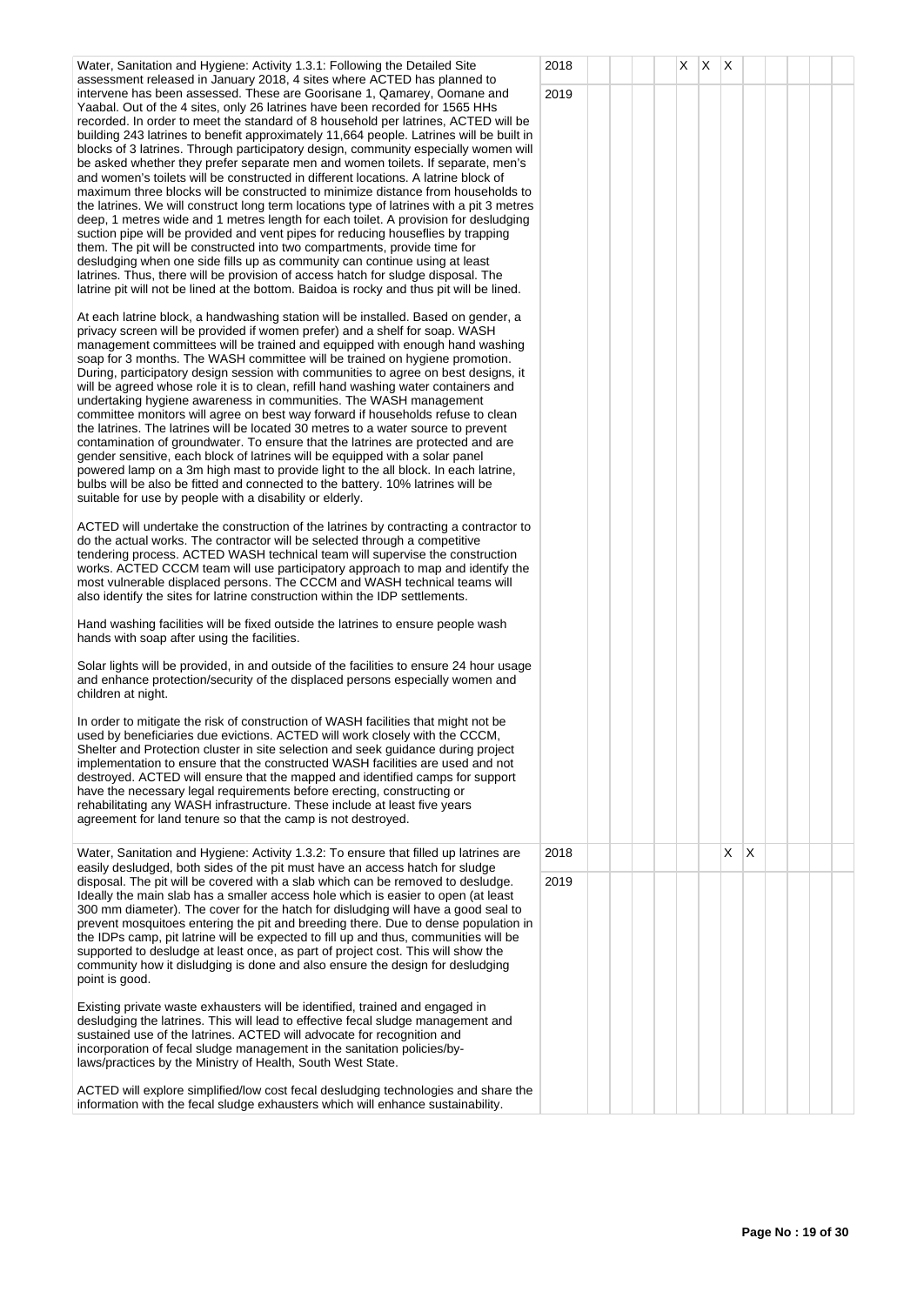Water, Sanitation and Hygiene: Activity 1.4.1: 58 hygiene promoters will receive hygiene promotion training. ACTED Technical team will train Hygiene Promoters and community mobilizers who will be Trainers of Trainers (TOT). The TOT will then train community hygiene promoters who will cascade in their respective communities so as to promote behavioral change and good hygiene practices within the IDP camps. Their task will dissemination of IEC materials, water treatment at household level (aqua tabs)/safe water storage through cleaning of water containers, solid waste management (safe disposal of waste), conducting door to door hygiene campaigns and having key informant interviews with the beneficiaries and promoting hand washing with soap at critical moment (before eating, before cooking, after visiting the toilet, after changing babies nappies and before breastfeeding). Each hygiene promoters will have a target of approximately 29-30 households / month for 3 month. Hygiene promoters will target the beneficiaries benefiting from access to water and hygiene kits in order to offer a comprehensive WASH action. A total of 3500 households will be targeted

The Community Hygiene Promoters will be given a reporting tools to ensure visite households are well captured and existing WASH facilities. Hygiene Promoters/Community mobilizers will be following up to monitor the CHPs.

Before commencement of the hygiene promotion, rapid assessment will be undertaken by ACTED team to identify gaps and needs of the IDPs. In addition, after the hygiene promotion activities, ACTED will incorporate tools for hygiene promotion to document the outcome using the CHP with the aim of improving hygiene practices.

Water, Sanitation and Hygiene: Activity 1.4.2: The 150 trained WASH management committees will also be engaged in ensuring good usage of latrines and timely exhausting when they are filled up. The will also create awareness to ensure hand washing stations are utilized at critical moments

|    | 2018 |  |  | $\mathsf{X}^-$ | $\overline{\mathsf{x}}$ | $x \times$ |             |   |  |  |
|----|------|--|--|----------------|-------------------------|------------|-------------|---|--|--|
|    | 2019 |  |  |                |                         |            |             |   |  |  |
|    |      |  |  |                |                         |            |             |   |  |  |
| y  |      |  |  |                |                         |            |             |   |  |  |
|    |      |  |  |                |                         |            |             |   |  |  |
| d  |      |  |  |                |                         |            |             |   |  |  |
|    |      |  |  |                |                         |            |             |   |  |  |
|    |      |  |  |                |                         |            |             |   |  |  |
| nt | 2019 |  |  |                |                         |            |             |   |  |  |
| Ł  | 2018 |  |  | X              | X                       | X.         | $\mathsf X$ | X |  |  |

#### **OTHER INFO**

#### **Accountability to Affected Populations**

ACTED recognizes the need to involve the whole community in the planning and implementation and monitoring of its multi cluster intervention, also to ensure awareness of the particular challenges faced by vulnerable and minority groups. Once the target location are confirmed, beneficiaries will be involved in the selection of beneficiary households through three channels:1) Representation of community members, elders and stakeholders in beneficiary selection (Community Management Committees; 2) Nomination of the most vulnerable HHs in the community through consultations with community members, elders and other stakeholders; 3) HH level assessments, led by ACTED, for nominated participatory households against ACTED's vulnerability criteria. Beneficiaries will be directly involved in the implementation of the project through community mobilization, feedback to VRC, feedback through ACTED's Complaint Response Mechanism, informal feedback, monitoring of the project through AMEU field monitoring teams. Moreover, beneficiaries will be encouraged to directly influence the project implementation. Indeed, ACTED will support the formation of Camp Management Committees and Site Management Committees. By selecting members, ensuring gender and clan balance, and by building the capacity of these committees, ACTED intends to regularly collect and disseminate CCCM information, while establishing a sustainable cooperation with community based entities.

ACTED works closely with local and regional authorities as well as community groups and elders to ascertain the priority needs in areas of operation, as well as the special needs of specific groups such as men, women, boys, girls, IDPs, host communities, returnees, minority clans etc. ACTED has an office in Baidoa including project and monitoring staff who work closely with stakeholders to identify communitydriven, inclusive and gender appropriate solutions to the issues at hand. Moreover, ACTED is already present in Baidoa IDP targeted sites, through its ongoing OFDA-funded intervention. As a result, ACTED has well-established relationships with local, district and regional level stakeholders in South West States, and thus has a high level of community acceptance and support. ACTED applies the Do No Harm principle ensuring a conflict-sensitive approach in the implementation of all project activities.

Number and contact numbers for the Complaints and Response Mechanism will be advertised and indicated in main sites, ACTED will support the CCCM cluster's mechanism and rely on its own accountability team to ensure proper implementation and feedback. - ACTED offers a Frontline SMS Service whereby beneficiaries receive short messages in local language through their mobiles phones with project information on when to expect cash, how they can provide feedback, measures to take to avoid excess livestock mortality in case of drought etc.

In order to ensure that the CFM that it establishes compliments existing CFMs of other partners, ACTED will look to implement one CFM platform for all of its CCCM programming. By working very closely with IOM's CCCM team, ACTED looks to create a SMS-based CFM with pilots first being unveiled in Garowe and Dollow which will later be used in Baidoa and Kismayo. Through harmonizing approaches between IOM and ACTED's CCCM departments, the goal is to create a system that can later be adapted by other CCCM partners such as NRC, DRC, SYPD, DKH and AVORD.

#### **Implementation Plan**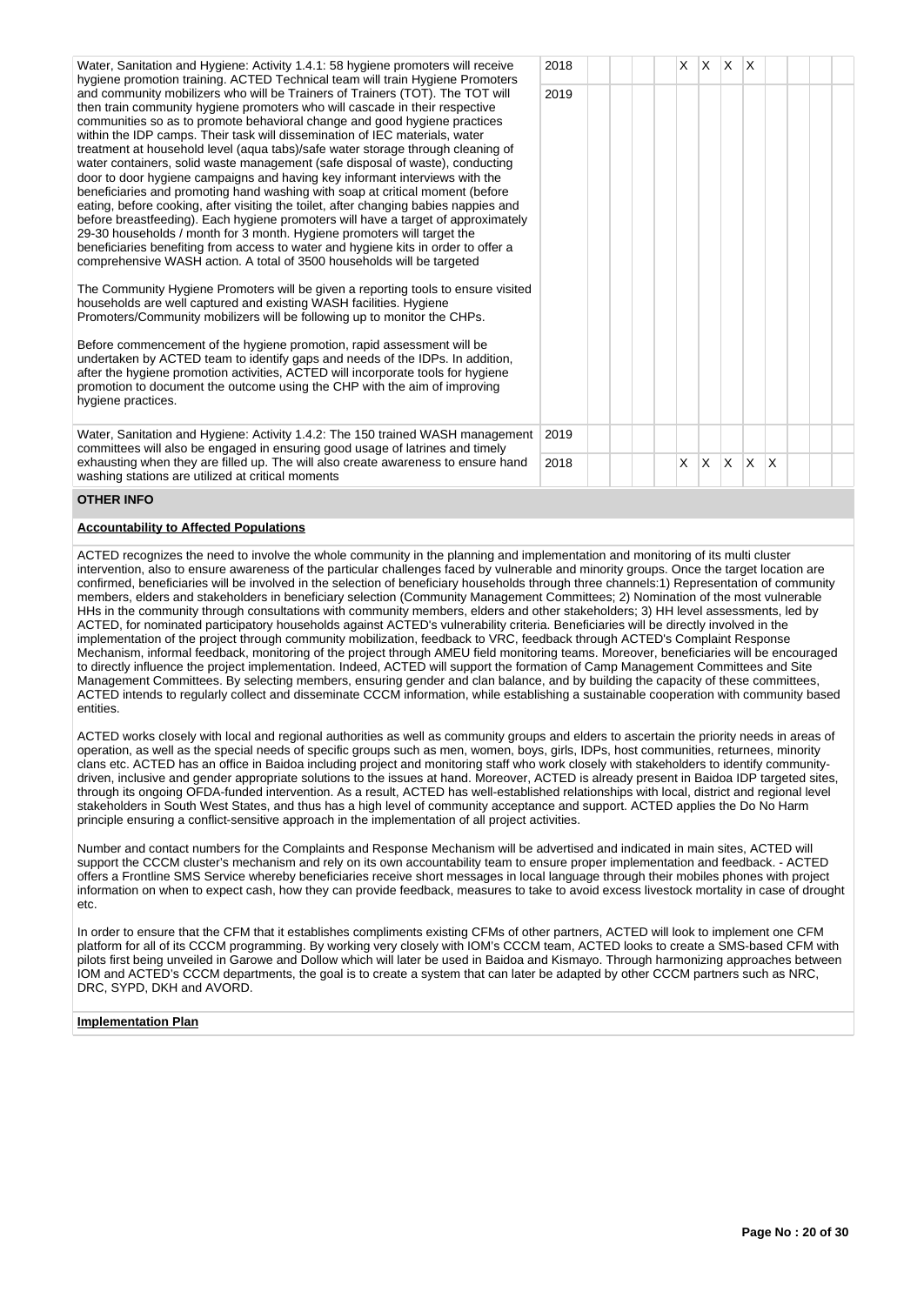ACTED is implementing directly in Baidoa district. The Baidoa office is led by an experienced Head of office who oversees Project officers. Assessment Monitoring and Evaluation (AME) officer, Finance, Administration and Logistics officer and community mobilisers. Moreover, ACTED will rely on the skills of an experienced CCCM technical coordinator who will be overseeing all CCCM activities (and activities in IDP sites) and ensure proper implementation of the project, as well as act as a focal point with the relevant clusters. To support ACTED's field teams the ACTED office in Nairobi includes an Assessment Monitoring and Evaluation (AME) technical team, Logistic and Security team, Finance and Administration Officers and an internal Audit department responsible for implementing ACTED procedures on accountability, transparency and security. There are regular field visits by the Nairobi based team to support ACTED teams in Somalia. The Somalia Coordinator has overall responsibility for management of the teams, including operational oversight and ensuring strategic programme objectives are reached.

ACTED projects are monitored by an AME team who report on a technical level to the ACTED Country Director and will work to develop and contextualize specific tools, train field teams and ensure quality and accurate information is collected. Additionally, programs are supported by a Nairobi based GIS officer to map information and program smart phone based data collections. ACTED is aware of the many issues faced when implementing programmes in a country where humanitarian access is limited.

In Baidoa, ACTED is part of the Advisory Board for Somalia NGO Consortium. ACTED is also very committed in regional coordination with the various clusters, local authorities and other agencies. At national level, ACTED is an active member of the CCCM cluster, and also participates in the Shelter and NFI cluster. ACTED will establish a cooperation with the protection cluster to ensure proper implementation of protection principles within this intervention.

The WASH Regional Cluster meetings takes place every month and are coordinated by UNICEF, South West State and Ministry of Water. ACTED will continue to actively participates in these meetings and share its ongoing activities, work plans and progress. In addition, ACTED will continue to participate at the WASH Cluster meetings at the local level. ACTED will continue to engage UNICEF and request for supplies whenever enormous needs arise to supplement its activities, these includes request for: aqua tabs, water chlorination kits and water bladders for water trucking interventions. ACTED will also continue to participate at the Somali National WASH Cluster meetings that take place on quarterly basis to share information, lessons learnt and coordinate with other partners.

#### **Coordination with other Organizations in project area**

| Name of the organization                                                                                                                                                        | Areas/activities of collaboration and rationale                                                                                                                                                                                                                                                                                                                                                                                                                                                                                                                                                                                                                                                                                                                                                                                                                                                                                                                                                                                                                                                                                                                                                                                                                                                                                                                                                                                                                                                                                                                                                                                 |
|---------------------------------------------------------------------------------------------------------------------------------------------------------------------------------|---------------------------------------------------------------------------------------------------------------------------------------------------------------------------------------------------------------------------------------------------------------------------------------------------------------------------------------------------------------------------------------------------------------------------------------------------------------------------------------------------------------------------------------------------------------------------------------------------------------------------------------------------------------------------------------------------------------------------------------------------------------------------------------------------------------------------------------------------------------------------------------------------------------------------------------------------------------------------------------------------------------------------------------------------------------------------------------------------------------------------------------------------------------------------------------------------------------------------------------------------------------------------------------------------------------------------------------------------------------------------------------------------------------------------------------------------------------------------------------------------------------------------------------------------------------------------------------------------------------------------------|
| Clusters, ECHO Cash Consortium, DRC, NRC, IOM, UNHCR,<br>AVORD, SYPD, AVORD, DRC, NRC, UNHCR, IOM, WVI, UNHCR,<br>UNICEF, NRC, INTERSOS, NPA, KYDO, SCI, SCWRW,<br>IHRDO, WOCCA | CCCM cluster: will supervise ACTED's intervention, and provide<br>guidance Protection cluster: ACTED will liaise closely with all<br>protection actors and the protection cluster in order to ensure<br>protection mainstreaming in all of its activities. Shelter and NFI<br>clusters: ACTED has elaborated its NFI kits content in line with the<br>cluster's guidelines, and will make sure to coordinate closely with<br>other Shelter and NFI actirs in the area especially in finding common<br>durable solutions for IDPs., Cash alliance: As a new member of the<br>ECHO cash consortium, ACTED will communicate with cash actors<br>present in Baidoa in order to identify synergies and provide a<br>comprehensive response to the needs to IDPs in sites. These<br>organization are currently implementing CCCM and WASH activities<br>in Baidoa district. ACTED will coordinate with them for all activities,<br>to ensure proper coverage of the area and avoid overlaps. These<br>organizations are currently implementing Shelter and NFI activities in<br>Baidoa district, ACTED will share beneficiary lists and project details<br>with these actors in order to avoid double targeting and ensure<br>complementarity of interventions. These organization are currently<br>implementing Protection activities in Baidoa. ACTED will rely on their<br>presence and knowledge of protection risks to inform its intervention<br>and implement its project smoothly., WOCCA will be working with<br>ACTED to ensure IDPs get access to the services they need as well<br>as building the capacity of both staff |

## **Environment Marker Of The Project**

A: Neutral Impact on environment with No mitigation

## **Gender Marker Of The Project**

2a- The project is designed to contribute significantly to gender equality

#### **Justify Chosen Gender Marker Code**

The Camp Committees/WASH Committes representatives will be selected by the community themselves, and ACTED will aim to ensure to have at least 50% female representative, while ensuring a clan balance as well. Dedicated working groups will be established at a later stage and will allow ACTED to collect information and feedback on protection and other issues such as GBV.

One of ACTED's main objectives in the coordination activities in camps will be to facilitate IDP referral mechanisms for access to protection services, especially for women, girls, children and people with disabilities. ACTED will closely follow the WASH, Shelter/NFIs, CCCM and Protection cluster's recommendations to ensure gender mainstreaming in all activities. Improved access to protection services will be achieved through 1) improved information, both on IDPs side about services available, and on NGOs side through the establishment of a feedback mechanism allowing them to better address the needs and gaps in each camps, 2) improved coordination of services and referral mechanisms through coordination with agencies providing protection trainings to CMs and improved infrastructures.

At recruitment level, ACTED will promote gender balance for community mobilizers. Staffs will also take the clan factor into account, making sure that the representation remains balance and allows for proper targeting of all kind of beneficiaries. Community mobilizers will be selected following a strict screening process. ACTED will make sure that these staffs can adequately engage with all groups of the community, through observation, facilitation, interpersonal nonviolent communication. NFI and shelter kits will be gender sensitive and include sanitary pads to address hygiene kits of women, which are particularly challenged in a displacement context.

#### **Protection Mainstreaming**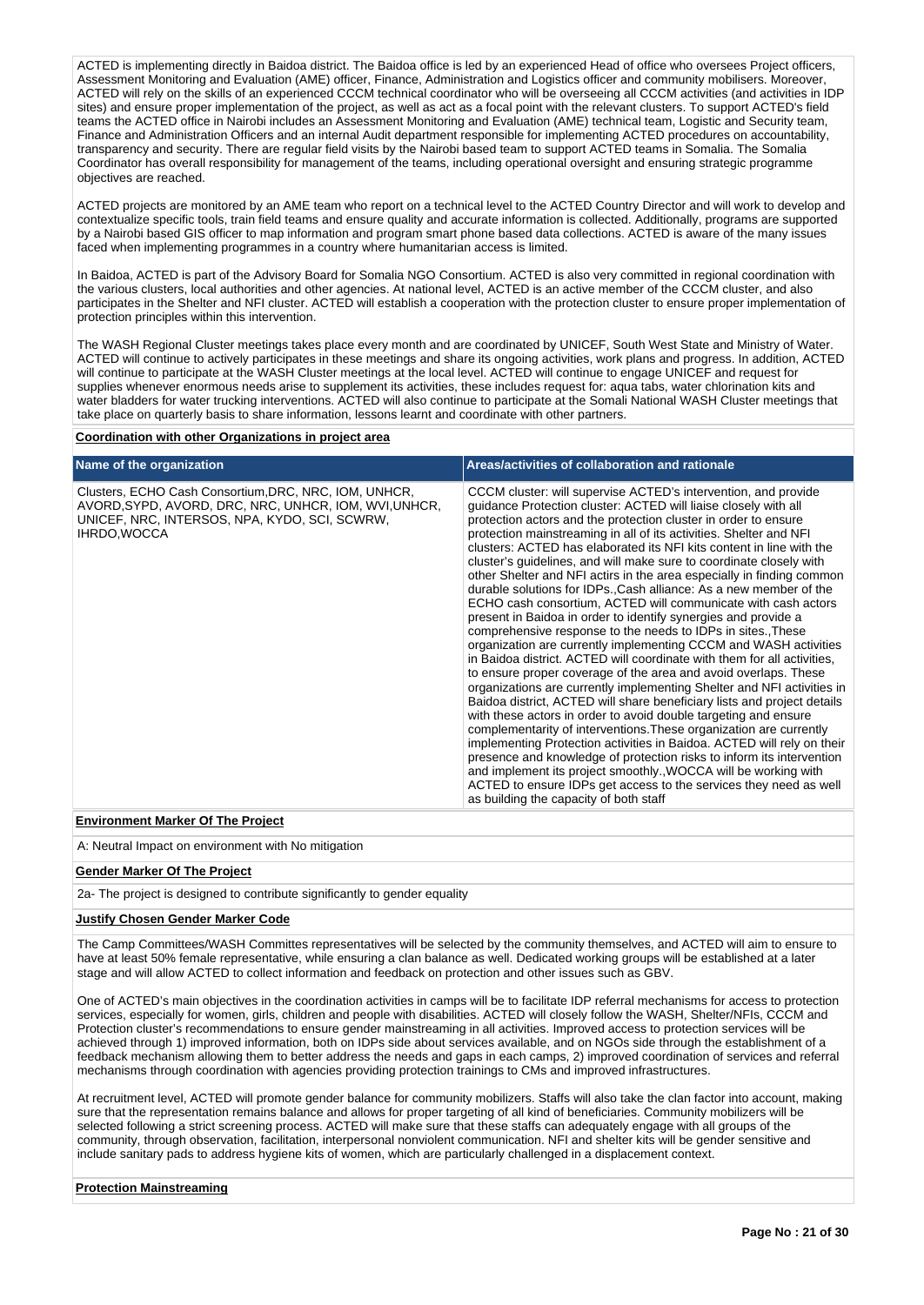Protection will be at the core of this intervention ensuring that the proposed response contributes to saving lives, ensuring safety and security, alleviating suffering providing dignity for women, girls, boys and men, particularly marginalized groups such as IDPs, older people, people living with disabilities, and minority groups.

Conflict-sensitivity is ensured by adopting a neutral, transparent and inclusive approach with all local stakeholders in regards to resource sharing, clan balancing, and promoting Do Not Harm principles. Accessibility for field staff has been cultivated through community acceptance, context knowledge and is strengthened by conducting systematic risk analyses. Conscious gender monitoring will be carried out to mainstream participation of women: targeting women, inclusion of women in VRCs, field monitoring and complaint response mechanism.

Strengthening protection within the settlements will be one of ACTED's main objectives in this intervention. Indeed, and under its outcome 2 in particular, ACTED will intend to support the prevention and response to protection risks and incidents. This is one of the main priorities in settlements today, as the IDPs are particularly vulnerable to risks such as SGBV. ACTED will aim to increase protection by setting up and supporting functioning referral pathways as well as training all stakeholders in protection in order to ensure proper use of this system. These pathways will be promoted and advertised in each sites and will allow community members to increase their awareness on how and where to access appropriate medical and psycho social services. Coordination will be improved with community groups through regular meeting and ACTED will particularly focus on AAP – accountability to affected population by collecting and disseminating data and information on a regular basis.

Beyond this response to the protection cluster's priorities, ACTED will also intend to mainstream gender and protection in all of its interventions.

- For example, during data collection activities, ACTED will make sure that information collected at site level is disaggregated by age and sex. Enumerators collecting these data will be aware and trained on Child protection issues, based on ACTED's child protection policy. Data will remain protected and confidential. ACTED will establish linkages with GBV actors and protection cluster members in order to engage protections actors in providing appropriate trainings for NGO staff working in the camps.

- The community mobilizers will not be collecting any sensitive information but they will receive the appropriate knowledge and skills in order to inform individuals on the services available and the referral mechanism in place (where possible). Community mobilizers will be supported to be able to identify signs of GBV, and where a GBV case is suspected they will immediately refer it to the protection partners. - Protection will also be mainstream in the framework of site improvement activities. Indeed, ACTED will make sure that the rehabilitation of basic infrastructure at site level remains gender sensitive and accessible by all, especially the most vulnerable. In order to increase safety especially for women at night, ACTED will procure and install solar lamps in the sites. This will support the reduction of SGBV and encourage women and girls to move around more freely within the sites (for example, use the latrines at night). - NFI and shelter kits will be elaborated based on guidance from the shelter and NFI cluster, and will be gender sensitive.

## **Country Specific Information**

## **Safety and Security**

ACTED closely monitors the security dynamics liaising with the local communities including traditional elders, local authorities and regional state government representatives. Over time, ACTED has developed a low profile access strategy with solid security measures. It is likely that the ISWA in place will lead to some improvement in the stability of the region. The mobilization of troops from Baidoa, aiming to secure the main roads that connect the nearby towns might disrupt the relative stability and heighten the insecurity. However, ambush attacks that happen (as usual) should not affect activities in Baidoa.

A participatory approach is used to update security risk analysis and triangulated with other sources to provide regular security briefings to staff. ACTED will consult SHF on options to temporarily suspend or relocate activities if major access constraints occur. ACTED has a dedicated Country Security Manager and Country security plans for each area of operation, regularly updated. Working closely with targeted communities, engagement with local partners and prioritizing community sensitization and participation, ACTED and partners build acceptance of activities from the bottom up.

ACTED procurement, financial and logistic policies require a clear and transparent process for validation of suppliers. ACTED reviews selection of suppliers with field teams to maintain a distribution of resources across clan/sub-clan groups within areas of operation. ACTED ensures identification of beneficiaries and allocation of assistance are impartial and transparent, and offers mechanisms to appeal decisions to VRCs and through the complaint response mechanism. All E-transfer agents are verified against US OFAC Office of Foreign Asset Control list, EU proscribed Lists and UN sanctions lists.

## **Access**

The risks associated with the delivery of humanitarian assistance in Somalia remain high. Al-Shabaab continues to limit the number of organizations able to operate in areas under its control and to impose restrictive measures on aid. ACTED has a thorough Somalia Safety and Security Guidelines Manual in place to ensure the wellbeing of employees on mission. This security guide includes contingency planning depending on the gauged local security level which can fluctuate depending on the effects of political or local turmoil. Evacuation, kidnapping crisis management, stress-handling plans are also in place in the event of either general outbreaks or individual cases of violence, disease or general turmoil. A communication and movement strategy is in place, with a combination of communication means in all offices and for all movements in urban and rural areas. ACTED field staff also build their access and security networks in rural areas by developing community acceptance. By its multi-clan composition, ACTED field team is able to travel to most villages around the town from 5 to 30km. for this particular intervention and in order to improve safety and security of ACTED staffs and partners within the sites in particular, a dedicated annex to the security plan will be elaborated by ACTED teams under the supervision of ACTED Security Manager and Country director.

## **BUDGET**

| Code      | <b>Budget Line Description</b>    |           | D / S Quantity Unit | cost | Duration  %<br>Recurran charged<br><b>ce</b> | to CHF | <b>Total Cost</b> |
|-----------|-----------------------------------|-----------|---------------------|------|----------------------------------------------|--------|-------------------|
|           | 1. Supplies (materials and goods) |           |                     |      |                                              |        |                   |
| <b>NA</b> | <b>NA</b>                         | <b>NA</b> | $\Omega$            | 0.00 | 0                                            | 0      | 0.00              |
|           | <b>NA</b>                         |           |                     |      |                                              |        |                   |
|           | <b>Section Total</b>              |           |                     |      |                                              |        | 0.00              |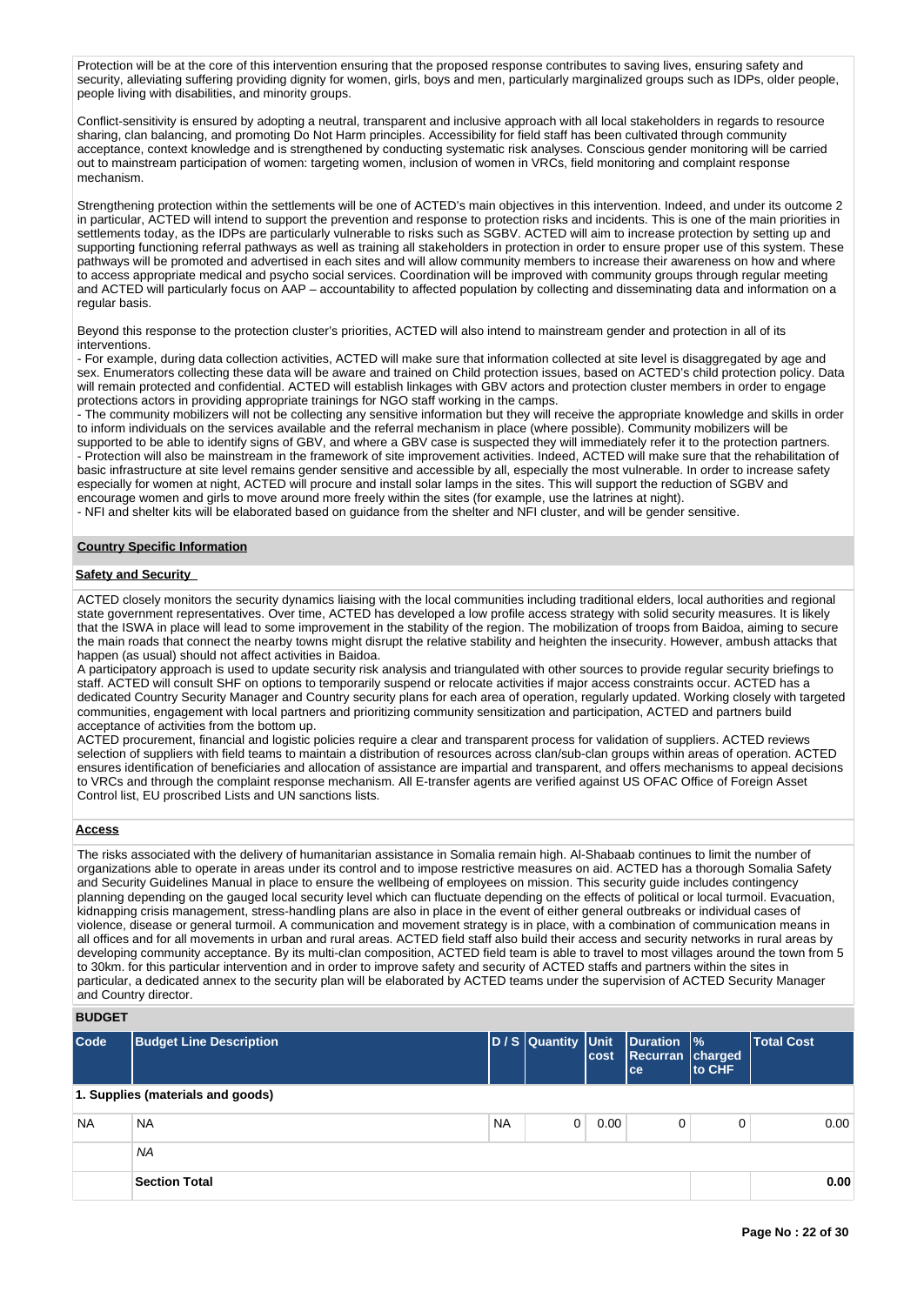|                   | 2. Transport and Storage                                     |           |             |          |             |           |          |
|-------------------|--------------------------------------------------------------|-----------|-------------|----------|-------------|-----------|----------|
| <b>NA</b>         | <b>NA</b>                                                    | <b>NA</b> | 0           | 0.00     | $\mathsf 0$ | $\pmb{0}$ | 0.00     |
|                   | <b>NA</b>                                                    |           |             |          |             |           |          |
|                   | <b>Section Total</b>                                         |           |             |          |             |           | 0.00     |
|                   | 3. International Staff                                       |           |             |          |             |           |          |
| <b>NA</b>         | <b>NA</b>                                                    | <b>NA</b> | $\pmb{0}$   | 0.00     | $\pmb{0}$   | $\pmb{0}$ | 0.00     |
|                   | <b>NA</b>                                                    |           |             |          |             |           |          |
|                   | <b>Section Total</b>                                         |           |             |          |             |           | 0.00     |
| 4. Local Staff    |                                                              |           |             |          |             |           |          |
| <b>NA</b>         | <b>NA</b>                                                    | <b>NA</b> | $\mathsf 0$ | 0.00     | $\mathsf 0$ | $\pmb{0}$ | 0.00     |
|                   | <b>NA</b>                                                    |           |             |          |             |           |          |
|                   | <b>Section Total</b>                                         |           |             |          |             |           | 0.00     |
|                   | 5. Training of Counterparts                                  |           |             |          |             |           |          |
| <b>NA</b>         | <b>NA</b>                                                    | <b>NA</b> | 0           | 0.00     | 0           | $\pmb{0}$ | 0.00     |
|                   | <b>NA</b>                                                    |           |             |          |             |           |          |
|                   | <b>Section Total</b>                                         |           |             |          |             |           | $0.00\,$ |
|                   | 6. Contracts (with implementing partners)                    |           |             |          |             |           |          |
| <b>NA</b>         | <b>NA</b>                                                    | <b>NA</b> | 0           | 0.00     | 0           | $\pmb{0}$ | 0.00     |
|                   | <b>NA</b>                                                    |           |             |          |             |           |          |
|                   | <b>Section Total</b>                                         |           |             |          |             |           | $0.00\,$ |
|                   | 7. Other Direct Costs                                        |           |             |          |             |           |          |
| <b>NA</b>         | <b>NA</b>                                                    | <b>NA</b> | $\pmb{0}$   | 0.00     | $\mathsf 0$ | $\pmb{0}$ | 0.00     |
|                   | <b>NA</b>                                                    |           |             |          |             |           |          |
|                   | <b>Section Total</b>                                         |           |             |          |             |           | 0.00     |
| 8. Indirect Costs |                                                              |           |             |          |             |           |          |
| <b>NA</b>         | <b>NA</b>                                                    | <b>NA</b> | 0           | $0.00\,$ | 0           | $\pmb{0}$ | 0.00     |
|                   | <b>NA</b>                                                    |           |             |          |             |           |          |
|                   | <b>Section Total</b>                                         |           |             |          |             |           | $0.00\,$ |
|                   | 11. A:1 Staff and Other Personnel Costs: International Staff |           |             |          |             |           |          |
| <b>NA</b>         | <b>NA</b>                                                    | <b>NA</b> | 0           | 0.00     | $\mathsf 0$ | $\pmb{0}$ | 0.00     |
|                   | <b>NA</b>                                                    |           |             |          |             |           |          |
|                   | <b>Section Total</b>                                         |           |             |          |             |           | 0.00     |
|                   | 12. A:1 Staff and Other Personnel Costs: Local Staff         |           |             |          |             |           |          |
| <b>NA</b>         | <b>NA</b>                                                    | <b>NA</b> | $\pmb{0}$   | $0.00\,$ | $\mathsf 0$ | $\pmb{0}$ | 0.00     |
|                   | <b>NA</b>                                                    |           |             |          |             |           |          |
|                   | <b>Section Total</b>                                         |           |             |          |             |           | 0.00     |
|                   | 13. B:2 Supplies, Commodities, Materials                     |           |             |          |             |           |          |
| <b>NA</b>         | <b>NA</b>                                                    | <b>NA</b> | $\pmb{0}$   | 0.00     | $\pmb{0}$   | $\pmb{0}$ | 0.00     |
|                   | <b>NA</b>                                                    |           |             |          |             |           |          |
|                   | <b>Section Total</b>                                         |           |             |          |             |           | $0.00\,$ |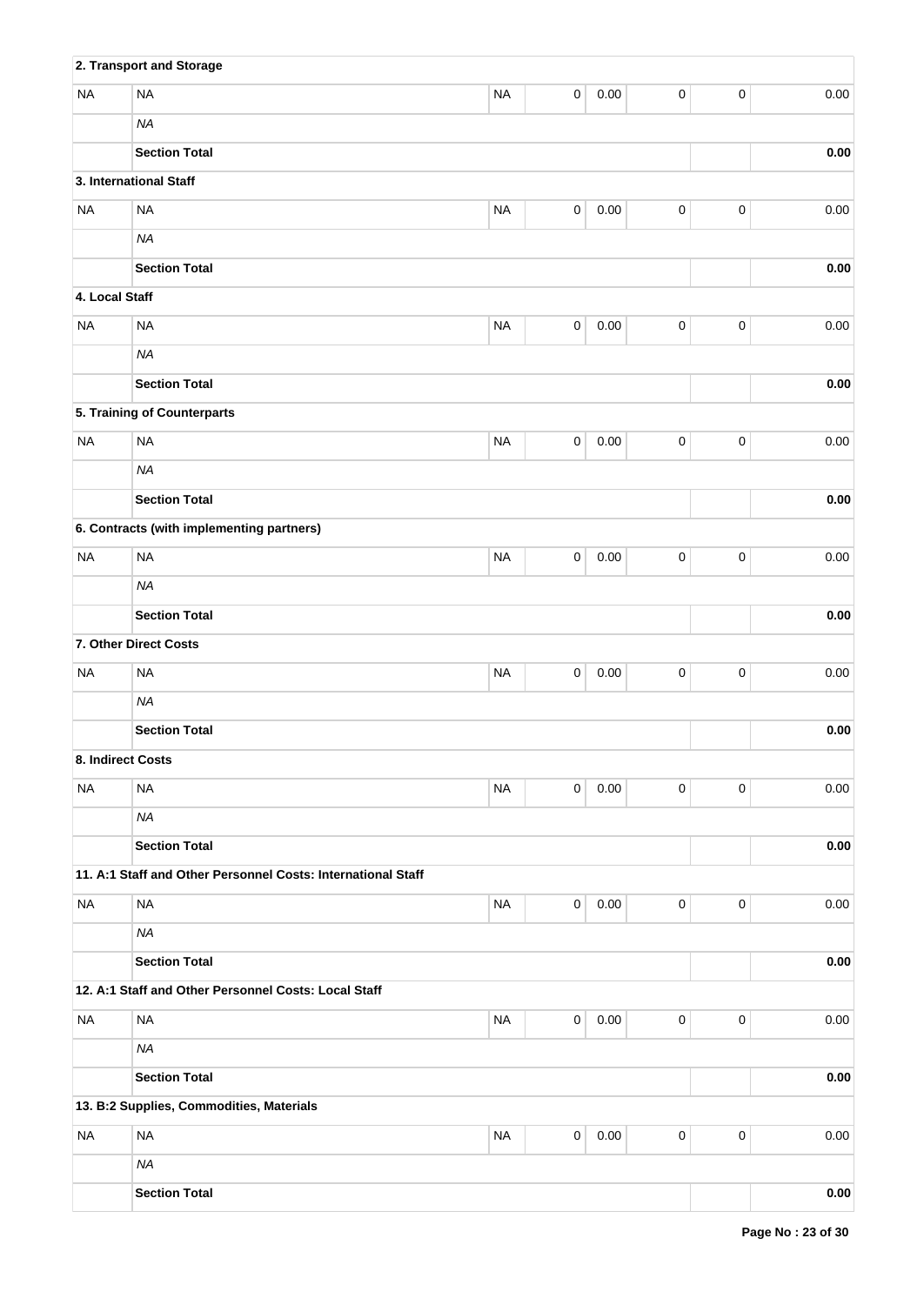|                | 14. C:3 Equipment                                                                                                                                                                                                                                                                                                                                                                                                                                                         |           |                |                       |             |       |          |
|----------------|---------------------------------------------------------------------------------------------------------------------------------------------------------------------------------------------------------------------------------------------------------------------------------------------------------------------------------------------------------------------------------------------------------------------------------------------------------------------------|-----------|----------------|-----------------------|-------------|-------|----------|
| NA             | <b>NA</b>                                                                                                                                                                                                                                                                                                                                                                                                                                                                 | <b>NA</b> | 0              | 0.00                  | 0           | 0     | 0.00     |
|                | ΝA                                                                                                                                                                                                                                                                                                                                                                                                                                                                        |           |                |                       |             |       |          |
|                | <b>Section Total</b>                                                                                                                                                                                                                                                                                                                                                                                                                                                      |           |                |                       |             |       | 0.00     |
|                | 15. D:4 Contractual Services                                                                                                                                                                                                                                                                                                                                                                                                                                              |           |                |                       |             |       |          |
| NA.            | <b>NA</b>                                                                                                                                                                                                                                                                                                                                                                                                                                                                 | <b>NA</b> | 0              | 0.00                  | 0           | 0     | 0.00     |
|                | ΝA                                                                                                                                                                                                                                                                                                                                                                                                                                                                        |           |                |                       |             |       |          |
|                | <b>Section Total</b>                                                                                                                                                                                                                                                                                                                                                                                                                                                      |           |                |                       |             |       | 0.00     |
| 16. E:5 Travel |                                                                                                                                                                                                                                                                                                                                                                                                                                                                           |           |                |                       |             |       |          |
| NA.            | <b>NA</b>                                                                                                                                                                                                                                                                                                                                                                                                                                                                 | <b>NA</b> | 0              | 0.00                  | $\mathbf 0$ | 0     | 0.00     |
|                | <b>NA</b>                                                                                                                                                                                                                                                                                                                                                                                                                                                                 |           |                |                       |             |       |          |
|                | <b>Section Total</b>                                                                                                                                                                                                                                                                                                                                                                                                                                                      |           |                |                       |             |       | 0.00     |
|                | 17. F:6 Transfers and Grants to Counterparts                                                                                                                                                                                                                                                                                                                                                                                                                              |           |                |                       |             |       |          |
| NA             | <b>NA</b>                                                                                                                                                                                                                                                                                                                                                                                                                                                                 | <b>NA</b> | 0              | 0.00                  | 0           | 0     | 0.00     |
|                | ΝA                                                                                                                                                                                                                                                                                                                                                                                                                                                                        |           |                |                       |             |       |          |
|                | <b>Section Total</b>                                                                                                                                                                                                                                                                                                                                                                                                                                                      |           |                |                       |             |       | 0.00     |
|                | 18. G:7 General Operating and Other Direct Costs                                                                                                                                                                                                                                                                                                                                                                                                                          |           |                |                       |             |       |          |
| ΝA             | <b>NA</b>                                                                                                                                                                                                                                                                                                                                                                                                                                                                 | <b>NA</b> | 0              | 0.00                  | 0           | 0     | 0.00     |
|                | ΝA                                                                                                                                                                                                                                                                                                                                                                                                                                                                        |           |                |                       |             |       |          |
|                | <b>Section Total</b>                                                                                                                                                                                                                                                                                                                                                                                                                                                      |           |                |                       |             |       | 0.00     |
|                | 19. H.8 Indirect Programme Support Costs                                                                                                                                                                                                                                                                                                                                                                                                                                  |           |                |                       |             |       |          |
| NA.            | <b>NA</b>                                                                                                                                                                                                                                                                                                                                                                                                                                                                 | <b>NA</b> | 0              | 0.00                  | 0           | 0     | 0.00     |
|                | NA                                                                                                                                                                                                                                                                                                                                                                                                                                                                        |           |                |                       |             |       |          |
|                | <b>Section Total</b>                                                                                                                                                                                                                                                                                                                                                                                                                                                      |           |                |                       |             |       | 0.00     |
|                | 20. Staff and Other Personnel Costs                                                                                                                                                                                                                                                                                                                                                                                                                                       |           |                |                       |             |       |          |
| 1.1            | Country Director Kenya/Somalia                                                                                                                                                                                                                                                                                                                                                                                                                                            | D         |                | $1 \mid 7,160$<br>.40 | 9           | 11.11 | 7,159.68 |
|                | ACTED Country Director Kenya/Somalia . The position will be in charge of the whole supervision of the project and staff both at<br>field level and capital level. The monthly rate of USD 7160.40 and includes medical cover and life insurance, medical insurance<br>and statutory deductions where applicable and other benefits granted by ACTED work contract. SHF will contribute 11.11%.                                                                            |           |                |                       |             |       |          |
| 1.2            | <b>Country Finance Manager</b>                                                                                                                                                                                                                                                                                                                                                                                                                                            | D         |                | $1 \mid 5,163$<br>.22 | 9           | 11.11 | 5,162.70 |
|                | ACTED Country Finance Manager: The position is responsible for reviewing the monthly expenditures to ensure that they suit the<br>SHF guideline, review the interim report and final financial report. The monthly rate of USD 5163.22 and includes medical cover<br>and life insurance, medical insurance and statutory deductions where applicable and other benefits granted by ACTED work<br>contract. SHF will contribute 11.11%.                                    |           |                |                       |             |       |          |
| 1.3            | Country Logistic Manager                                                                                                                                                                                                                                                                                                                                                                                                                                                  | D         |                | $1 \mid 5,262$<br>.05 | 9           | 11.11 | 5,261.52 |
|                | ACTED Country Logistic Manager The position is the person in charge of all logistical matters including procurement ensuring<br>quality of goods and services delivered for the project. SHF will contribute 11.11%.                                                                                                                                                                                                                                                      |           |                |                       |             |       |          |
| 1.4            | <b>CCMM Coordinator</b>                                                                                                                                                                                                                                                                                                                                                                                                                                                   | D         |                | $1 \mid 3,988$<br>.07 | 9           | 22.22 | 7,975.34 |
|                | ACTED CCCM Coordinator: The role of this position is to directly oversee the successful implementation of the project CCCM<br>activities and support in the implementation and make sure that all activities are relevant and compliant with ACTED and SHF<br>standards and to ensure a smooth implementation. This role includes carrying out strategic CCCM workplan activities and<br>supervise all CCCM Staff in project implementations. SHF will contribute 22.22%. |           |                |                       |             |       |          |
| 1.5            | <b>Country Security Manager</b>                                                                                                                                                                                                                                                                                                                                                                                                                                           | D         | 1 <sup>1</sup> | 5,847<br>.66          | 9           | 11.11 | 5,847.08 |
|                | ACTED Country Security Manager: The position is the person in charge of the security follow up of the mission and Baidoa base<br>in particular. He validates field movement where security allows. SHF will contribute 11.11%.                                                                                                                                                                                                                                            |           |                |                       |             |       |          |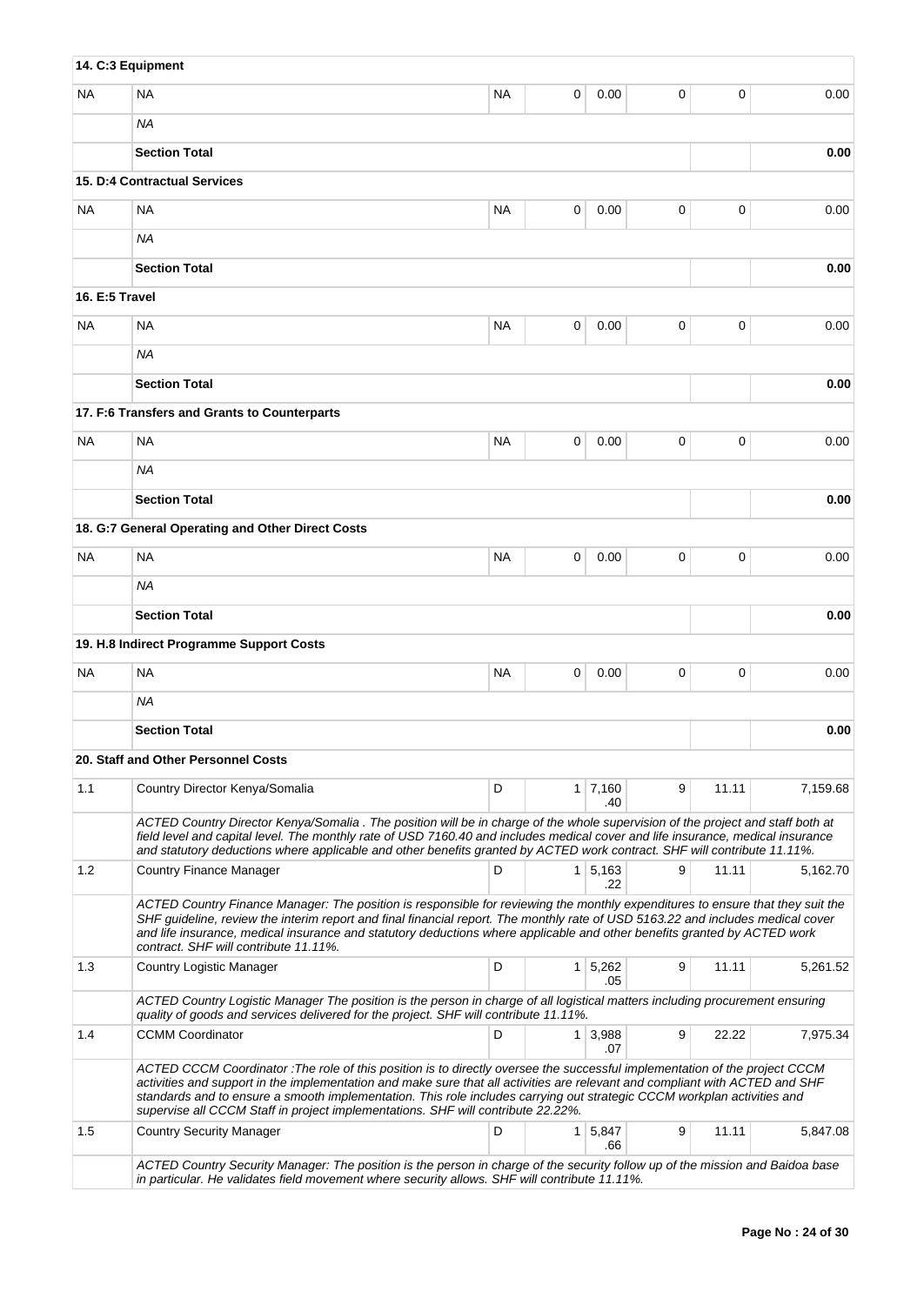| 1.6  | Capital & Area Coordination Team                                                                                                                                                                                                                                                                                                                                                                                                                                                                                                                                                                                                                                                                                                                                                                                                                                                                                                                     | D |                | $10 \mid 2,382$<br>.55 | 9 | 14.37  | 30,813.52 |
|------|------------------------------------------------------------------------------------------------------------------------------------------------------------------------------------------------------------------------------------------------------------------------------------------------------------------------------------------------------------------------------------------------------------------------------------------------------------------------------------------------------------------------------------------------------------------------------------------------------------------------------------------------------------------------------------------------------------------------------------------------------------------------------------------------------------------------------------------------------------------------------------------------------------------------------------------------------|---|----------------|------------------------|---|--------|-----------|
|      | ACTED Capital & Area Coordination Team: This role will be a combined effort of various support skills that will facilitate efficiency<br>and effectiveness of the project implementation; The role include financial skills, monitoring and evaluation of the project,<br>procurement of various goods and services, creating a compliant mechanism and providing supervision and strategic workplan<br>for the project activities etc. This budget line also include the WASH Technical Coordination based in Nairobi who will assist the<br>field team in the good implementation of WASH activities especially the infrastructure work. The monthly rate of USD 2382.55 for<br>10 staff will be charged for a period of 9 months. SHF will contribute 14.37% of the total cost which includes medical cover and<br>life insurance, medical insurance and statutory deductions where applicable and other benefits granted by ACTED work contract. |   |                |                        |   |        |           |
| 1.7  | ACTED Baidoa AME Support team (Office Manager, Appraisal D<br>Monitoring and Evaluation, Accountability)                                                                                                                                                                                                                                                                                                                                                                                                                                                                                                                                                                                                                                                                                                                                                                                                                                             |   |                | $6 \mid 1,808$<br>.33  | 9 | 22.22  | 21,697.79 |
|      | ACTED Baidoa AME Support team (Office Manager, Appraisal Monitoring and Evaluation, Accountability). This role will be a<br>combined effort of various support skills at the field level that will facilitate efficiency and effectiveness of the project<br>implementation; The role include supervision of staff at field level, monitoring and evaluation of the project, coordinating the<br>program and the support staff, creating a compliant mechanism etc. The monthly rate of USD 1808.33 for 6 staff will be charged<br>for a period of 9 months. SHF will contribute 22.22 % of the total cost which includes medical cover and life insurance, medical<br>insurance and statutory deductions where applicable and other benefits granted by ACTED work contract.                                                                                                                                                                        |   |                |                        |   |        |           |
| 1.8  | ACTED Baidoa Administration team (Finance, Logistics,<br>support staff, Cleaner)                                                                                                                                                                                                                                                                                                                                                                                                                                                                                                                                                                                                                                                                                                                                                                                                                                                                     | D |                | $4 \mid 1,112$<br>.50  | 9 | 22.22  | 8,899.11  |
|      | ACTED Baidoa Administration team (Finance, Logistics, support staff, Cleaner). This role will be a combined effort of various<br>support skills at the field level that will facilitate efficiency and effectiveness of the project implementation; The role include<br>financial skills, maintenance of a conducive work environment, procurement of various goods and services etc. The monthly rate<br>of USD 1112.5 for 4staff will be charged for a period of 9 months. SHF will contribute 22.22 % of the total cost which includes<br>medical cover and life insurance, medical insurance and statutory deductions where applicable and other benefits granted by<br><b>ACTED work contract</b>                                                                                                                                                                                                                                               |   |                |                        |   |        |           |
| 1.9  | ACTED Baidoa - Program Manager WASH                                                                                                                                                                                                                                                                                                                                                                                                                                                                                                                                                                                                                                                                                                                                                                                                                                                                                                                  | D | 1 <sup>1</sup> | 3,000<br>.00           | 9 | 77.78  | 21,000.60 |
|      | ACTED Baidoa - Program Manager WASH: The role of this position is to ensure the implementation the project activities, and<br>supervision of the program WASH activities to ensuring objectives are achieve and targeted population reach The monthly rate of<br>USD 3000 and includes medical cover and life insurance, medical insurance and statutory deductions where applicable;                                                                                                                                                                                                                                                                                                                                                                                                                                                                                                                                                                |   |                |                        |   |        |           |
| 1.10 | ACTED Baidoa - Project Officer WASH                                                                                                                                                                                                                                                                                                                                                                                                                                                                                                                                                                                                                                                                                                                                                                                                                                                                                                                  | D | 1 <sup>1</sup> | 1,800<br>.00           | 9 | 77.78  | 12,600.36 |
|      | ACTED Baidoa - Project Officer WASH: The role of this position is to ensure the implementation the project WASH activities,<br>ensuring objectives are achieve and targeted population reach The monthly rate of USD 1800 and includes medical cover and life<br>insurance, medical insurance and statutory deductions where applicable; SHF will contribute 77.78%.                                                                                                                                                                                                                                                                                                                                                                                                                                                                                                                                                                                 |   |                |                        |   |        |           |
| 1.11 | <b>ACTED Baidoa - Community Mobilizers</b>                                                                                                                                                                                                                                                                                                                                                                                                                                                                                                                                                                                                                                                                                                                                                                                                                                                                                                           | D |                | $2 \mid 1,000$<br>.00  | 9 | 77.78  | 14,000.40 |
|      | ACTED Baidoa - Community Mobilizers: The role of this position is to carry out mobilization and sensitization of the project<br>activities/objectives to the community and the beneficiaries. The monthly rate of USD 1000 and includes medical cover and life<br>insurance, medical insurance and statutory deductions where applicable; SHF will contribute 77.78%.                                                                                                                                                                                                                                                                                                                                                                                                                                                                                                                                                                                |   |                |                        |   |        |           |
| 1.12 | ACTED Baidoa - Hygiene promoters                                                                                                                                                                                                                                                                                                                                                                                                                                                                                                                                                                                                                                                                                                                                                                                                                                                                                                                     | D |                | 40 150.0<br>0          | 9 | 77.78  | 42,001.20 |
|      | ACTED Baidoa - Hygiene promoters: The role of this position is to carry out mobilization and sensitization in regard to hygiene<br>project activities/objectives to the community and the beneficiaries. The monthly rate of USD 150 and includes statutory<br>deductions where applicable; SHF will contribute 77.78%.                                                                                                                                                                                                                                                                                                                                                                                                                                                                                                                                                                                                                              |   |                |                        |   |        |           |
| 1.13 | ACTED Baidoa - CCCM senior officer                                                                                                                                                                                                                                                                                                                                                                                                                                                                                                                                                                                                                                                                                                                                                                                                                                                                                                                   | D | 1 <sup>1</sup> | 2,100<br>.00           | 9 | 100.00 | 18,900.00 |
|      | ACTED Baidoa - CCCM senior officer: The role of this position is to provide supervision and offer coordination of all prorgam staff<br>in regard to CCCM activities/objective at field level ensuring program objectives are being met. The monthly rate of USD 2100<br>and includes medical cover and life insurance, medical insurance and statutory deductions where applicable; SHF will contribute<br>100%.                                                                                                                                                                                                                                                                                                                                                                                                                                                                                                                                     |   |                |                        |   |        |           |
| 1.14 | ACTED Baidoa - CCCM Engineer                                                                                                                                                                                                                                                                                                                                                                                                                                                                                                                                                                                                                                                                                                                                                                                                                                                                                                                         | D |                | $1 \mid 2,100$<br>.00  | 9 | 100.00 | 18,900.00 |
|      | ACTED Baidoa - CCCM Engineer: The role of this position is to will provide technical skills in the implementation of the CCCM<br>project activities ensuring compliance to standards and procedures are as required for successful implementation of the project<br>activities The monthly rate of USD 2100 and includes medical cover and life insurance, medical insurance and statutory<br>deductions where applicable; SHF will contribute 100%.                                                                                                                                                                                                                                                                                                                                                                                                                                                                                                 |   |                |                        |   |        |           |
| 1.15 | <b>ACTED Baidoa - CCCM Assistant</b>                                                                                                                                                                                                                                                                                                                                                                                                                                                                                                                                                                                                                                                                                                                                                                                                                                                                                                                 | D | 1              | 1,215<br>.00           | 9 | 100.00 | 10,935.00 |
|      | ACTED Baidoa - CCCM Assistant: The role of this position will consolidate and analyse data that will facilitate project<br>implementations The monthly rate of USD 1215 and includes medical cover and life insurance, medical insurance and statutory<br>deductions where applicable; SHF will contribute 100%.                                                                                                                                                                                                                                                                                                                                                                                                                                                                                                                                                                                                                                     |   |                |                        |   |        |           |
| 1.16 | <b>ACTED Baidoa - CCCM Mobilizers</b>                                                                                                                                                                                                                                                                                                                                                                                                                                                                                                                                                                                                                                                                                                                                                                                                                                                                                                                | D |                | $3 \mid 1,000$<br>.00  | 9 | 100.00 | 27,000.00 |
|      | ACTED Baidoa - CCCM Mobilizers: The role of this position will carry out mobilization and sensitization of the project<br>activities/objectives to the community and the beneficiaries The monthly rate of USD 1000 and includes medical cover and life<br>insurance, medical insurance and statutory deductions where applicable; SHF will contribute 100%.                                                                                                                                                                                                                                                                                                                                                                                                                                                                                                                                                                                         |   |                |                        |   |        |           |
| 1.17 | ACTED Baidoa - Shelter NFI Engineer                                                                                                                                                                                                                                                                                                                                                                                                                                                                                                                                                                                                                                                                                                                                                                                                                                                                                                                  | D |                | $1 \mid 1,800$<br>.00  | 9 | 88.89  | 14,400.18 |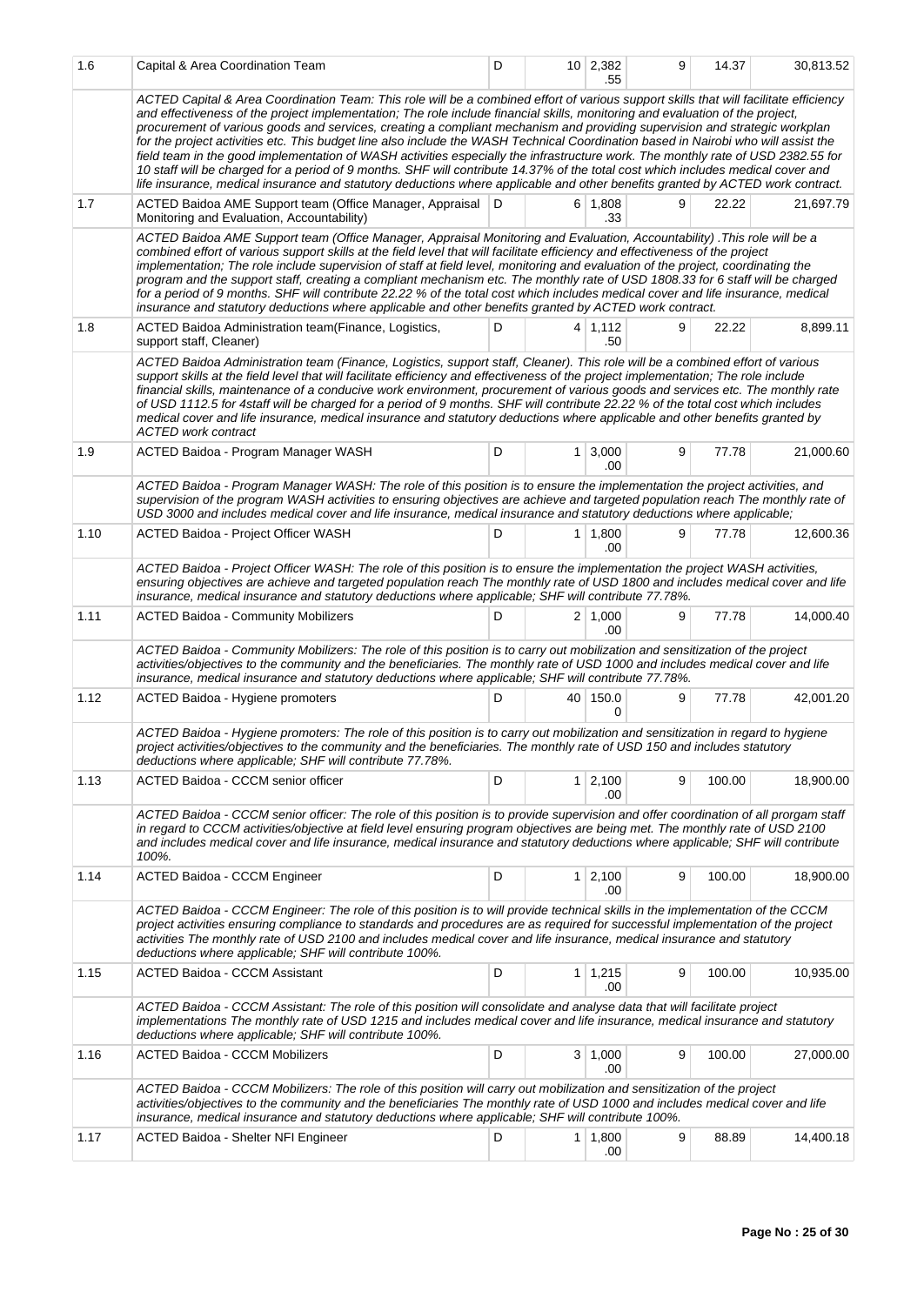|      | ACTED Baidoa - Shelter NFI Engineer: The role of this position is to will provide technical skills in the implementation of the<br>Shelter NFI project activities ensuring compliance to standards and procedures are as required for successful implementation of<br>the project activities The monthly rate of USD 1800 and includes medical cover and life insurance, medical insurance and<br>statutory deductions where applicable; SHF will contribute 88.89%. |   |                |                  |              |        |            |
|------|----------------------------------------------------------------------------------------------------------------------------------------------------------------------------------------------------------------------------------------------------------------------------------------------------------------------------------------------------------------------------------------------------------------------------------------------------------------------|---|----------------|------------------|--------------|--------|------------|
| 1.18 | ACTED Baidoa - Shelter NFI Officer                                                                                                                                                                                                                                                                                                                                                                                                                                   | D | $\mathbf{1}$   | 1,800<br>.00     | 9            | 88.89  | 14,400.18  |
|      | ACTED Baidoa - Shelter NFI Officer: The role of this position is to provide supervision and offer coordination of all prorgam staff<br>in regard to Shelter NFI activities/objective at field level ensuring program objectives are being met. The monthly rate of USD<br>1800 and includes medical cover and life insurance, medical insurance and statutory deductions where applicable; SHF will<br>contribute 88.89%.                                            |   |                |                  |              |        |            |
| 1.19 | <b>ACTED Baidoa - Enumerators</b>                                                                                                                                                                                                                                                                                                                                                                                                                                    | D |                | 40 20.00         | 10           | 100.00 | 8,000.00   |
|      | ACTED Baidoa - Enumerators (100% of their time). The role of this position will carry our data collections on various<br>assignments The monthly rate of USD 20 and includes statutory deductions where applicable; SHF will contribute 100%.                                                                                                                                                                                                                        |   |                |                  |              |        |            |
|      | <b>Section Total</b>                                                                                                                                                                                                                                                                                                                                                                                                                                                 |   |                |                  |              |        | 294,954.66 |
|      | 21. Supplies, Commodities, Materials                                                                                                                                                                                                                                                                                                                                                                                                                                 |   |                |                  |              |        |            |
| 2.1  | Baidoa - Wash Management committee training                                                                                                                                                                                                                                                                                                                                                                                                                          | D | $\mathbf{1}$   | 6,200<br>.00     | $\mathbf{1}$ | 100.00 | 6,200.00   |
|      | Water Management Committee training in Baidoa will be held at \$6200 for 150 committee members for 2 days. @41.33\$ per<br>committee                                                                                                                                                                                                                                                                                                                                 |   |                |                  |              |        |            |
| 2.2  | Baidoa - Hygiene promotion training                                                                                                                                                                                                                                                                                                                                                                                                                                  | D |                | 1   5,810<br>.00 | $\mathbf{1}$ | 100.00 | 5,810.00   |
|      | Hygiene promotion training in Baidoa a will be held at \$5810 for 58 committee members for 3 days. @102.5\$ per committee                                                                                                                                                                                                                                                                                                                                            |   |                |                  |              |        |            |
| 2.3  | Baidoa - Hygiene kits                                                                                                                                                                                                                                                                                                                                                                                                                                                | D | 1              | 104,4<br>00.00   | $\mathbf{1}$ | 100.00 | 104,400.00 |
|      | 4500 hygiene kits will be purchased for 4500HH. The kit will have Jerrycans, Aquatabs, Soaps and Sanitary towel. The quantities<br>per household are detailed in the BoQ provided. See BOQ                                                                                                                                                                                                                                                                           |   |                |                  |              |        |            |
| 2.4  | Baidoa - Hygiene kit Distribution                                                                                                                                                                                                                                                                                                                                                                                                                                    | D | 1 <sup>1</sup> | 6,000<br>.00     | $\mathbf{1}$ | 100.00 | 6,000.00   |
|      | Baidoa - Hygiene kit Distribution - This included the cost of storage and transportation of the purchased hygiene kits to the<br>various villages                                                                                                                                                                                                                                                                                                                    |   |                |                  |              |        |            |
| 2.5  | Baidoa - Rehabilitation of shallow wells                                                                                                                                                                                                                                                                                                                                                                                                                             | D |                | 3 3,976<br>.50   | $\mathbf{1}$ | 100.00 | 11,929.50  |
|      | Baidoa - Rehabilitation of shallow wells - Rehabilitation of 3 wells at a unit cost of \$3976.5. Each shallow well will benefit 500<br>people therefore a total of 1500 people. See BoQs attached                                                                                                                                                                                                                                                                    |   |                |                  |              |        |            |
| 2.6  | Baidoa - Latrine Construction & Latrine disludging                                                                                                                                                                                                                                                                                                                                                                                                                   | D | 1              | 163,2<br>96.00   | 1            | 100.00 | 163,296.00 |
|      | Baidoa - Latrines Construction - Construction of 243 latrines at a unit cost of \$652 and desulging at a cost of \$60 for a block of 3<br>latrines. Each latrine is etimated to serve 8 household. Therefore 243 x 8 households x 6 No. of people per household = 11,664<br>people .See BoQs attached                                                                                                                                                                |   |                |                  |              |        |            |
| 2.7  | Baidoa - Hand washing station Construction                                                                                                                                                                                                                                                                                                                                                                                                                           | D |                | 81 73.00         | 1            | 100.00 | 5,913.00   |
|      | Baidoa - Hand washing station Construction - Construction of 81 hand washing stations each at a unit cost of \$73 (total \$4,380).<br>The handwashing facilities will benefit the latrine beneficiaries thus 8208 people. See BoQs attached.                                                                                                                                                                                                                         |   |                |                  |              |        |            |
| 2.8  | Baidoa - CCCM Training and materials                                                                                                                                                                                                                                                                                                                                                                                                                                 | D | 1 <sup>1</sup> | 3,842<br>.29     | 1            | 100.00 | 3,842.29   |
|      | This includes venue rent, refreshments and training stationery/materials required to carry a 10 day training for camp management<br>committee trainings and CCCM capacity building trainings of the community on matters pertaining to CCCM. The training will<br>target 300 persons.                                                                                                                                                                                |   |                |                  |              |        |            |
| 2.9  | Baidoa - CCCM Visibility                                                                                                                                                                                                                                                                                                                                                                                                                                             | D | 1              | 2,159<br>.60     | 1            | 100.00 | 2,159.60   |
|      | Baidoa - CCCM Visibility - This includes vests, caps and reflectors that would be worn by CCCM staff so as to create awareness<br>of the project during project events.                                                                                                                                                                                                                                                                                              |   |                |                  |              |        |            |
| 2.10 | Baidoa - Information Materials for Communicating with<br>Cmmunities (CwC)                                                                                                                                                                                                                                                                                                                                                                                            | D | 1              | 4,667<br>.96     | $\mathbf{1}$ | 100.00 | 4,667.96   |
|      | Baidoa - Information Materials for CwC this includes the purchase and posting of information stands installed in sites of operation<br>for display and sensitizing beneficiaries on key information for the project. This includes the boards and the other IM needed by<br>the CCCM component<br>See BoQ                                                                                                                                                            |   |                |                  |              |        |            |
| 2.11 | Baidoa - Supplies for Site Maintenance                                                                                                                                                                                                                                                                                                                                                                                                                               | D | 1              | 34,91<br>3.00    | 1            | 100.00 | 34,913.00  |
|      | Baidoa - Supplies for Site Maintenance This involves site maintenance committees upgrading of site infrastructure in all sites of<br>operation). This includes the 125 solars lights for the sites                                                                                                                                                                                                                                                                   |   |                |                  |              |        |            |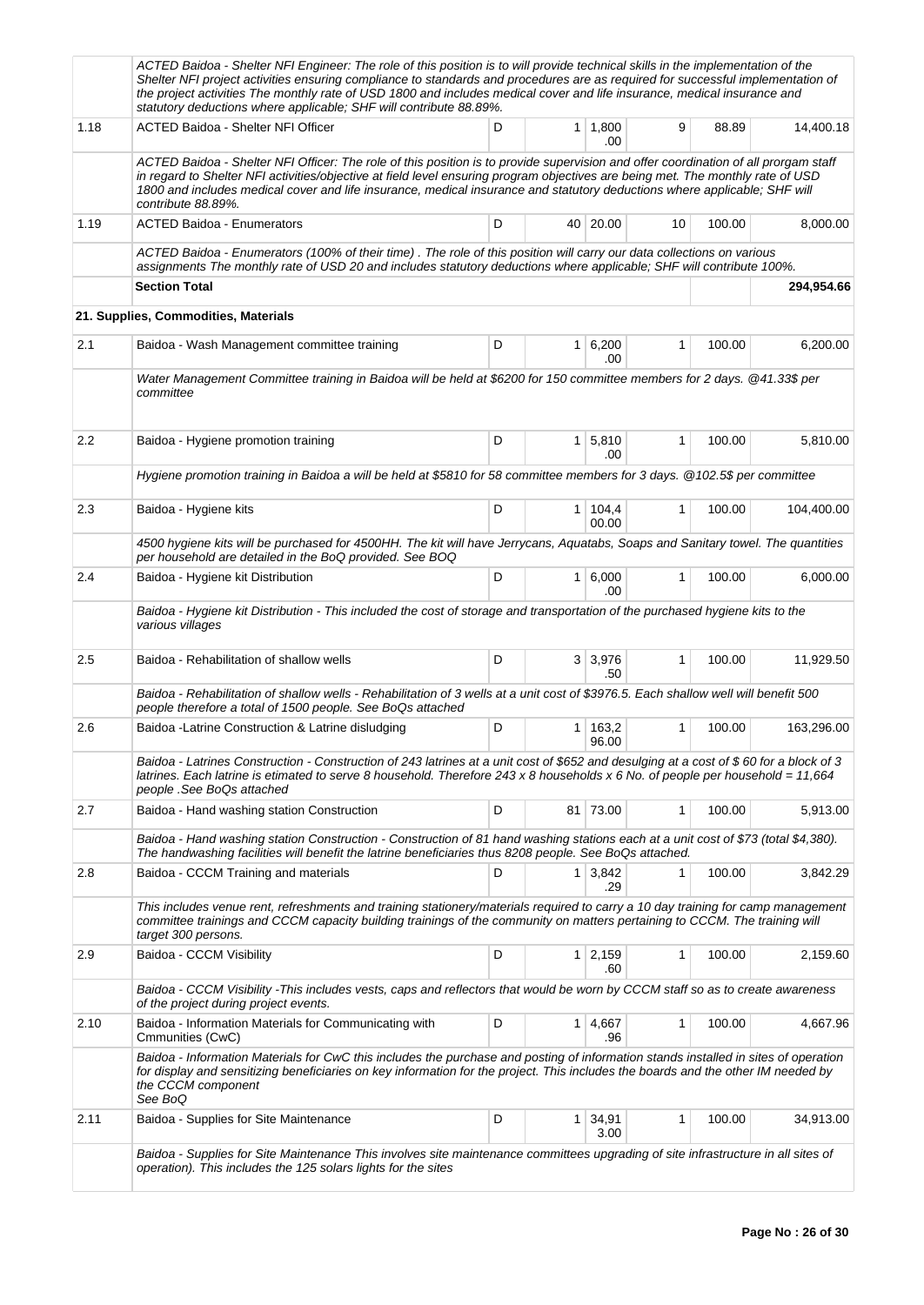| 2.12          | Baidoa - Tool Kits for Site Maintenance Committees                                                                                                                                                                                                                                                                                                                                                                                                                                                                                                                                                                                                                                              | D |                | 1 7,136<br>.00         | 1            | 100.00 | 7,136.00   |  |  |
|---------------|-------------------------------------------------------------------------------------------------------------------------------------------------------------------------------------------------------------------------------------------------------------------------------------------------------------------------------------------------------------------------------------------------------------------------------------------------------------------------------------------------------------------------------------------------------------------------------------------------------------------------------------------------------------------------------------------------|---|----------------|------------------------|--------------|--------|------------|--|--|
|               | Baidoa - Tool Kits for Site Maintenance Committees - This cost involves tool kits to be handed over to the 8 site maintenance<br>committee for continuity of the project activities; totalling to USD 7136. In addition we have 60 fire extinguishers                                                                                                                                                                                                                                                                                                                                                                                                                                           |   |                |                        |              |        |            |  |  |
| 2.13          | Baidoa - Maintenance and Security Equipment and Operation<br>D<br>$1 \mid 1,500$<br>1<br>100.00<br>1,500.00<br>.00                                                                                                                                                                                                                                                                                                                                                                                                                                                                                                                                                                              |   |                |                        |              |        |            |  |  |
|               | Baidoa - Maintenance Equipment There is need for a small excavator at the site at the cost of USD 50 per day and will be<br>required for 10 days. First-Aid training will also be conducted (mandatory for all new staff)                                                                                                                                                                                                                                                                                                                                                                                                                                                                       |   |                |                        |              |        |            |  |  |
| 2.14          | Baidoa - Labour for Site Maintenance Committees/Distributions   D                                                                                                                                                                                                                                                                                                                                                                                                                                                                                                                                                                                                                               |   |                | $1 \mid 14,40$<br>0.00 | 1            | 100.00 | 14,400.00  |  |  |
|               | Baidoa - Labour for Site Maintenance Committees/Distributions For the various sidte maintenance, the project will require skilled<br>man power of 180 days labour at a cost of USD 20 per man power day and SMS man day labour of 1440 man days at a cost of<br>USD 8 per day per man,                                                                                                                                                                                                                                                                                                                                                                                                          |   |                |                        |              |        |            |  |  |
| 2.15          | Baidoa - Construction of Transition Shelter                                                                                                                                                                                                                                                                                                                                                                                                                                                                                                                                                                                                                                                     | D |                | 168 500.0<br>0         | $\mathbf{1}$ | 100.00 | 84,000.00  |  |  |
|               | Construction of Transition Shelter - Construction of 168 transition shelter at unit cost of \$500 (total \$84000). See BoQ                                                                                                                                                                                                                                                                                                                                                                                                                                                                                                                                                                      |   |                |                        |              |        |            |  |  |
| 2.16          | Baidoa - Emergency Shelter Kits (ESKs)                                                                                                                                                                                                                                                                                                                                                                                                                                                                                                                                                                                                                                                          | D |                | 4000 54.00             | 1            | 100.00 | 216,000.00 |  |  |
|               | Purchase, freight, transportation and distribution of ESK kits to the various villages/HH. Each kill is estimated to costs around \$54<br>See BoQ.                                                                                                                                                                                                                                                                                                                                                                                                                                                                                                                                              |   |                |                        |              |        |            |  |  |
| 2.17          | Visibility                                                                                                                                                                                                                                                                                                                                                                                                                                                                                                                                                                                                                                                                                      | D |                | $1 \mid 1,773$<br>.43  | 1            | 100.00 | 1,773.43   |  |  |
|               | ACTED Visibility 100% of a lumpsum amount of \$1773.43 which is the printing and distribution of the visibility material specific to<br>this project. This is only related to NFI and Wash Activities.                                                                                                                                                                                                                                                                                                                                                                                                                                                                                          |   |                |                        |              |        |            |  |  |
|               | <b>Section Total</b>                                                                                                                                                                                                                                                                                                                                                                                                                                                                                                                                                                                                                                                                            |   |                |                        |              |        | 673,940.78 |  |  |
| 22. Equipment |                                                                                                                                                                                                                                                                                                                                                                                                                                                                                                                                                                                                                                                                                                 |   |                |                        |              |        |            |  |  |
| 3.1           | ACTED - Laptop (ACTED Standard)                                                                                                                                                                                                                                                                                                                                                                                                                                                                                                                                                                                                                                                                 | D |                | $6 \mid 1,211$<br>.95  | $\mathbf{1}$ | 100.00 | 7,271.70   |  |  |
|               | ACTED - Laptop (ACTED Standard) - 6 laptops at \$1,211.95 each for staff on this project 4 for CCCM staff, 1 for shelter staff, 1<br>for wash program manager. As per SHF recommendation, this unit cost now includes the Microsoft and the Anti Virus licence for<br>each laptops.<br>Minimum laptop specifications include:<br>Processor: Core i5<br>RAM : 8 GB min.<br>HDD : 500 HDD / 256 SSD<br>Display: 14 / 15.6 inches<br>Min. 2 USB ports<br>10/100/1000 Gigabit Ethernet; Wireless LAN<br>English keyboard<br>CD/DVD optical drive (optional)<br>Laptop bag of good quality, optical mouse<br>1 year manufacturer's warranty min.<br>Inclusive of Windows & Microsoft Office licenses |   |                |                        |              |        |            |  |  |
| 3.2           | <b>ACTED - Cameras</b>                                                                                                                                                                                                                                                                                                                                                                                                                                                                                                                                                                                                                                                                          | D |                | 3 170.0<br>0           | 1            | 100.00 | 510.00     |  |  |
|               | ACTED - Camera-3 cameras at USD 170 each due to wide coverage for the documentation of CCCM program activities and also<br>WASH. Shelter and NFI activities in Baidoa sites.<br>Minimum Specifications for the camera:<br>Camera Effective Pixels at least. 20.0 megapixels (aspect ratio: 4:3)<br>Sensor Size 1/2.3 type<br>Focal Length 8x zoom                                                                                                                                                                                                                                                                                                                                               |   |                |                        |              |        |            |  |  |
| 3.3           | ACTED - Other Small IT equipments (including hardrive,<br>software)                                                                                                                                                                                                                                                                                                                                                                                                                                                                                                                                                                                                                             | D | 1              | 540.0<br>0             | $\mathbf{1}$ | 100.00 | 540.00     |  |  |
|               | ACTED - Other Small IT equipments (including hardrive, software)- IT equipment/accessories at a lumpsum cost of \$540. This<br>includes 2 hardrive for 150\$ each for data storage and 2 megaphone for 120\$ each which will be used for distribution and<br>awareness.                                                                                                                                                                                                                                                                                                                                                                                                                         |   |                |                        |              |        |            |  |  |
| 3.4           | ACTED - Small communications equipments (fast link)                                                                                                                                                                                                                                                                                                                                                                                                                                                                                                                                                                                                                                             | D | 1 <sup>1</sup> | 675.0<br>0             | 1            | 100.00 | 675.00     |  |  |
|               | ACTED - Small communication equipment (fast link) communication accessories at a lumpsum cost of \$675. This will include 4<br>fastlinks for Baidoa (cost is roughly \$100 per unit, plus \$275 on 4G expenses                                                                                                                                                                                                                                                                                                                                                                                                                                                                                  |   |                |                        |              |        |            |  |  |
|               | <b>Section Total</b>                                                                                                                                                                                                                                                                                                                                                                                                                                                                                                                                                                                                                                                                            |   |                |                        |              |        | 8,996.70   |  |  |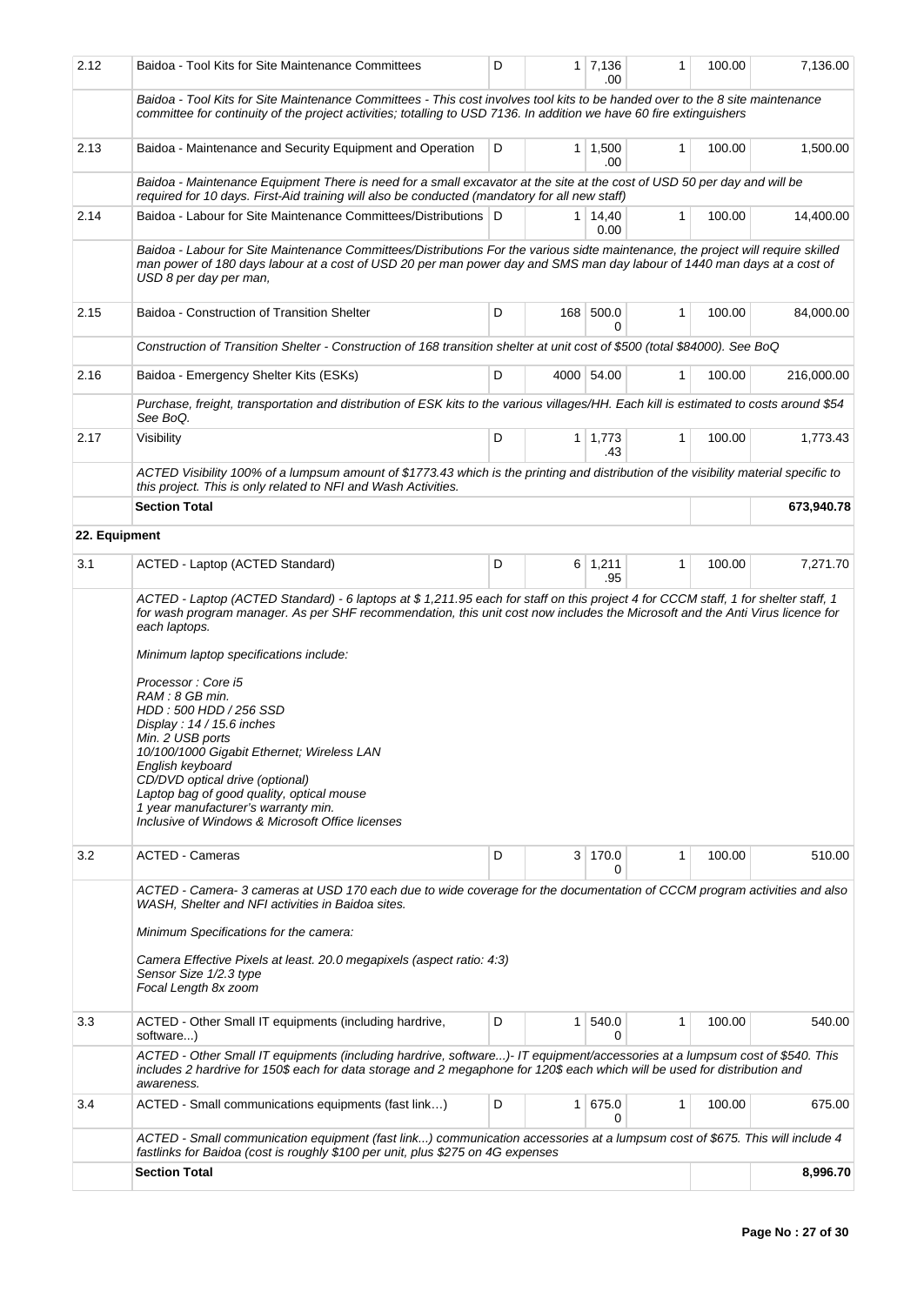|            | <b>23. Contractual Services</b>                                                                                                                                                                                                                                                                                                                      |           |                |                        |              |        |           |
|------------|------------------------------------------------------------------------------------------------------------------------------------------------------------------------------------------------------------------------------------------------------------------------------------------------------------------------------------------------------|-----------|----------------|------------------------|--------------|--------|-----------|
| NA.        | <b>NA</b>                                                                                                                                                                                                                                                                                                                                            | <b>NA</b> | 0              | 0.00                   | 0            | 0      | 0.00      |
|            | ΝA                                                                                                                                                                                                                                                                                                                                                   |           |                |                        |              |        |           |
|            | <b>Section Total</b>                                                                                                                                                                                                                                                                                                                                 |           |                |                        |              |        | 0.00      |
| 24. Travel |                                                                                                                                                                                                                                                                                                                                                      |           |                |                        |              |        |           |
| 5.1        | Mission - International flight (regional)                                                                                                                                                                                                                                                                                                            | D         | $\mathbf{1}$   | 450.0<br>0             | 12           | 100.00 | 5,400.00  |
|            | ACTED International flight (regional) - Nairobi, a to/from Somalia- to assess the implementation of the project : 12 Flights @ \$450<br>each for a round trip for the project duration.                                                                                                                                                              |           |                |                        |              |        |           |
| 5.2        | Mission - Internal flight (Somalia)                                                                                                                                                                                                                                                                                                                  | D         | 1 <sup>1</sup> | 300.0<br>0             | 12           | 100.00 | 3,600.00  |
|            | ACTED Internal flight (Somalia) - to assess the implementation of the project : 12 Flights @ \$300 each for a round trip for the<br>project duration.                                                                                                                                                                                                |           |                |                        |              |        |           |
| 5.3        | Mission - Transportation Somalia (Rental Car and associated)                                                                                                                                                                                                                                                                                         | D         |                | $1 \mid 1,700$<br>.00  | 9            | 60.00  | 9,180.00  |
|            | ACTED Transportation Somalia (Rental car and associated) 1 car for @ \$1700 per month for 9 months @60% for a total of<br>\$9,180 for the team to visit the different project sites. : Target location of the project are different villages. Separate teams will<br>have to travel to each location for project monitoring and supervision purpose. |           |                |                        |              |        |           |
| 5.4        | Mission - Transportation Somalia (truck and associated)                                                                                                                                                                                                                                                                                              | S         | 8              | 400.0<br>0             | $\mathbf{1}$ | 100.00 | 3,200.00  |
|            | ACTED Transportation Somalia (Truck and associated) 8 truck trips per month @ \$ 400 @100% for a total of \$3,200 for the team<br>to transport various additionnal materials in the target locations of the project.                                                                                                                                 |           |                |                        |              |        |           |
|            | <b>Section Total</b>                                                                                                                                                                                                                                                                                                                                 |           |                |                        |              |        | 21,380.00 |
|            | 25. Transfers and Grants to Counterparts                                                                                                                                                                                                                                                                                                             |           |                |                        |              |        |           |
| NA.        | <b>NA</b>                                                                                                                                                                                                                                                                                                                                            | <b>NA</b> | 0              | 0.00                   | 0            | 0      | 0.00      |
|            | ΝA                                                                                                                                                                                                                                                                                                                                                   |           |                |                        |              |        |           |
|            | <b>Section Total</b>                                                                                                                                                                                                                                                                                                                                 |           |                |                        |              |        | 0.00      |
|            | 26. General Operating and Other Direct Costs                                                                                                                                                                                                                                                                                                         |           |                |                        |              |        |           |
| 7.1        | ACTED Baidoa - Premises (Guest House+Office) rental,<br>remediation and maintenance                                                                                                                                                                                                                                                                  | D         | 1 <sup>1</sup> | 3,200<br>.00           | 9            | 22.22  | 6.399.36  |
|            | ACTED Baidoa - Premises (Guest House+Office) rental, remediation and maintenance: Unit cost per month is 3200 SHF will<br>contribute 22.22% of the total amount for 9 months                                                                                                                                                                         |           |                |                        |              |        |           |
| 7.2        | ACTED Baidoa - Communication costs (phone, internet, )                                                                                                                                                                                                                                                                                               | D         | $\mathbf{1}$   | 950.0<br>0             | 9            | 22.22  | 1.899.81  |
|            | ACTED Baidoa - Communication costs (phone, internet, ) which includes internet \$800 per month and \$150 per month for<br>airtime. Totalling to \$950 per month, SHF will contribte 22.22% of the total amount for 9 months                                                                                                                          |           |                |                        |              |        |           |
| 7.3        | ACTED Baidoa - Office supplies and small furnitures                                                                                                                                                                                                                                                                                                  | D         | 1 <sup>1</sup> | 795.0<br>0             | 9            | 22.22  | 1,589.84  |
|            | ACTED Baidoa - Office supplies and small furniture Unit cost per month 795 SHF will contribute 22.22% of the total amount for 9<br>months                                                                                                                                                                                                            |           |                |                        |              |        |           |
| 7.4        | <b>ACTED - Security</b>                                                                                                                                                                                                                                                                                                                              | D         | 1 <sup>1</sup> | 600.0<br>0             | 9            | 22.22  | 1,199.88  |
|            | ACTED - Security Baidoa office security cost (equipment, security utilities and other services)Unit cost per month is 600 SHF will<br>contribute 22.22% of the total amount for 9 months                                                                                                                                                             |           |                |                        |              |        |           |
| 7.5        | ACTED - Other bank and transfer charges                                                                                                                                                                                                                                                                                                              | D         |                | $1 \mid 11,58$<br>9.51 | $\mathbf{1}$ | 100.00 | 11,589.51 |
|            | ACTED Other Bank and transfer charges at 100%, i.e \$11,589.51(1.5% as a percentage of the estimated amount to be<br>transferred to Somalia) as a proposition of the total cost transferred to Somalia, as contribution at the cost of transfers to Somalia<br>Money vendor but also the various monthly bank charges.                               |           |                |                        |              |        |           |
| 7.6        | Baidoa-CCCM Supplies                                                                                                                                                                                                                                                                                                                                 | D         | 1              | 571.6<br>6             | $\mathbf{1}$ | 100.00 | 571.66    |
|            | Baidoa - CCCM Supplies This includes stationery needs for the CCCM staff to carry out the project activities and ensure<br>objectives are met.                                                                                                                                                                                                       |           |                |                        |              |        |           |
| 7.7        | Baidoa CCCM Communication Cost                                                                                                                                                                                                                                                                                                                       | D         |                | $1 \mid 1,195$<br>.20  | 1            | 100.00 | 1,195.20  |
|            | Baidoa - CCCM Communication costs This includes communication costs needs for the CCCM staff to carry out the project<br>activities and ensure objectives are met.                                                                                                                                                                                   |           |                |                        |              |        |           |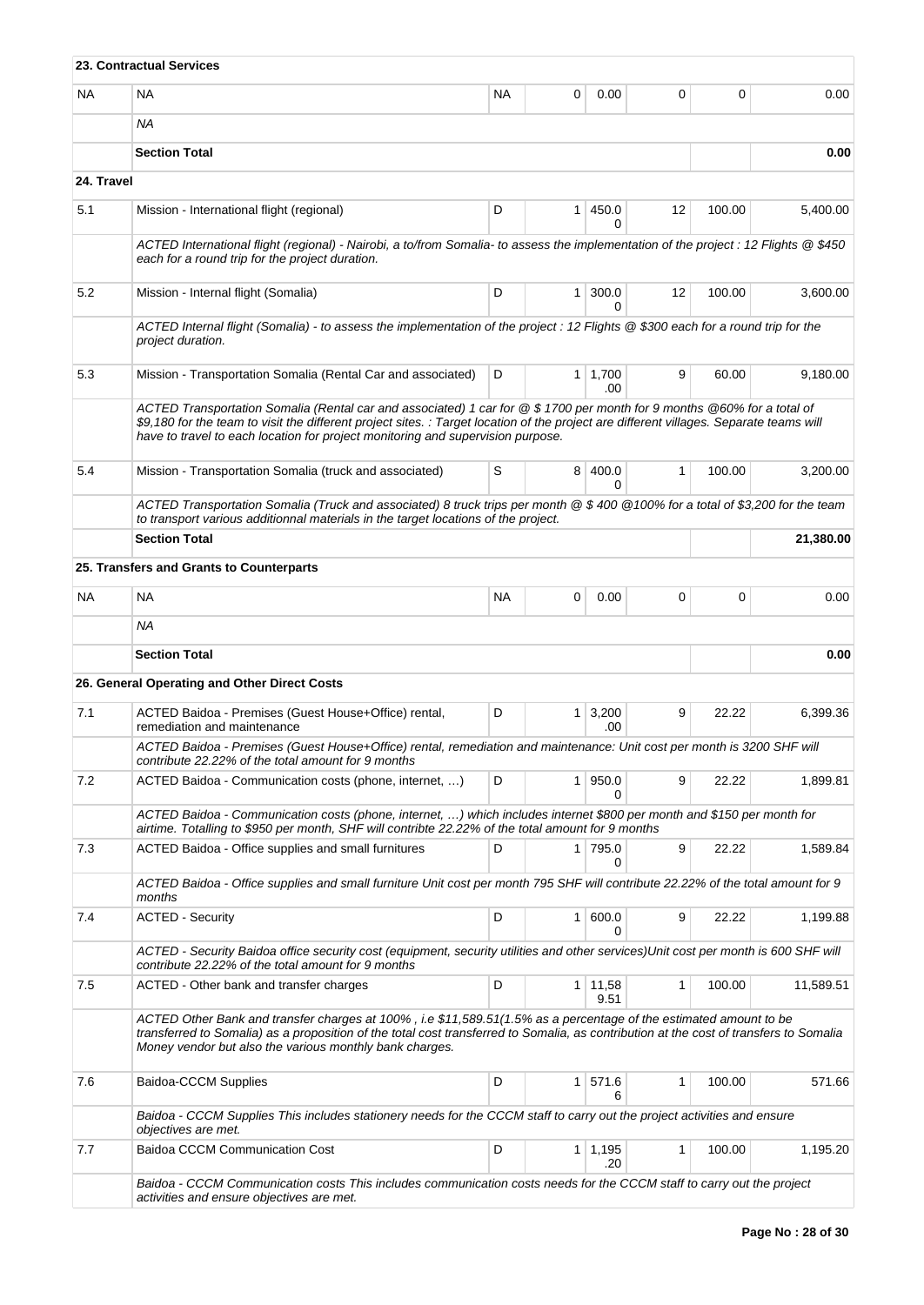| 7.8                     | Mission - Transportation Somalia (SPU)                                                                                                                                      | D |          | 4 120.0<br>0 | 9 | 100.00 | 4,320.00     |
|-------------------------|-----------------------------------------------------------------------------------------------------------------------------------------------------------------------------|---|----------|--------------|---|--------|--------------|
|                         | ACTED Transportation Somalia (SPU) to go along with the car rental while security obliged to cover staff movement @ \$120 per<br>day for 4 days in every month for 9 months |   |          |              |   |        |              |
|                         | <b>Section Total</b>                                                                                                                                                        |   |          |              |   |        | 28,765.26    |
| <b>SubTotal</b>         |                                                                                                                                                                             |   | 4,415.00 |              |   |        | 1,028,037.40 |
| Direct                  |                                                                                                                                                                             |   |          |              |   |        | 1,024,837.40 |
| Support                 |                                                                                                                                                                             |   |          |              |   |        | 3,200.00     |
| <b>PSC Cost</b>         |                                                                                                                                                                             |   |          |              |   |        |              |
| <b>PSC Cost Percent</b> |                                                                                                                                                                             |   |          |              |   |        | 7.00         |
| <b>PSC Amount</b>       |                                                                                                                                                                             |   |          |              |   |        | 71,962.62    |
| <b>Total Cost</b>       |                                                                                                                                                                             |   |          |              |   |        | 1,100,000.02 |

# **Project Locations**

| <b>Location</b> | <b>Estimated</b><br>percentage<br>of budget<br>for each<br><b>location</b> | <b>Estimated number of beneficiaries</b><br>for each location |              |                   |              |              | <b>Activity Name</b>                                                                                                                                                                                                                                                                                                                                                                                                                                                                                                                                                                                                                                                                                                                                                                                                                                                                                                                                                                                                                                                                                                                                                                                                                                                                                                                                                   |
|-----------------|----------------------------------------------------------------------------|---------------------------------------------------------------|--------------|-------------------|--------------|--------------|------------------------------------------------------------------------------------------------------------------------------------------------------------------------------------------------------------------------------------------------------------------------------------------------------------------------------------------------------------------------------------------------------------------------------------------------------------------------------------------------------------------------------------------------------------------------------------------------------------------------------------------------------------------------------------------------------------------------------------------------------------------------------------------------------------------------------------------------------------------------------------------------------------------------------------------------------------------------------------------------------------------------------------------------------------------------------------------------------------------------------------------------------------------------------------------------------------------------------------------------------------------------------------------------------------------------------------------------------------------------|
|                 |                                                                            | <b>Men</b>                                                    | <b>Women</b> |                   | Boys   Girls | <b>Total</b> |                                                                                                                                                                                                                                                                                                                                                                                                                                                                                                                                                                                                                                                                                                                                                                                                                                                                                                                                                                                                                                                                                                                                                                                                                                                                                                                                                                        |
| Bay -> Baidoa   |                                                                            | 100 5,400                                                     |              | 7,020 7,560 7,020 |              |              | 27,00 Camp Coordination and Camp Management:<br>0 Activity 1.1.1: ACTED will create code of<br>conducts for gate keepers, partners and other<br>stakeholders working at site level in order to<br>implement high standards at m<br>Camp Coordination and Camp Management:<br>Activity 1.1.2: ACTED, through its community<br>mobiliser and greater CCCM team, partners and<br>local authorities, will map existing community<br>infrastructures within targ<br>Camp Coordination and Camp Management:<br>Activity 1.1.3: ACTED will support the<br>harmonized approach of creating Complaint<br>Feedback Mechanism (CFM) via information<br>desks, mobile teams, and joint partner resp<br>Camp Coordination and Camp Management:<br>Activity 1.2.1: Through the use of eight site<br>maintenance committees, ACTED will facilitate<br>the rehabilitation and upgrade of basic<br>infrastructures in both locations<br>Camp Coordination and Camp Management:<br>Activity 1.2.2: IIn order to reduce protection risks<br>and improve site safety, ACTED will also support<br>the coordination of all stakeholders in delivering<br>quality inte<br>Camp Coordination and Camp Management:<br>Activity 1.2.3: Provision of fire extinguisher to fire<br>wardens at site level, 60 fire extinguishers (2 per<br>site will be handed over)<br>In order to mitigate the ri |

# **Documents**

| <b>Category Name</b>                | <b>Document Description</b>                           |
|-------------------------------------|-------------------------------------------------------|
| <b>Project Supporting Documents</b> | 18 Additional (new) IDP sites_Baidoa.xlsx             |
| <b>Project Supporting Documents</b> | 20180214 HCF Notes Nairobi 14 February 2018 FINAL.pdf |
| <b>Project Supporting Documents</b> | Baidoa IDP sites CCCM Cluster.xlsx                    |
| <b>Project Supporting Documents</b> | Baidoa Sites Updated 22022018 list (002).pdf          |
| <b>Project Supporting Documents</b> | Joint Assessment Report Baidoa.docx                   |
| <b>Project Supporting Documents</b> | MTT Analysis Baidoa (16-22 Feb 2018).pdf              |
| <b>Project Supporting Documents</b> | Shallow wells design (003).pdf                        |